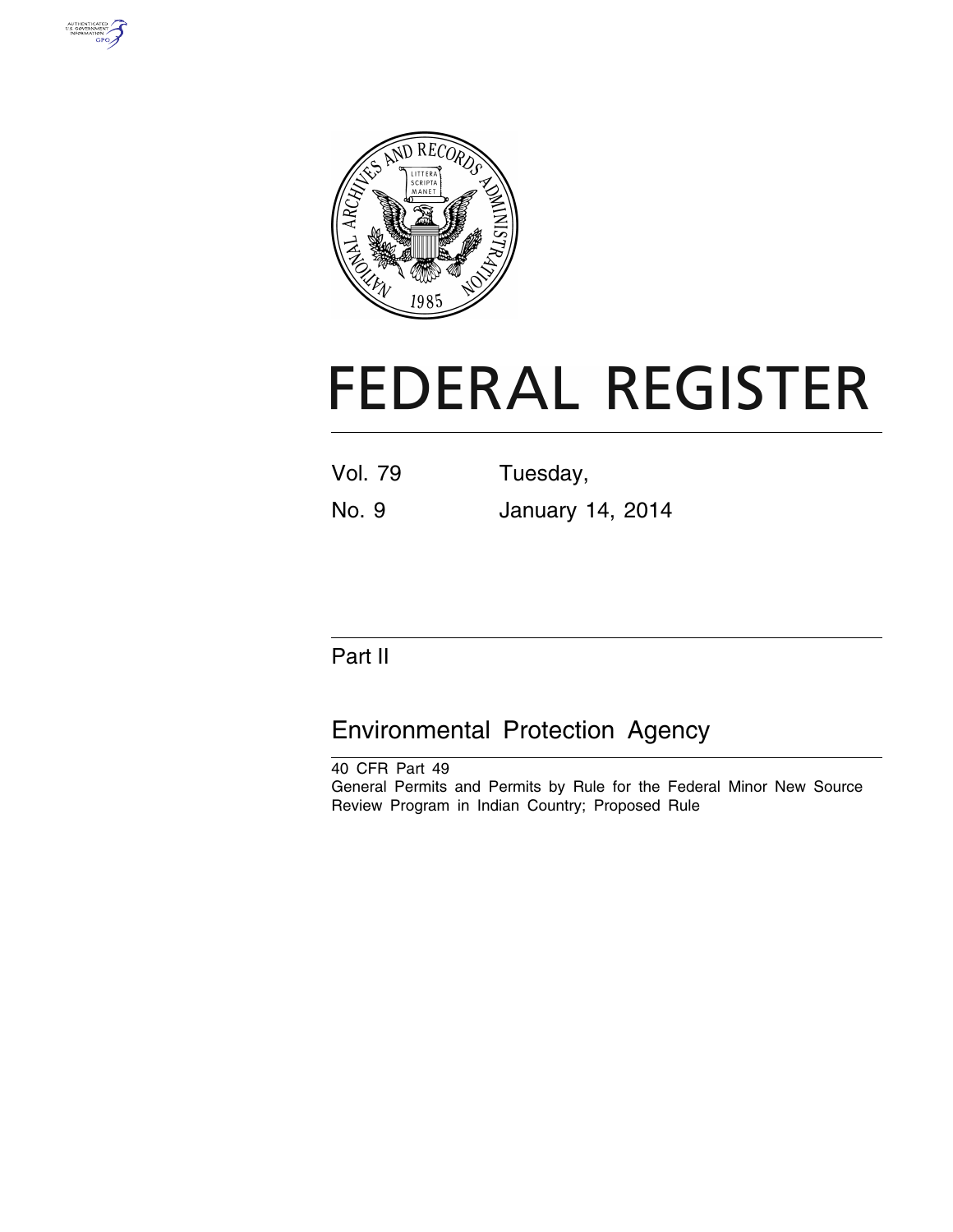# **ENVIRONMENTAL PROTECTION AGENCY**

#### **40 CFR Part 49**

**[EPA–HQ–OAR–2011–0151; FRL–9904–09– OAR]** 

**RIN 2060–AQ95** 

# **General Permits and Permits by Rule for the Federal Minor New Source Review Program in Indian Country**

**AGENCY:** Environmental Protection Agency (EPA). **ACTION:** Proposed rule.

**SUMMARY:** The Environmental Protection Agency (EPA) is proposing general permits for use in Indian country pursuant to the Indian Country Minor New Source Review (NSR) rule for new or modified minor sources in the following five source categories: Hot mix asphalt (HMA) plants; stone quarrying, crushing, and screening (SQCS) facilities; auto body repair and miscellaneous surface coating operations; gasoline dispensing facilities (GDFs); and petroleum dry cleaning facilities. In the alternative, the EPA is also proposing permits by rule for use in Indian country for new or modified minor sources in three of the source categories: Auto body repair and miscellaneous surface coating operations; GDFs; and petroleum dry cleaning facilities. The EPA is also proposing certain changes to the Indian Country Minor NSR rule. The proposed changes include: Extending the deadline by when true minor sources in the oil and gas sector must receive minor source NSR permits; and allowing general permits and permits by rule for specific categories to create synthetic minor sources.

**DATES:** Comments must be received on or before March 17, 2014.

*Public Hearing.* If anyone contacts us requesting to speak at a public hearing by February 4, 2014, we will hold a public hearing. Additional information about the hearing will be published in a subsequent **Federal Register** notice. **ADDRESSES:** Submit your comments, identified by Docket ID No. EPA–HQ– OAR–2011–0151, by one of the following methods:

• *[www.regulations.gov:](http://www.regulations.gov)* Follow the online instructions for submitting comments.

• *Email: [a-and-r-docket@epa.gov](mailto:a-and-r-docket@epa.gov)*. Include Docket ID No. EPA–HQ–OAR– 2011–0151 in the subject line of the message.

• *Fax:* (202) 566–9744, attention Docket ID No. EPA–HQ–OAR–2011– 0151.

• *Mail:* Attention Docket ID No. EPA– HQ–OAR–2011–0151, EPA, Mailcode: 6102T, 1200 Pennsylvania Ave. NW., Washington, DC 20460. Please include a total of two copies.

• *Hand Delivery:* The EPA Docket Center, Public Reading Room, EPA West, Room 3334, 1301 Constitution Ave. NW., Washington, DC 20460, Attention Docket ID No. EPA–HQ– OAR–2011–0151. Such deliveries are only accepted during the Docket's normal hours of operation, and special arrangements should be made for deliveries of boxed information.

*Instructions:* Direct your comments to Docket ID No. EPA–HQ–OAR–2011– 0151. The EPA's policy is that all comments received will be included in the public docket without change and may be made available online at *[www.regulations.gov,](http://www.regulations.gov)* including any personal information provided, unless the comment includes information claimed to be Confidential Business Information (CBI) or other information whose disclosure is restricted by statute. Do not submit information that you consider to be CBI or otherwise protected through *[www.regulations.gov](http://www.regulations.gov)*  or email. The *[www.regulations.gov](http://www.regulations.gov)* Web site is an ''anonymous access'' system, which means the EPA will not know your identity or contact information unless you provide it in the body of your comment. If you send an email comment directly to the EPA without going through *[www.regulations.gov,](http://www.regulations.gov)*  your email address will be automatically captured and included as part of the comment that is placed in the public docket and made available on the Internet. If you submit an electronic comment, the EPA recommends that you include your name and other contact information in the body of your comment and with any disk or CD–ROM you submit. If the EPA cannot read your comment due to technical difficulties and cannot contact you for clarification, the EPA may not be able to consider your comment. Electronic files should avoid the use of special characters, any form of encryption, and be free of any defects or viruses. For additional instructions on submitting comments, go to Section I.C of the **SUPPLEMENTARY INFORMATION** section of this document.

*Docket:* The EPA has established a docket for this rulemaking under Docket ID Number EPA–HQ–OAR–2011–0151. All documents in the docket are listed in the *[www.regulations.gov](http://www.regulations.gov)* index. Although listed in the index, some information is not publicly available, e.g., CBI or other information whose disclosure is restricted by statute. Certain other material, such as copyrighted material, will be publicly

available only in hard copy. Publicly available docket materials are available either electronically in *[www.regulations.gov](http://www.regulations.gov)* or under Docket ID Number EPA–HQ–OAR–2011–0151, EPA/DC, EPA West, Room 3334, 1301 Constitution Ave. NW., Washington, DC. The Public Reading Room is open from 8:30 a.m. to 4:30 p.m., Monday through Friday, excluding legal holidays. The telephone number for the Public Reading Room is (202) 566–1744, and the telephone number for the Air Docket is (202) 564–1742.

**FOR FURTHER INFORMATION CONTACT:** Mr. Christopher Stoneman, Outreach and Information Division, Office of Air Quality Planning and Standards, (C– 304–03), Environmental Protection Agency, Research Triangle Park, North Carolina, 27711, telephone number (919) 541–0823, facsimile number (919) 541–0072, email address: *[stoneman.chris@epa.gov](mailto:stoneman.chris@epa.gov)*.

To request a public hearing or information pertaining to a public hearing on this document, contact Ms. Carolyn Childers, Outreach and Information Division, Office of Air Quality Planning and Standards (C304– 01), Environmental Protection Agency, Research Triangle Park, North Carolina 27711; telephone number (919) 541– 5604; fax number (919) 541–0072; email address: *[childers.carolyn@epa.gov](mailto:childers.carolyn@epa.gov)*.

# **SUPPLEMENTARY INFORMATION:**

Throughout this document, ''reviewing authority," "we," "us" and "our" refer to the EPA. The information in this preamble is organized as follows:

# **Table of Contents**

I. General Information

- A. Does this action apply to me?
- B. What should I consider as I prepare my comments to the EPA?
- 1. Submitting CBI
- 2. Tips for Preparing Comments
- C. Where can I get a copy of this document and other related information?
- D. What acronyms, abbreviations and units are used in this preamble?
- II. Purpose
- A. Proposed Action B. Areas Where the EPA Is Seeking Comment
- III. Background
- A. Tribal Air Rule
- B. Indian Country Minor NSR Rule
	- 1. What is the Indian Country Minor NSR rule?
	- 2. What is a true minor source and how does it differ from a synthetic minor source?
	- 3. What are the minor NSR thresholds?
	- 4. What is a general permit?
	- C. What is a permit by rule?
- IV. Description of General Permit Program in Indian Country and the EPA's Use of This Package To Satisfy the General Permit Issuance Process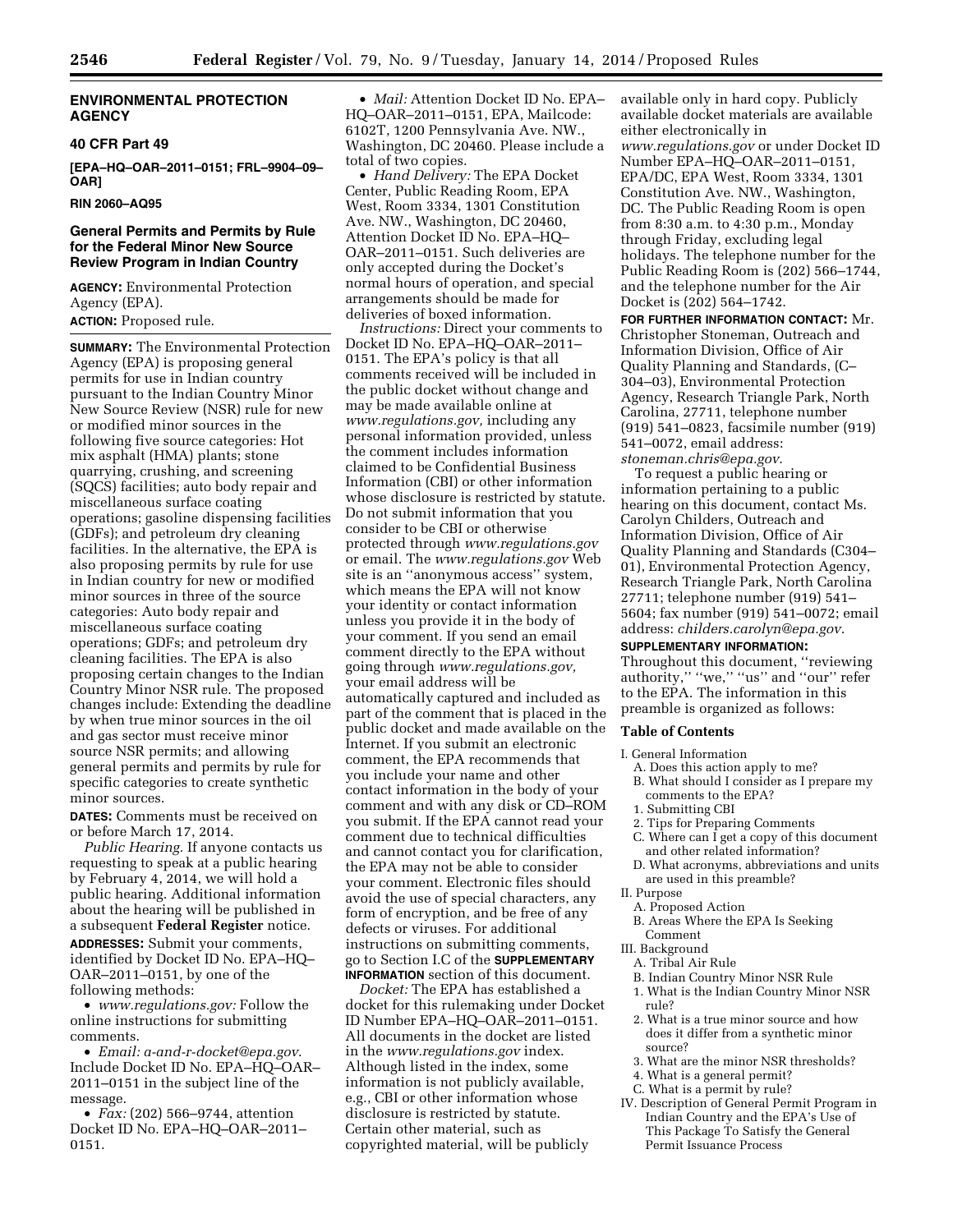- A. General Permit Program
- B. How do sources apply for general permits?
- C. What are the required permitting elements?
- V. Source Categories for Which Draft General Permits in Indian Country Are Available for Public Review
	- A. Notice of Proposed General Permits
	- B. Structure of General Permits
	- C. The EPA's Control Technology Review
	- D. Scope of Coverage Under Each General Permit
	- E. Surrogate Annual Allowable Emission Limitations
	- F. Requirements of the Endangered Species Act (ESA) and the National Historic Preservation Act (NHPA)
- VI. Summary of Specific Terms and Conditions of the General Permits and Request for Comment
	- A. HMA Plants
	- 1. What is an HMA plant?
	- 2. What is in the proposed HMA general permit?
	- 3. What geographic restrictions are contained in the HMA general permit?
	- B. SQCS Facilities
	- 1. What is a SQCS facility?
	- 2. What is in the proposed SQCS facility general permit?
	- C. Request for Comment on the Proposed HMA Plant and SQCS Facility General Permits
	- 1. Throughput Production Limits as a Surrogate for Annual Ton Per Year Allowable Emission Limitations
	- 2. Setback Requirement
	- 3. Authorizing Multiple Locations
	- 4. Spark-ignition Engines
	- D. Auto Body and Miscellaneous Surface Coating Operations
	- 1. What is an auto body repair and miscellaneous surface coating operation?
	- 2. What is in the proposed auto body repair and miscellaneous surface coating operations general permit?
	- 3. Request for Comment on the Proposed Auto Body Repair and Miscellaneous Surface Coating Operations General Permit
	- a. Surrogate Annual Allowable Emission Limitations
	- b. Covering Both Auto Body Repair and Miscellaneous Surface Coating **Operations**
- E. GDFs
- 1. What is a GDF?
- 2. What impact will the GDF National Emissions Standard for Hazardous Air Pollutants and onboard refueling vapor recovery control systems have on emissions from GDFs?
- 3. Treatment of Diesel Fuel
- 4. What are the requirements for the proposed general permit for GDFs in serious, severe, and extreme ozone nonattainment areas?
- 5. What type of source may apply for coverage under the proposed GDF general permit?
- 6. Request for Comment on the Proposed GDF General Permit
- a. Should the EPA establish an annual allowable emission limitation?
- b. Should proposed standing loss control requirements apply to GDFs in Indian country in potential future serious, severe, and extreme ozone nonattainment areas outside of California?
- F. Petroleum Dry Cleaning Facilities
- 1. What is a petroleum dry cleaning facility?
- 2. What is in the proposed petroleum dry cleaning facilities general permit?
- 3. Request for Comment on the Proposed Petroleum Dry Cleaning Facilities General Permit
- a. Surrogate Annual Allowable Emission Limitations
- b. Should we establish additional requirements for serious, severe, and/or extreme ozone nonattainment areas?
- VII. Description of the EPA's Proposed Permit by Rule Program in Indian Country
	- A. What is a permit by rule?
	- B. How would a permit by rule program operate in Indian country?
- C. Requirements of the ESA and NHPA
- VIII. Proposed Permits by Rule
- IX. Implementation Documents and Tools
- X. Reconsideration of the Use of General Permits To Create Synthetic Minor Sources
- XI. Additional Areas Where Comment Is Being Sought
	- A. Should general permits and permits by rule be made available for sources in the same source category?

# TABLE 1—SOURCE CATEGORIES

- B. Can sources have more than one general permit or permit by rule at a single location?
- XII. Additional Source Categories for Which the EPA Is Planning To Propose General Permits and/or Permits by Rule
- XIII. Rule Changes to the Indian Country Minor NSR Rule, Including Extension of Deadline for the Indian Country Minor NSR Rule
	- A. Amending § 49.151(c)(1)(iii)(B)
	- B. Amending § 49.156(e)
	- C. Amending  $\S 49.160(c)(1)(ii)$  and (iii)
- XIV. Statutory and Executive Order Reviews A. Executive Order 12866: Regulatory Planning and Review and Executive Order 13563: Improving Regulation and Regulatory Review
- B. Paperwork Reduction Act
- C. Regulatory Flexibility Act
- D. Unfunded Mandates Reform Act
- E. Executive Order 13132: Federalism
- F. Executive Order 13175: Consultation and Coordination With Indian Tribal Governments
- G. Executive Order 13045: Protection of Children From Environmental Health Risks and Safety Risks
- H. Executive Order 13211: Actions That Significantly Affect Energy Supply, Distribution, or Use
- I. National Technology Transfer and Advancement Act
- J. Executive Order 12898: Federal Actions To Address Environmental Justice in Minority Populations and Low-Income Populations

#### **I. General Information**

#### *A. Does this action apply to me?*

Entities potentially affected by this proposed action include the EPA and tribal governments that are delegated administrative authority to assist the EPA with the implementation of the tribal minor source air permitting program and owners and operators of facilities located in Indian country as defined in 18 U.S.C. 1151 and as provided in the NSR rule from the following source categories:

| Industry category                       | North<br>American<br>industry<br>classification<br>system | Examples of regulated entities                                                   |  |  |  |
|-----------------------------------------|-----------------------------------------------------------|----------------------------------------------------------------------------------|--|--|--|
| <b>HMA Facilities</b>                   | 324122                                                    | Asphalt Paving, Roofing, and Saturated Materials Manufacturing.                  |  |  |  |
|                                         | 324121                                                    | Asphalt Paving Mixture and Block Manufacturing.                                  |  |  |  |
|                                         | 212311                                                    | Dimension Stone Mining and Quarrying.                                            |  |  |  |
|                                         | 212312                                                    | Crushed and Broken Limestone Mining and Quarrying.                               |  |  |  |
|                                         | 212313                                                    | Crushed and Broken Granite Mining and Quarrying.                                 |  |  |  |
|                                         | 212319                                                    | Other Crushed and Broken Stone Mining and Quarrying.                             |  |  |  |
|                                         | 212321                                                    | Construction Sand and Gravel Mining.                                             |  |  |  |
| Auto Body Repair and Miscellaneous Sur- | 811121                                                    | Automotive Body, Paint, Interior, and Glass Repair.                              |  |  |  |
| face Coating Operations.                | 332812                                                    | Metal Coating, Engraving (Except Jewelry and Silverware), and Allied Services to |  |  |  |
|                                         |                                                           | Manufacturers.                                                                   |  |  |  |
| <b>GDFs</b>                             | 4471                                                      | Gasoline stations.                                                               |  |  |  |
|                                         | 44711                                                     | <b>Gasoline Stations with Convenience Stores.</b>                                |  |  |  |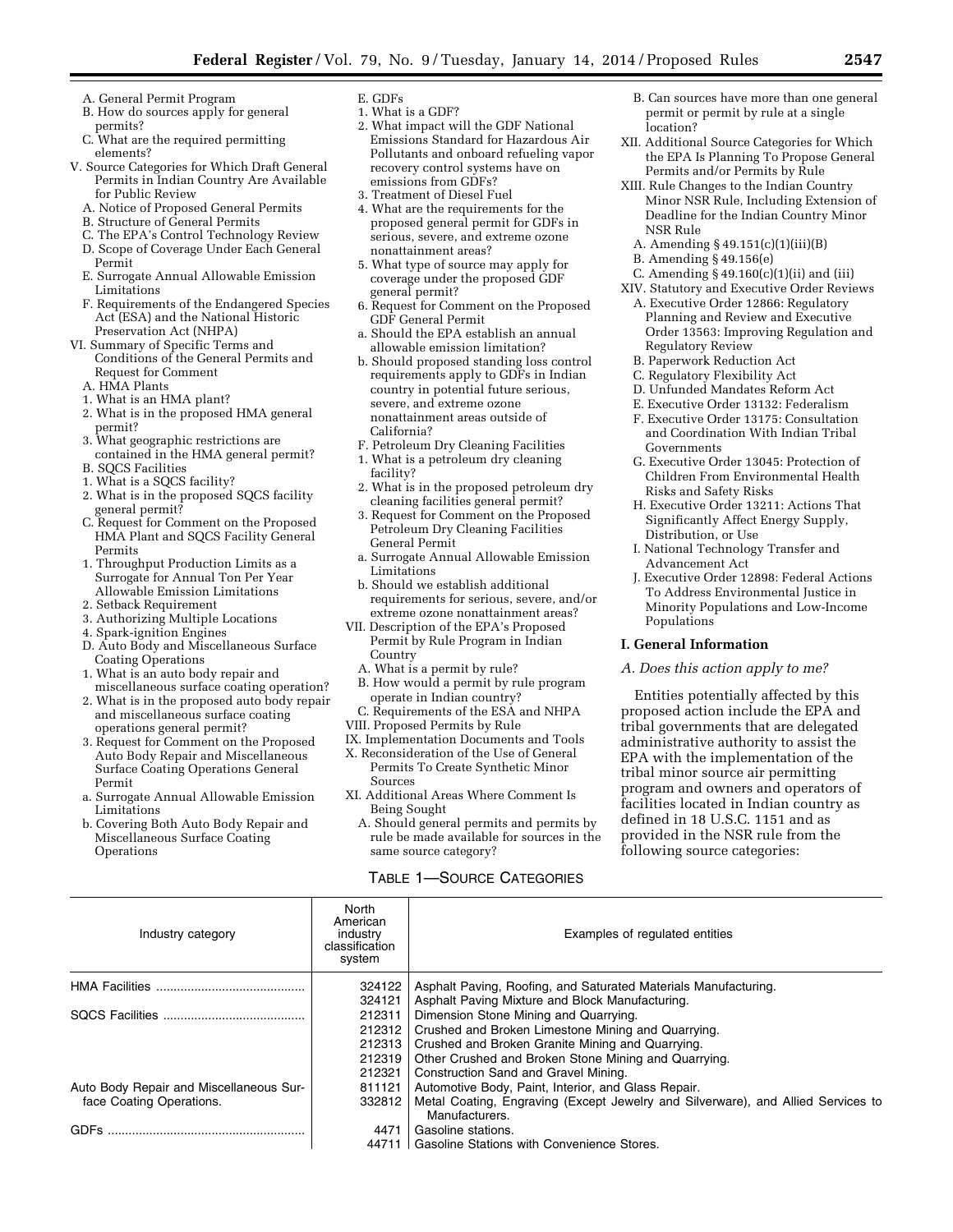TABLE 1—SOURCE CATEGORIES—Continued

| North<br>American<br>Industry category<br>industry<br>classification<br>system |        | Examples of regulated entities                                                                                                                                                                                                                  |  |  |  |
|--------------------------------------------------------------------------------|--------|-------------------------------------------------------------------------------------------------------------------------------------------------------------------------------------------------------------------------------------------------|--|--|--|
| Petroleum Dry Cleaning Facilities                                              | 447110 | Gasoline Stations with Convenience Stores.<br>44719   Other Gasoline Stations.<br>447190   Other Gasoline Stations.<br>812320   Dry Cleaning and Laundry Services (Except Coin-Operated).<br>812310   Coin-Operated Laundries and Dry Cleaners. |  |  |  |

This list is not intended to be exhaustive, but rather provides a guide for readers regarding entities likely to be potentially affected by this action. To determine whether your facility could be affected by this action, you should examine the applicability criteria in the final minor NSR program for Indian country, 40 CFR 49.153. If you have any questions regarding the applicability of this action to a particular entity, contact the person listed in the preceding section.

# *B. What should I consider as I prepare my comments to the EPA?*

#### 1. Submitting CBI

Do not submit this information to the EPA through *[www.regulations.gov](http://www.regulations.gov)* or email. Clearly mark the part or all of the information that you claim to be CBI. For CBI information in a disk or CD ROM that you mail to the EPA, mark the outside of the disk or CD ROM as CBI and then identify electronically within the disk or CD ROM the specific information that is claimed as CBI. In addition to one complete version of the comment that includes information claimed as CBI, a copy of the comment that does not contain the information claimed as CBI must be submitted for inclusion in the public docket. Information so marked will not be disclosed except in accordance with procedures set forth in 40 CFR part 2.

Send or deliver information identified as CBI only to the following address: Roberto Morales, OAQPS Document Control Officer (C404–02), Office of Air Quality Planning and Standards, EPA, Research Triangle Park, North Carolina 27711, Attention Docket ID No. EPA– HQ–OAR–2011–0151.

# 2. Tips for Preparing Comments

When submitting comments, remember to:

• Identify the rulemaking by docket number and other identifying information (subject heading, **Federal Register** date and page number).

• Follow directions—The agency may ask you to respond to specific questions

or organize comments by referencing a Code of Federal Regulations (CFR) part or section number.

• Explain why you agree or disagree, suggest alternatives, and substitute language for your requested changes.

• Describe any assumptions and provide any technical information and/ or data that you used.

• If you estimate potential costs or burdens, explain how you arrived at your estimate in sufficient detail to allow for it to be reproduced.

• Provide specific examples to illustrate your concerns and suggest alternatives.

• Explain your views as clearly as possible, avoiding the use of profanity or personal threats.

• Make sure to submit your comments by the comment period deadline identified.

# *C. Where can I get a copy of this document and other related information?*

In addition to being available in the docket, an electronic copy of this proposal will also be available on the World Wide Web. Following signature by the Acting EPA Assistant Administrator, a copy of this notice will be posted in the regulations and standards section of our NSR home page located at *<http://www.epa.gov/nsr>* and on the tribal NSR page at *[http://](http://www.epa.gov/air/tribal/tribalnsr.html) [www.epa.gov/air/tribal/tribalnsr.html.](http://www.epa.gov/air/tribal/tribalnsr.html)* 

# *D. What acronyms, abbreviations and units are used in this preamble?*

AST Aboveground storage tank.

CAA Clean Air Act.

- CO Carbon monoxide.
- EPA Environmental Protection
- Agency.
- ESA Endangered Species Act.
- FIP Federal Implementation Plan.<br>GDF Gasoline dispensing facility.
- GDF Gasoline dispensing facility.<br>GPM Gallons per month.
- Gallons per month.
- GPY Gallons per year.
- HAPs Hazardous Air Pollutants.
- HMA Hot mix asphalt.
- MACT Maximum Achievable Control Technology.
- NAAQS National Ambient Air Quality Standards.
- NESHAP National Emissions Standards for Hazardous Air Pollutants.
- NEI National Emissions Inventory.
- $NO<sub>x</sub>$  Nitrogen oxides.
- NSR New Source Review.
- NHPA National Historic Preservation Act.
- NTTAA National Technology Transfer and Advancement Act.
- OMB Office of Management and Budget.
- ORVR Onboard Refueling Vapor Recovery.
- PM Particulate matter.
- PSD Prevention of Significant Deterioration.
- PTE Potential to Emit.
- PSI Pounds per square inch.
- 
- RVP Reid Vapor Pressure.<br>SLC Standing loss control Standing loss control.
- SIP State Implementation Plan.
- SQCS Stone Quarrying, Crushing and Screening.
- TIP Tribal Implementation Plan.
- tpy Tons Per Year.
- UMRA Unfunded Mandates Reform Act.
- VOC Volatile organic compounds.

# **II. Purpose**

*A. Proposed Action* 

In July 2011, the EPA issued the Indian Country Minor NSR rule that established, among other things, the requirements and process for the preconstruction permitting of minor sources in Indian country. Under the rule, on or after the effective date of the Indian Country NSR rule, that is September 2, 2014, an owner or operator must obtain a preconstruction permit from the reviewing authority  $\frac{1}{1}$  if the source will construct a new true minor source,<sup>2</sup> or will modify an existing true

<sup>&</sup>lt;sup>1</sup> In this document, reviewing authority refers to an EPA regional office. However, tribes can become reviewing authorities if they decide to assume responsibility for implementing the minor NSR program in their area.

<sup>2</sup>True minor source means a source that emits, or has the potential to emit, regulated NSR pollutants in amounts that are less than the major source thresholds under either the Prevention of Significant Deterioration program at 40 CFR 52.21,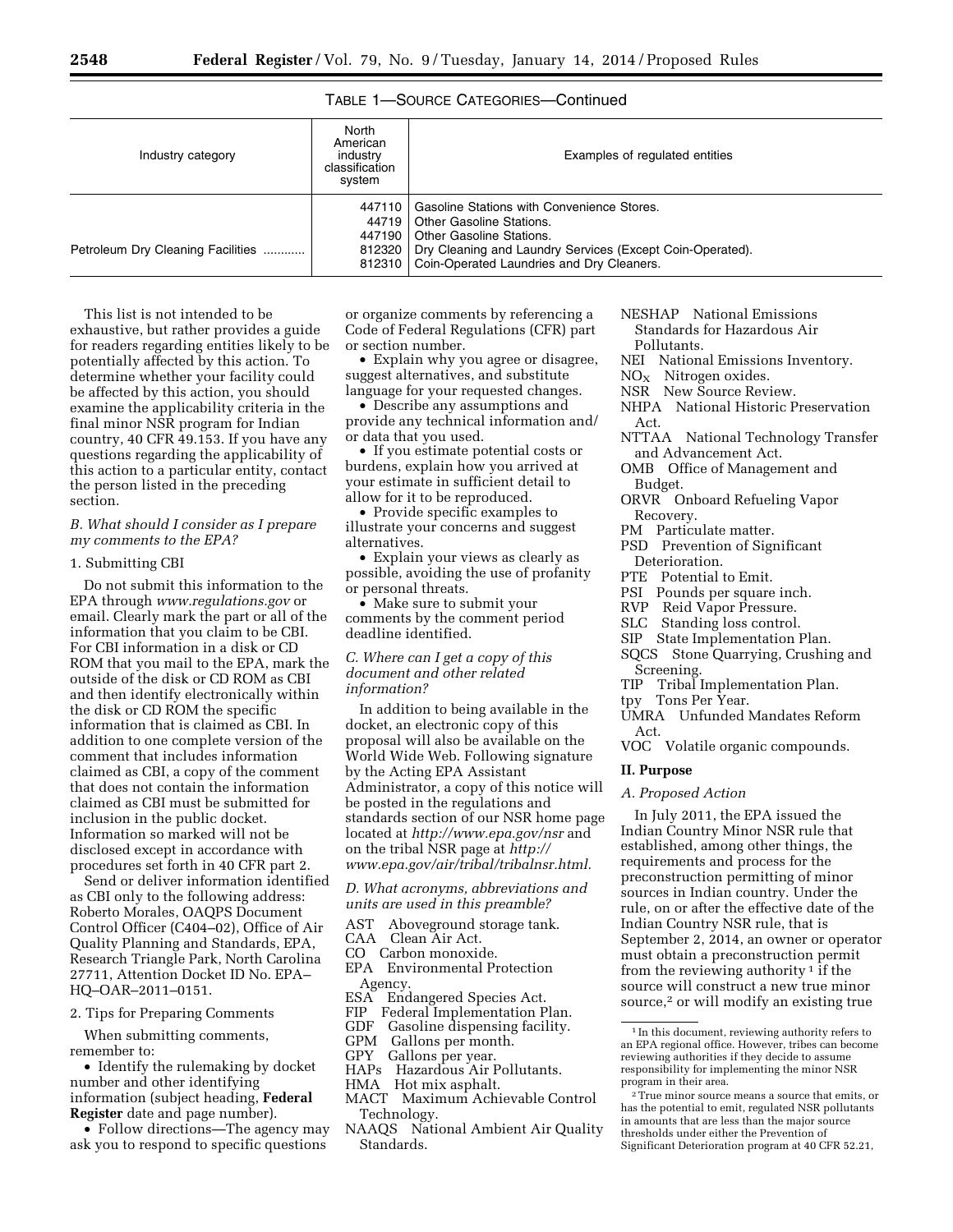minor source in Indian country. The rule also specified the process and requirements for using general permits as a streamlined permitting approach to authorize construction and modifications at true minor sources. General permits streamline the preconstruction permitting of new or modified true minor sources because they involve the issuance of one permit that can apply to multiple stationary sources that have similar emissions units.

In today's proposal, the EPA is proposing the use of two types of minor NSR preconstruction permits to help streamline the EPA's permitting of true minor sources that construct or modify in Indian country and belong to one of five different source categories. The first type of permit is a general permit. The second type is a permit by rule, which is another mechanism for streamlining the issuance of preconstruction permits. Permits by rule use a regulatory-type structure to permit sources by preauthorizing construction and modification activities carried out in accordance with the permit's requirements. To become covered by a permit by rule, as we are proposing today, a source must notify the EPA that it meets the terms of coverage and is complying with the permit's conditions but does not need to await approval of a request for coverage.

As our preferred approach, we are proposing general permits for HMA plants; SQCS facilities; GDFs; auto body repair and miscellaneous surface coating operations; and petroleum dry cleaning facilities. Specifically, we are proposing general permits for these source categories for permitting affected emissions units and emissionsgenerating activities in these source categories. As an alternative, for GDFs, auto body repair and miscellaneous surface coating operations, and petroleum dry cleaning facilities, the EPA is also requesting comment on whether, in lieu of establishing general permits for each of these categories, we should instead adopt permits by rule for one or more of these three source categories. (In addition, as explained in Section XI, we are requesting comment on finalizing both permitting mechanisms for these three source categories by using permits by rule to

provide authorization to construct or modify true minor sources and by providing general permits to establish enforceable limitations to create synthetic minor sources.)

We are proposing the regulatory framework that the EPA will use to establish permits by rule, and we are making available various permit implementation documents and tools on which we request public comment. We are proposing to extend the date by when minor sources in the oil and gas sector must receive minor NSR permit (i.e., September 2, 2014). Finally, we are seeking comment on a requested change in policy provided in the Indian Country Minor NSR rule for which we have granted reconsideration.3 The current policy states that general permits cannot be used to create synthetic minor sources. We seek comment on changing that policy to allow general permits—and permits by rule—to create synthetic minor sources.

#### *B. Areas Where the EPA Is Seeking Comment*

In this action, we are seeking comment on a number of issues, including, but not limited to:

(1) All aspects of the permit documents and implementation tools for the following source categories (Sections VI and IX):

a. HMA plants;

b. SQCS facilities;

c. Auto body repair and

miscellaneous surface coating operations;

d. GDFs; and

e. Petroleum dry cleaning facilities; (2) The appropriateness of utilizing streamlined general permit applications for three source categories:

a. Auto body repair and

miscellaneous surface coating operations;

b. GDFs; and

c. Petroleum dry cleaning facilities; (3) Several administrative aspects of

general permits, including (Section V): a. Whether the EPA's proposed

approach of incorporating by reference each reviewing authority's approval of a request for coverage into the general permit is necessary and appropriate; and

b. The appropriateness of proposed permit terms related to the reviewing authority's ability to reopen, revise, or terminate an individual approval of coverage under the general permit;

(4) Different aspects of the EPA's conclusion on its control technology review that, because the control measures in this proposal are currently used by other similar sources in other areas of the country, the measures in the proposed permits are technically and economically feasible, and cost-effective (Section V);

(5) Use of throughput limits as a surrogate for ton-per-year allowable emission limitations, or, alternatively, establishment of annual allowable emission limitations for each pollutant, and the use of throughput limits as surrogate monitoring measures to demonstrate compliance with ton-peryear annual allowable emission limitations (Section V);

(6) The regulatory framework that the EPA is proposing as an alternative to use to establish permits by rule and the streamlined review and issuance process that the EPA is proposing whereby a source can become covered by a permit by rule by notifying the EPA that it qualifies for the permit, meets the terms of coverage and is complying with the permit's conditions (but not having to wait for the reviewing authority's approval) (Section VII);

(7) Proposal to change the policy in the Indian Country Minor NSR rule to allow the use of both general permits and permits by rule to create synthetic minor sources (Section X);

(8) Finalizing both permitting mechanisms for three source categories (i.e., auto body repair and miscellaneous surface coating operations; GDFs; and petroleum dry cleaning facilities) by providing authorization to construct or modify true minor sources via permits by rule and by providing enforceable limitations to create synthetic minor sources via general permits (Section XI);

(9) Use of more than one general permit and/or permit by rule for a source at a location (Section XI);

(10) Additional source categories for which the EPA is planning to propose general permits and/or permits by rule (Section XII); and

(11) Proposed rule changes to the Indian Country Minor NSR rule in five areas in three provisions (Section XIII):

a. Shortening the general permit application review process from 90 to 45 days for certain source categories;

b. Adjusting the deadline by which minor sources covered by a general permit need to obtain a preconstruction permit;

c. Extending the permitting deadline for true minor sources within the oil and gas source category;

d. Removing a provision to make clear that sources may seek coverage under a general permit as soon as it is effective

or the Major NSR program for Nonattainment Areas in Indian Country at 40 CFR 49.166 through 49.173, but equal to or greater than the minor NSR thresholds in § 49.153, without the need to take an enforceable restriction to reduce its PTE to such levels. The PTE includes fugitive emissions, to the extent that they are quantifiable, only if the source belongs to one of the 28 source categories listed in part 51, Appendix S, paragraph II.A.4(iii) or § 52.21(b)(1)(iii) of 40 CFR, as applicable.

<sup>3</sup> ''Review of New Sources and Modifications in Indian Country: Notice of Action Partially Granting Petition for Reconsideration and Denying Request for Administrative Stay,'' U.S. Environmental Protection Agency, 78 FR 2210, January 10, 2013, *[http://www.gpo.gov/fdsys/pkg/FR-2013-01-10/html/](http://www.gpo.gov/fdsys/pkg/FR-2013-01-10/html/2012-31742.htm) [2012-31742.htm.](http://www.gpo.gov/fdsys/pkg/FR-2013-01-10/html/2012-31742.htm)*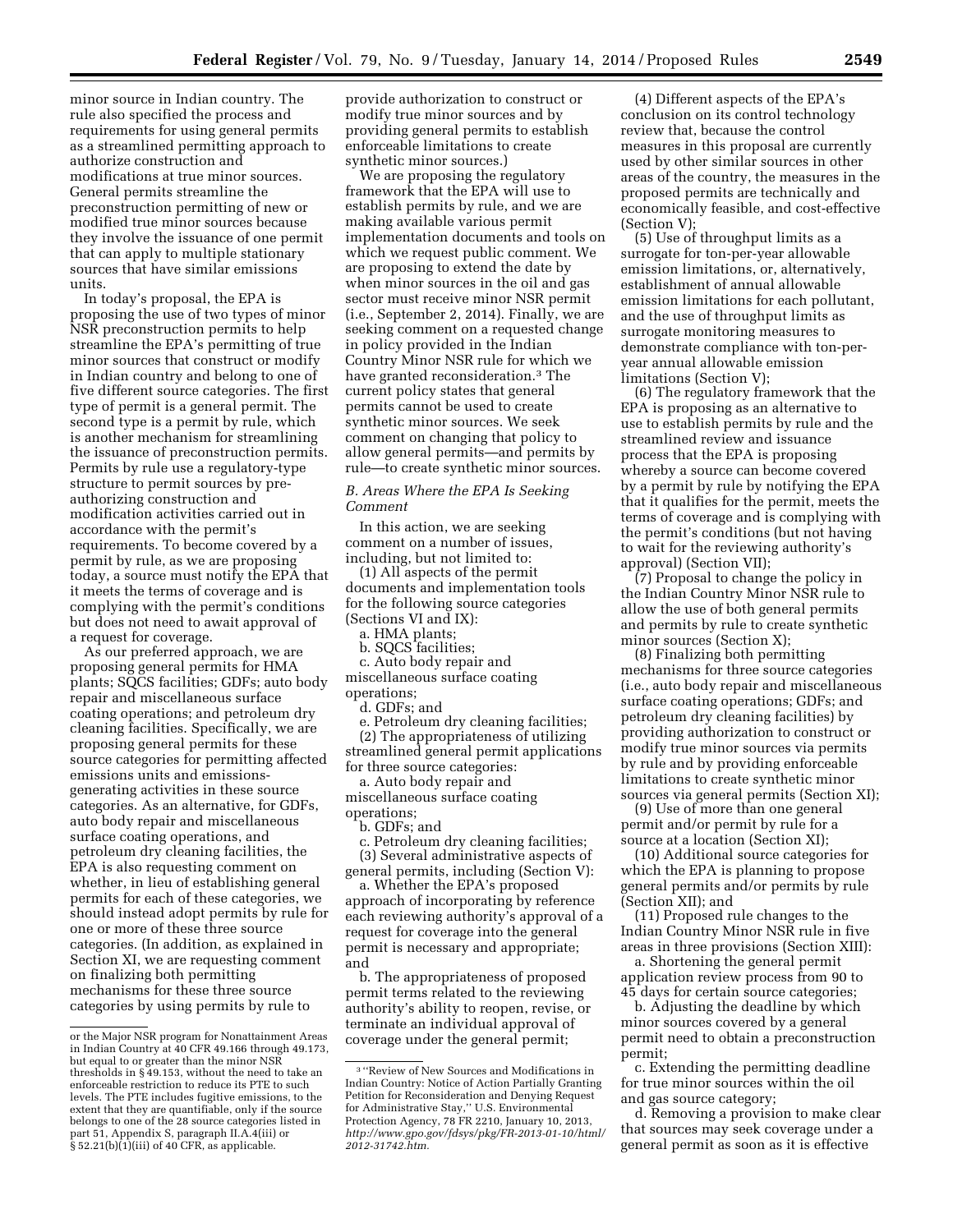and need not wait an additional 4 months; and

e. Adjusting the deadline for oil and gas sources for certain registrationrelated requirements to be consistent with the proposed permitting deadline extension.

#### **III. Background**

## *A. Tribal Air Rule*

On February 12, 1998,<sup>4</sup> the EPA used its authority under section 301(d) of the Clean Air Act (CAA) to find that we would not treat tribal governments the same as states with respect to specific plan submittal and implementation deadlines under the CAA for National Ambient Air Quality Standards (NAAQS)-related requirements. This finding applied to many section 110 requirements, including requirements under section 110(a)(2)(c) to submit a program to regulate the modification and construction of any stationary source as necessary to assure that the NAAQS are achieved. Although we determined that Indian tribes were not obligated to implement a permitting program, the EPA also made clear that we continue to have a general obligation under the CAA to ensure the protection of air quality throughout Indian country. To that end, we also used our authority under sections 301(a) and 301(d)(4) to establish a requirement to promulgate such federal implementation plan (FIP) provisions as are necessary or appropriate to protect air quality in Indian country. *See* 40 CFR 49.11(a). For a number of years, the only federal CAA NSR permitting program that applied in Indian country was the major NSR program for areas meeting the NAAQS (''attainment'' areas) or areas for which there is insufficient information to determine whether they meet the NAAQS (''unclassifiable'' areas). We call this program the Prevention of Significant Deterioration (PSD) program. No federal NSR permitting program has covered minor sources or major sources in nonattainment areas. Nor was there a way for major sources to take enforceable limits and become synthetic minor sources.

On August 21, 2006, the EPA proposed the regulation: ''Review of New Sources and Modifications in Indian Country'' (i.e., Indian Country NSR rule).5 Within this regulation, the

EPA proposed to protect air quality in Indian country by establishing a FIP program to regulate the modification and construction of stationary sources consistent with the requirements of section 110(a)(2)(c) of the CAA. We call this part of the Indian Country NSR rule the Indian Country Minor NSR rule. Under the Indian Country Minor NSR rule, we proposed to fill a regulatory gap and provide a mechanism for issuing preconstruction permits for the construction of new minor sources and certain modifications of major and minor sources in Indian country. In developing the rule, the EPA conducted extensive outreach and consultation along with an extensive public comment period that ended on March 20, 2007. The comments provided detailed information specific to Indian country and the final Minor NSR rule incorporated many of the suggestions we received. We promulgated final rules on July 1, 2011,6 and the FIP became effective on August 30, 2011.

#### *B. Indian Country Minor NSR Rule*

1. What is the Indian Country Minor NSR rule?

The Indian Country Minor NSR rule applies to new and modified minor stationary sources and to minor modifications at existing major stationary sources located in Indian country where there is no EPAapproved program in place. The rule also includes a pre-construction permits program for major sources proposing to construct in areas of Indian country that have not attained one or more NAAQS, i.e., nonattainment areas. After September 2, 2014, any new stationary sources that will emit, or will have the potential to emit (PTE), a regulated NSR pollutant in amounts that will be: (1) Equal to or greater than the minor NSR thresholds, established in the Minor NSR rule; and (2) less than the amount that would qualify the source as a major source for purposes of the PSD or nonattainment major NSR programs, must apply for and obtain a minor NSR permit before commencing construction of the new source.7 Likewise, any existing stationary source (minor or major) must apply for and obtain a

minor NSR permit before commencing construction of a physical or operational change that will increase the allowable emissions of the stationary source by more than the specified threshold amounts, if the change does not otherwise trigger the permitting requirements of the PSD or nonattainment major NSR program(s).8

Among other things, the Indian Country Minor NSR rule created a framework for the EPA to streamline the issuance of preconstruction permits to true minor sources by using general permits. We explain this framework further in the sections below.

2. What is a true minor source and how does it differ from a synthetic minor source?

''True minor source'' means a source that emits, or has the potential to emit, regulated NSR pollutants in amounts that are less than the major source thresholds under either the PSD program at 40 CFR 52.21, or the Major NSR program for Nonattainment Areas in Indian Country at 40 CFR 49.166 through 49.173, but equal to or greater than the minor NSR thresholds in § 49.153, without the need to take an enforceable restriction to reduce its PTE to such levels. The PTE includes fugitive emissions, to the extent that they are quantifiable, only if the source belongs to one of the 28 source categories listed in part 51, Appendix S, paragraph II.A.4(iii) or  $\S$  52.21(b)(1)(iii) of 40 CFR, as applicable. For example, a hot mix facility, located in a sulfur dioxide  $(SO<sub>2</sub>)$  attainment area, that has a maximum potential to emit of 135 tons per year (tpy) of  $SO<sub>2</sub>$ , without the need to take an enforceable restriction to reduce its PTE to such levels, would qualify as a true minor source.

By contrast, ''synthetic minor source'' means a source that otherwise has the potential to emit regulated NSR pollutants in amounts that are at or above those for major sources, but that has taken a restriction so that its PTE is less than such amounts. Such restrictions must be enforceable as a legal and practical matter. For example, a hot mix facility, located in an  $\mathrm{SO}_2$ attainment area, that has an unrestricted potential to emit 270 tpy, but that is legally constrained to emit only 135 tpy of SO2 because the source has taken a throughput limit made enforceable

<sup>4</sup> ''Indian Tribes: Air Quality Planning and Management,'' U.S. Environmental Protection Agency, 63 FR 7254, February 12, 1998, *[http://](http://www.gpo.gov/fdsys/pkg/FR-1998-02-12/pdf/98-3451.pdf) [www.gpo.gov/fdsys/pkg/FR-1998-02-12/pdf/98-](http://www.gpo.gov/fdsys/pkg/FR-1998-02-12/pdf/98-3451.pdf) [3451.pdf.](http://www.gpo.gov/fdsys/pkg/FR-1998-02-12/pdf/98-3451.pdf)* 

<sup>5</sup> ''Review of New Sources and Modifications in Indian Country,'' U.S. Environmental Protection Agency, 71 FR 48696, August 21, 2006, *[http://](http://www.gpo.gov/fdsys/pkg/FR-2006-08-21/html/06-6926.htm)*

*[www.gpo.gov/fdsys/pkg/FR-2006-08-21/html/06-](http://www.gpo.gov/fdsys/pkg/FR-2006-08-21/html/06-6926.htm) [6926.htm.](http://www.gpo.gov/fdsys/pkg/FR-2006-08-21/html/06-6926.htm)* 

<sup>6</sup> ''Review of New Sources and Modifications in Indian Country,'' U.S. Environmental Protection Agency, 76 FR 38748, July 1, 2011, *[https://](https://www.federalregister.gov/articles/2011/07/01/2011-14981/review-of-new-sources-and-modifications-in-indian-country) [www.federalregister.gov/articles/2011/07/01/2011-](https://www.federalregister.gov/articles/2011/07/01/2011-14981/review-of-new-sources-and-modifications-in-indian-country) [14981/review-of-new-sources-and-modifications-in](https://www.federalregister.gov/articles/2011/07/01/2011-14981/review-of-new-sources-and-modifications-in-indian-country)[indian-country.](https://www.federalregister.gov/articles/2011/07/01/2011-14981/review-of-new-sources-and-modifications-in-indian-country)* 

<sup>7</sup>Under the current Indian Country Minor NSR rule, certain sources may need to apply for a permit earlier than September 2014, if the EPA finalizes a general permit for that category before that date.

<sup>&</sup>lt;sup>8</sup> A source may, however, be subject to certain monitoring, recordkeeping and reporting (MRR) requirements under the major NSR programs, if the change has a reasonable possibility of resulting in a major modification. A source may be subject to both the Indian Country Minor NSR program and the reasonable possibility MRR requirements of the major NSR program(s).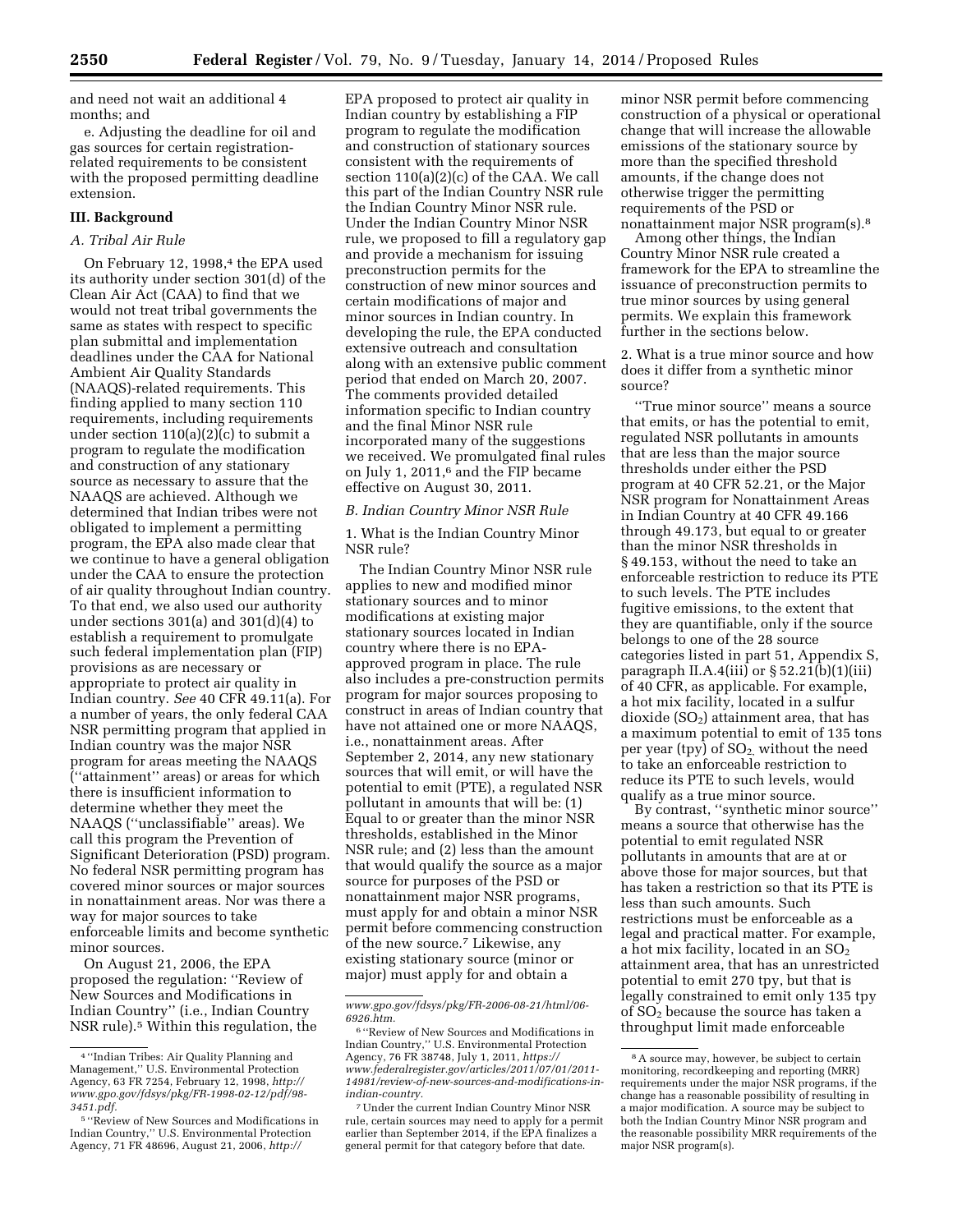through a permit (i.e., a limit on how much hot mix product it can produce), would qualify as a synthetic minor source. In the preamble to both the proposed and final Indian Country Minor NSR rule, the EPA indicated that it would not use general permits to allow otherwise major sources to create synthetic minor sources.9 We discuss this issue more fully in Section X and request comment on our proposal to

change this policy and also allowing permits by rule to create synthetic minor sources.

3. What are the minor NSR thresholds?

The ''minor NSR thresholds'' establish cutoff levels for each regulated NSR pollutant. If a source naturally has a potential to emit in amounts lower than the thresholds, then it is exempt from the Indian Country Minor NSR

rule (see Table 2 and 40 CFR 49.153) for that pollutant. New or modified sources which naturally have a potential to emit in amounts that are: (1) Equal to or greater than the minor NSR thresholds; and (2) less than the major NSR thresholds (generally 100 to 250 tpy) are ''minor sources'' of emissions and subject to the Indian Country Minor NSR rule requirements at 40 CFR 49.151 through 161.

| Regulated NSR pollutant                                                                                                                                                                                                                                                                                                                                                                                                                                                                                                  | Minor NSR<br>thresholds for<br>nonattainment<br>areas<br>(tpy) | Minor NSR<br>thresholds for<br>attainment<br>areas<br>(tpy) |
|--------------------------------------------------------------------------------------------------------------------------------------------------------------------------------------------------------------------------------------------------------------------------------------------------------------------------------------------------------------------------------------------------------------------------------------------------------------------------------------------------------------------------|----------------------------------------------------------------|-------------------------------------------------------------|
| $\begin{minipage}{0.9\linewidth} \textbf{Carbon monoxide (CO)} \end{minipage} \begin{minipage}{0.9\linewidth} \textbf{Cayion} \end{minipage} \begin{minipage}{0.9\linewidth} \textbf{Cayion} \end{minipage} \begin{minipage}{0.9\linewidth} \textbf{Cayion} \end{minipage} \begin{minipage}{0.9\linewidth} \textbf{Cayion} \end{minipage} \begin{minipage}{0.9\linewidth} \textbf{Cayion} \end{minipage} \begin{minipage}{0.9\linewidth} \textbf{Cayion} \end{minipage} \begin{minipage}{0.9\linewidth} \textbf{Cayion}$ |                                                                |                                                             |
|                                                                                                                                                                                                                                                                                                                                                                                                                                                                                                                          | 115                                                            |                                                             |
|                                                                                                                                                                                                                                                                                                                                                                                                                                                                                                                          |                                                                |                                                             |
|                                                                                                                                                                                                                                                                                                                                                                                                                                                                                                                          | 42                                                             |                                                             |
|                                                                                                                                                                                                                                                                                                                                                                                                                                                                                                                          |                                                                |                                                             |
|                                                                                                                                                                                                                                                                                                                                                                                                                                                                                                                          |                                                                |                                                             |
|                                                                                                                                                                                                                                                                                                                                                                                                                                                                                                                          | 0.6                                                            |                                                             |
| l ead.                                                                                                                                                                                                                                                                                                                                                                                                                                                                                                                   |                                                                |                                                             |
|                                                                                                                                                                                                                                                                                                                                                                                                                                                                                                                          | ΝA                                                             |                                                             |
|                                                                                                                                                                                                                                                                                                                                                                                                                                                                                                                          | NA                                                             |                                                             |
|                                                                                                                                                                                                                                                                                                                                                                                                                                                                                                                          | ΝA                                                             |                                                             |
|                                                                                                                                                                                                                                                                                                                                                                                                                                                                                                                          | ΝA                                                             |                                                             |
|                                                                                                                                                                                                                                                                                                                                                                                                                                                                                                                          | ΝA                                                             |                                                             |
|                                                                                                                                                                                                                                                                                                                                                                                                                                                                                                                          | ΝA                                                             |                                                             |
| Municipal solid waste landfill emissions (measured as nonmethane organic compounds)                                                                                                                                                                                                                                                                                                                                                                                                                                      | NA                                                             |                                                             |

#### 4. What is a general permit?

The Indian Country Minor NSR rule specified the process and requirements for using general permits to authorize construction and modifications at true minor sources as a streamlined permitting approach. A general permit, for purposes of this action, is a permit document that contains standardized requirements that multiple stationary sources can use. The EPA may issue a general permit for categories of emissions units or stationary sources that are similar in nature, have substantially similar emissions, and would be subject to the same or substantially similar permit requirements.12 ''Similar in nature'' refers to size, processes, and operating conditions. The purpose of a general permit is to provide for protection of air quality while simplifying the permit process for similar minor sources. General permits offer a cost-effective means of issuing permits and provide a

quicker and simpler mechanism for permitting minor sources than the sitespecific permitting process.

While the final Indian Country Minor NSR rule contemplated issuance of general permits by the EPA regions, we have determined (for the permits on which we are taking comment here) that a nationwide action is appropriate. Through this action, we are proposing to issue general permits to serve as preconstruction permit authorizations that contains emission limitations and other restrictions to govern how a sources may construct, modify and operate. National general permits streamline the permit issuance process by establishing universal requirements through one notice for specific types of emissions activities at multiple sources across the country. The EPA believes that the general permit approach is appropriate for the source categories in today's proposal where the control equipment or techniques are generally similar from region to region.

It also allows a reviewing authority to notify the public through one notice that it intends to apply these requirements to any eligible source that seeks coverage under the permit in the future. This minimizes the burden on reviewing authorities' resources by eliminating the need to issue separate permits for each individual minor source within the source type or category covered by the general permit. Use of a general permit also decreases the time required for an individual minor source to obtain a preconstruction permit because the application process is standardized.

The Indian Country Minor NSR rule describes the process the EPA will use to issue general permits for the minor NSR program. A general permit must be issued in accordance with the requirements in § 49.156. Briefly, these requirements address public availability of information, public notification and participation, and public comments. In addition, as discussed in Section IX, we are providing implementation tools to

<sup>9</sup>Note that the current regulatory language does not restrict the use of general permits in this manner.

<sup>10</sup> If part of a tribe's area of Indian Country is designated as attainment and another part as nonattainment, the applicable threshold for a proposed source or modification is determined based on the designation where the source would

be located. If the source straddles the two areas, the more stringent thresholds apply.

<sup>11</sup> In extreme ozone nonattainment areas, section 182(e)(2) of the CAA requires any change at a major source that results in any increase in emissions to be subject to major NSR permitting. In other words, any changes to existing major sources in extreme ozone nonattainment areas are subject to a ''0'' tpy

threshold, but that threshold does not apply to minor sources.

<sup>12</sup> ''Review of New Sources and Modifications in Indian Country,'' U.S. Environmental Protection Agency, 76 FR 38770, July 1, 2011, *[https://](https://www.federalregister.gov/articles/2011/07/01/2011-14981/review-of-new-sources-and-modifications-in-indian-country) [www.federalregister.gov/articles/2011/07/01/2011-](https://www.federalregister.gov/articles/2011/07/01/2011-14981/review-of-new-sources-and-modifications-in-indian-country) [14981/review-of-new-sources-and-modifications-in](https://www.federalregister.gov/articles/2011/07/01/2011-14981/review-of-new-sources-and-modifications-in-indian-country)[indian-country.](https://www.federalregister.gov/articles/2011/07/01/2011-14981/review-of-new-sources-and-modifications-in-indian-country)*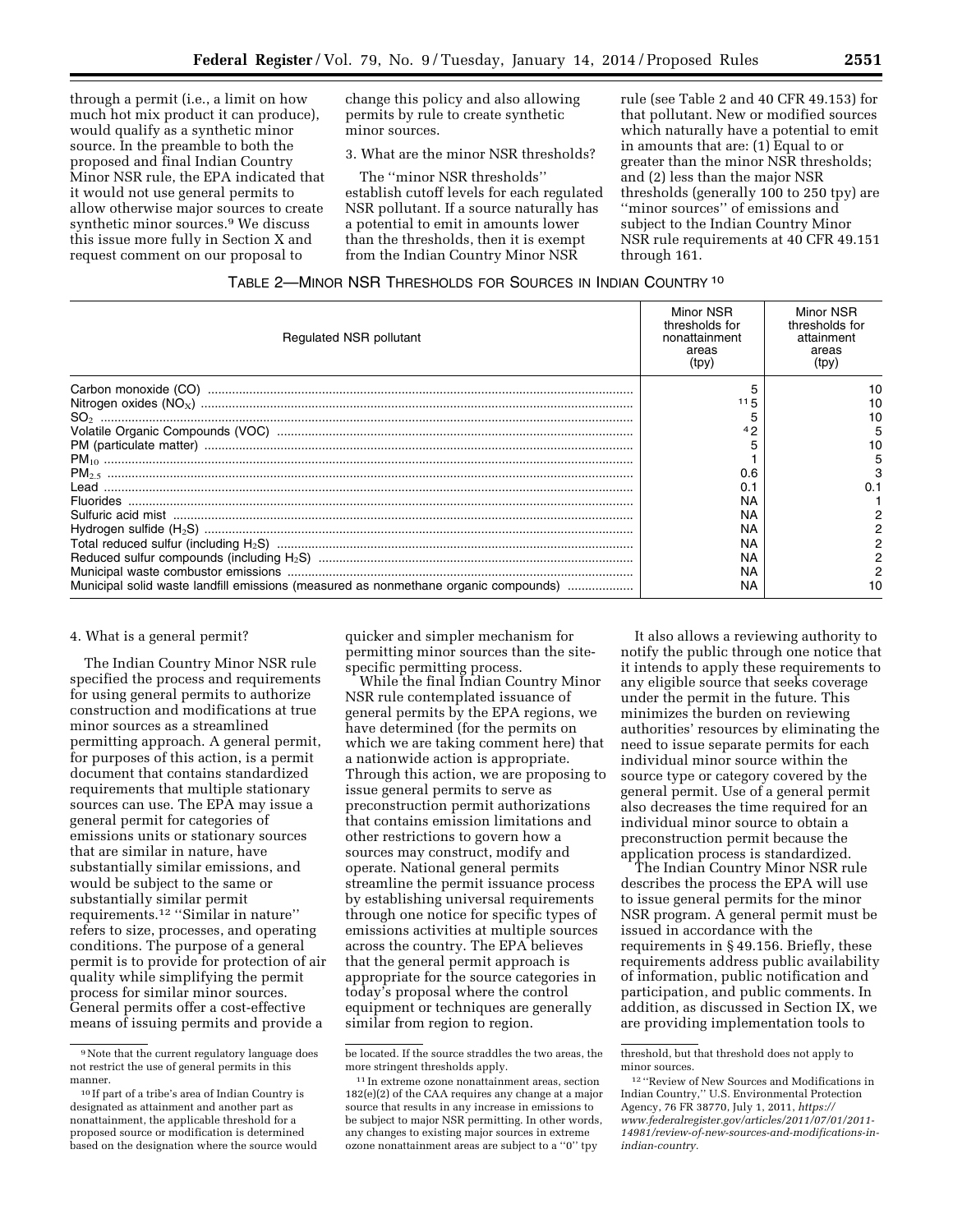guide sources through a series of questions to determine whether they meet the criteria to be eligible for coverage under a general permit.

#### *C. What is a permit by rule?*

Like a general permit, a permit by rule is a standard set of requirements that can apply to multiple stationary sources with similar emissions characteristics. For purposes of this action, a permit by rule would differ from a general permit in that the agency would codify a permit by rule directly into the Indian Country Minor NSR rule. The process for a source to apply for coverage under a permit by rule, and the process for the reviewing authority to grant coverage under a permit by rule, are more streamlined compared to a standard general permit, or a site-specific permit. Section VII provides a description of the source application for permits by rule.

# **IV. Description of General Permit Program in Indian Country and the EPA's Use of This Package To Satisfy the General Permit Issuance Process**

#### *A. General Permit Program*

The EPA codified the framework it would follow to issue general permits for minor sources in the Indian Country Minor NSR rule in 40 CFR 49.156. While it was not necessary for the EPA to codify this framework to issue general permits, the EPA nonetheless created the regulatory framework to better inform the public of the process the EPA will use to issue general permits. Per the framework, to issue a general permit, the reviewing authority must follow the requirements for public participation contained in § 49.157. These provisions require the reviewing authority then to provide a notice that a draft permit is available for comment. The regulations list a number of ways in which a reviewing authority can provide notice to the public, and also allow the reviewing authority to use other means of notification as appropriate. *See* 40 CFR 49.157(b)(1)(ii)(E). We have opted to provide notice to the public regarding the present proposal of general permits for five source categories through use of the **Federal Register**. We believe this means is appropriate in this case because we intend to apply these general permits in all areas of Indian country subject to the Indian Country Minor NSR program and the **Federal Register** provides a nationwide circulation of the notice. We will also mail a copy of each permit to the appropriate Indian governing bodies and the tribal, state and local air pollution agencies in adjacent air jurisdictions that may be impacted by

the air pollution sources that use the general permit in accordance with 40 CFR 49.157(b)(1)(i).

The existing regulations also identify the type of information that a reviewing authority must make available to the public, and list a number of elements to be included in the public notice. *See* 40 CFR 49.157(a) and (b)(2). We are satisfying these requirements in this proposal in a wide-ranging manner by providing the public access to the application forms we will require an applicant to complete, and the other implementation tools for each general permit. (We discuss these tools in greater detail in Section IX of this preamble.) Many of these requirements relate to information that is best made available when an individual applicant applies for coverage under a specific general permit. We will make information specific to an individual source's request for coverage under a general permit available at the time we provide notice of the source's request for coverage.

After providing adequate public notice of the availability of the draft permit, the reviewing authority must allow a period of at least 30 days for the public to comment on the permit, and to request a public hearing. See 40 CFR 49.157. We are satisfying these requirements by using this package to propose and take comments on the general permits. Once we finalize a general permit, it will be used by the EPA's regional office reviewing authorities 13 for sources requesting coverage under the permit.

The regulations set forth the provisions for a final permit to undergo administrative and judicial review in accordance with § 49.159. The procedures governing appeals of NSR permits to the Environmental Appeals Board will govern administrative review of these general permits. Issuance of a general permit is a final agency action with respect to all aspects of the general permit except its applicability to an individual source. The provisions of 40 CFR 49.159 will continue to govern administrative and judicial review of the EPA's approval of an individual source's request for coverage. After the reviewing authority approves a request for coverage by an individual source, a party may appeal only the applicability of the general permit to that particular source.

Although we are using a **Federal Register** notice to initially establish the general permits, we intend to use other methods also consistent with procedures in 40 CFR 49.159 to reopen or administratively amend the final permits if we determine it is necessary and appropriate. A reviewing authority may reopen and revise a final general permit for cause after providing the opportunity for notice and comment under § 49.157. Revisions to a final general permit may be appropriate, for example, when the reviewing authority decides to issue a new general permit for the same category to account for advances in control technology or for other pertinent reasons. However, when a reviewing authority issues a new general permit, sources operating under the existing general permit will be able to continue to operate under the existing permit unless and until the source subsequently proposes to modify.14

# *B. How do sources apply for general permits?*

40 CFR 49.156(e) describes the procedure for sources to obtain coverage under a general permit. At the time a source submits a request for coverage under a general permit, it must submit a copy of such request to the appropriate Indian governing body for the area of Indian country where the source is locating. The reviewing authority must act on the source's request for coverage under the general permit as expeditiously as possible, but it must notify the source of the final decision within 90 days of its receipt of your coverage request. The source's reviewing authority must comply with a 45-day completeness review period to determine if the request for coverage under a general permit is complete. Therefore, within 30 days after the receipt of the source's coverage request, the reviewing authority must make an initial request for any additional information necessary to process your coverage request and the source must submit such information within 15 days. If the source does not submit the requested information within 15 days from the request for additional information and this results in a delay that is beyond the 45-day completeness review period, the 90-day permit issuance period for the general permit will be extended by the additional days the source takes to submit the requested information beyond the 45-day period. If the reviewing authority fails to notify

<sup>13</sup>The Administrator delegated the authority to each EPA Regional Administrator to carry out all aspects of the Indian Country minor NSR program, including issuing general permits and approving individual coverage under a general permit.

<sup>14</sup> If EPA revises an existing general permit, then the original permit can no longer be used for new and modified minor sources. The new general permit will be used for new and modified minor sources in the relevant source category. The existing general permit remains in place for existing facilities unless and until they choose to modify.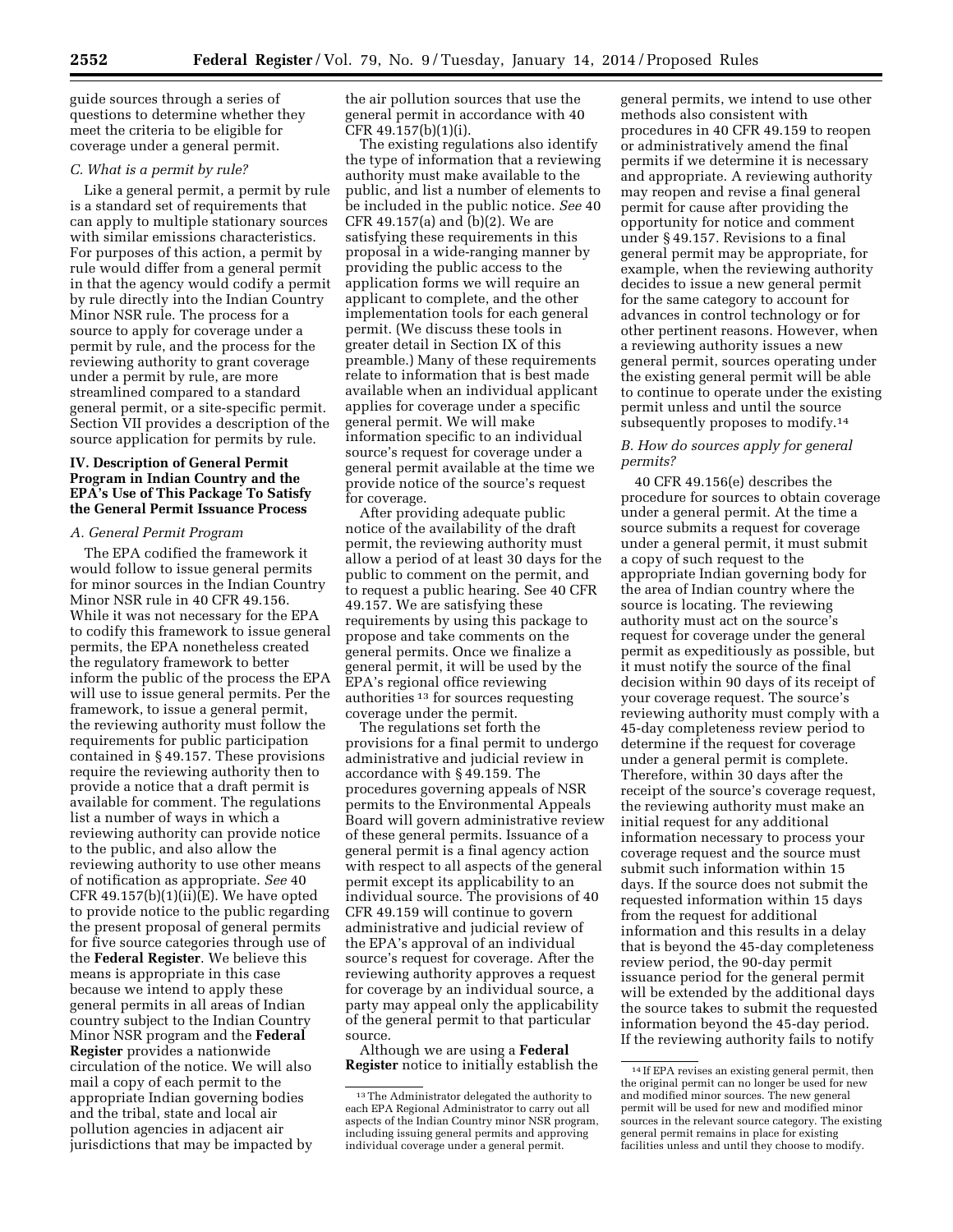you within a 30-day period of any additional information necessary to process the source's coverage request, it will still have 15 days to submit such information and the reviewing authority must still grant or deny the request for coverage under a general permit within the 90-day general permit issuance period and without any time extension.

If the reviewing authority determines that the source's request for coverage under a general permit has all the relevant information and is complete, it will notify the source in writing as soon as that determination is made. If the source does not receive from the reviewing authority a request for additional information or a notice that the request for coverage under a general permit is complete within the 45-day completeness review period, the request will be deemed complete.

After permit coverage is granted, under 40 CFR 49.156 (e), coverage under a general permit becomes invalid if a source does not commence construction within 18 months after the effective date of coverage under a general permit, if the source discontinues construction for a period of 18 months or more, or if the source does not complete construction within a reasonable time. The reviewing authority may extend the 18-month period upon a satisfactory showing that an extension is justified, and the 18 month limit does not apply to the time period between construction of the approved phases of a phased construction project. In those cases, construction of each such phase must commence within 18 months of the projected and approved commencement date.

In Section XIII, the EPA proposes to amend 40 CFR 49.156(e) to shorten the permit application procedure to 45 from 90 days.

In Section IX, we describe the implementation documents and tools that we are making available for comment to assist sources with applying for general permits.

# *C. What are the required permitting elements?*

For general permits, these elements are discussed in the Indian Country Minor NSR rule and promulgated at 40 CFR 49.155(a) and include:

• The effective date of the permit and the date by which a source must commence construction in order for the permit's coverage to remain valid (*i.e.,*  18 months after the permit effective date);

• The emissions units subject to the permit and their associated emission limitations (and other permit conditions);

• Monitoring, recordkeeping, reporting and testing requirements to assure compliance with the emission limitations; and

• A severability clause to ensure the continued validity of the other portions of the permit in the event of a challenge to a portion of the permit.

# **V. Source Categories for Which Draft General Permits in Indian Country Are Available for Public Review**

#### *A. Notice of Proposed General Permits*

In accordance with 40 CFR  $49.171(b)(1)(1)(E)$ , we are providing the public with a copy of five draft general permits covering (1) HMA plants; (2) SQCS facilities; (3) auto body repair and miscellaneous surface coating operations; (4) GDF facilities; and (5) petroleum dry cleaning facilities. Copies of each of these permits and the following four associated permitting documents are available in the docket for this notice (EPA–HQ–OAR–2011– 0151) and at *[http://www.epa.gov/air/](http://www.epa.gov/air/tribal/tribalnsr.html) [tribal/tribalnsr.html](http://www.epa.gov/air/tribal/tribalnsr.html)*:

(1) Request for Coverage (Application);

- (2) Questionnaire;
- (3) Instructions; and
- (4) PTE calculator.

The applications for three of the five source categories in today's proposal (i.e., auto body repair and miscellaneous surface coating operations; GDFs; and petroleum dry cleaning facilities) are streamlined and ask for contact and location information and general sourcespecific information (more detailed source-specific information would be required from sources seeking coverage under the HMA and SQCS general permits). This is discussed further in Section IX.

The general permits will authorize construction of, or any change to, any of the affected emission units, or pollutant emitting activities named in the permit, at any proposed true minor source that meets the applicability and eligibility statements in the permit, and for which the reviewing authority approves coverage under the permit.

We request comment on all aspects of the general permits and the associated forms and documentation provided to assist the stationary sources specified in the permits in complying with the Indian country minor NSR preconstruction permitting and postconstruction operating requirements. In Section VIII, we propose, in the alternative, permits by rule for auto body repair and miscellaneous surface coating operations, GDFs and petroleum dry cleaning facilities. Should we decide to finalize a permit by rule for

any of these categories, then we may not finalize the draft general permit for that category. Alternatively, we may opt to finalize both permitting mechanisms for the same source category, and may tailor one of the permitting mechanisms to provide authorization to construct or modify true minor sources (i.e., permits by rule) and another to provide enforceable limitations to create synthetic minor sources (i.e., general permits). (See Section X, for further discussion of the use of general permits and permits by rule to create synthetic minor sources.) We specifically request comment on this ''hybrid'' approach (see Section XI, for further discussion on the hybrid approach).

For the five source categories in today's action, we are proposing general permits as our preferred approach. We have crafted our proposal to ensure air quality is protected and to provide a streamlined approach where appropriate. Specifically, for HMA plants and SQCS facilities, the EPA is proposing (1) that we retain the 90-day application review process provided in the Indian Country NSR Rule; and (2) that we provide lengthier, more detailed applications. Lengthier, more detailed applications are appropriate for source operations such as HMA and SQCS facilities that involve multiple pollutants where the reviewing authority needs to conduct a review to evaluate whether an individual source meets the requirements in the permit. However, we also recognize that a more streamlined approach may be appropriate for other source categories with few pollutants of concern and in which the operations are less complex. For those source categories (i.e., auto body repair and miscellaneous surface coating operations; GDFs; and petroleum dry cleaning facilities), the EPA is proposing to change the underlying rule to provide a shorter application review period (see Section XIII) and a shorter application (see Section IX). The permits by rule proposed as an alternative for these same three categories would take that streamlining a step further (see Section VII).

The remainder of this section outlines the general structure of each of the draft general permits, and requests comment on issues that are common among the draft general permits. Specifically, we are requesting comment on:

(1) Whether the EPA should allow the use of each general permit to create synthetic minor sources;

(2) Whether the EPA's proposed approach of incorporating by reference each reviewing authority's approval of a request for coverage into the general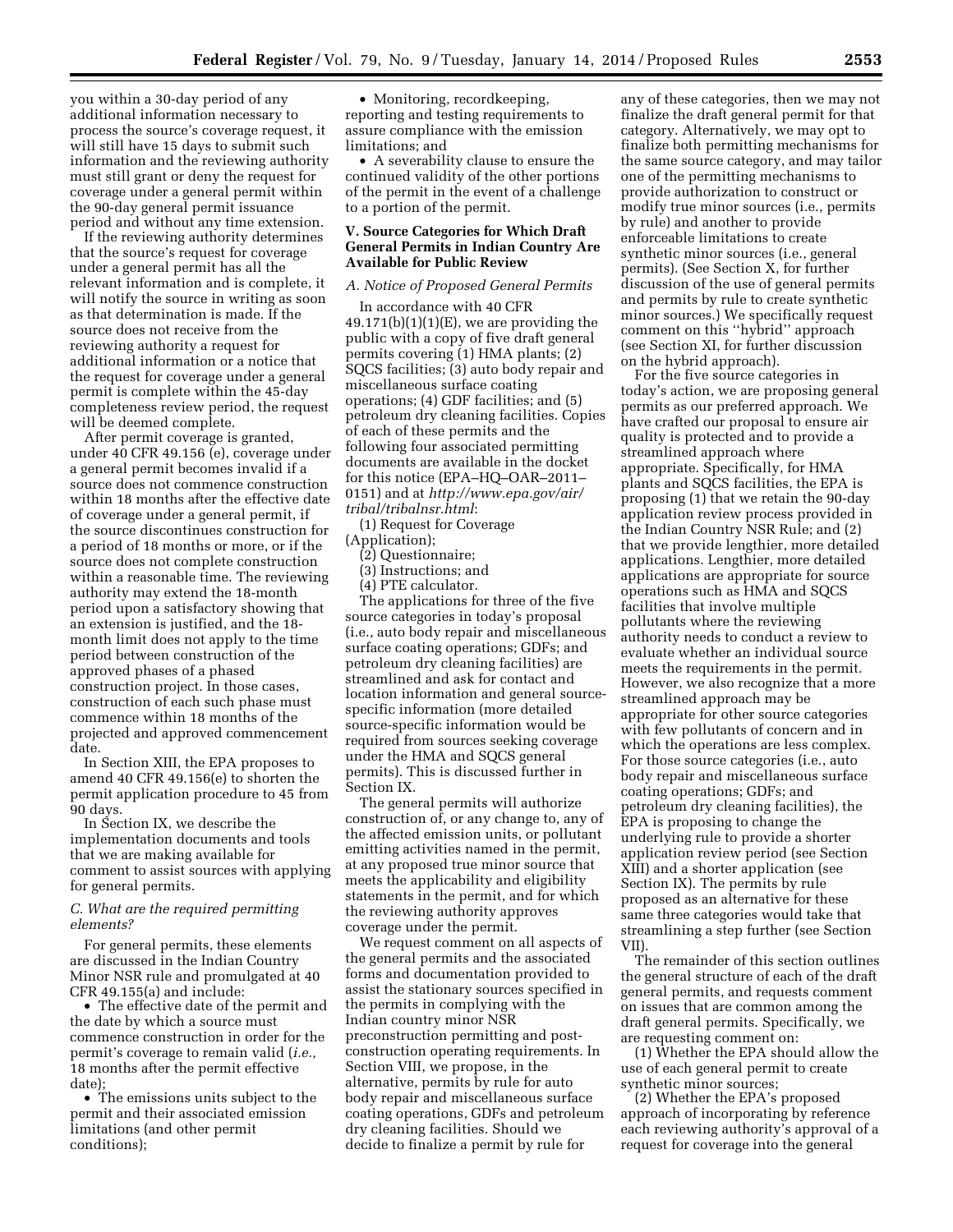permit is necessary and appropriate; and

(3) The appropriateness of proposed permit terms related to the reviewing authority's ability to reopen, revise, or terminate an individual approval of coverage under the general permit. This section also describes the general process we undertook for each of the control technology reviews required to establish the terms and conditions of each draft general permit, and requests comment on our conclusions on several aspects of the control technology reviews.

Additional information and supporting analyses on each of these draft permits are located in the background documents. These documents are available at Docket ID No. EPA–HQ–OAR–2011–0151 and online at *[http://www.epa.gov/air/tribal/](http://www.epa.gov/air/tribal/tribalnsr.html) [tribalnsr.html](http://www.epa.gov/air/tribal/tribalnsr.html)*.

#### *B. Structure of General Permits*

Each draft general permit contains a similar overall structure. The cover page of each draft permit contains general information on the draft permit. First, it briefly describes the applicability of the permit to a particular source category or emissions activity the general permit regulates in accordance with 40 CFR 49.156(d)(1). This description varies for each of the draft permits, depending on the emissions activity covered by the draft permit.

Second, the cover page limits eligibility for coverage under the permit to true minor sources. We included this limitation to allow permitting authorities the ability to process a permit application for inherently larger sources using the more extended time periods the Indian Country Minor NSR rule provides for case by case, site specific review. We also include this limitation in the draft permits to remain consistent with our current policy that we will not allow sources to use general permits to create synthetic minor sources.

We recognize, however, that limiting eligibility of these draft permits to only true minor sources could limit the number and types of sources that could take advantage of the streamlined, general permitting process. We also recognize that there is similar emissions potential between true minor sources and properly regulated synthetic minor sources as we discuss in Section X. We request comment on whether there are reasons that the final general permits should retain the true minor limitation on eligibility for one or more of the permits, or whether we should expand the eligibility of these draft general permits to ''synthetic minor'' sources.

After reviewing comments received, we may amend one or more of the final permits to allow any minor source to apply for coverage under that permit.

Third, following the eligibility statement, the draft permit directs applicants to the specific information that an applicant must include in a request for coverage under the permit in accordance with 40 CFR  $49.156(d)(2)(ii)$ and (iii). The request for coverage serves as the permit application and the information in the application will differ for each draft permit. We discuss the application and implementation tools to assist true minor sources in determining whether a source is eligible for coverage under a general permit in Section IX.

Fourth, the draft permit contains a statement that incorporates each reviewing authority's approval of a request for coverage into the general permit. Sections 1 through 6 of the general permit, and the most current approval of the request for coverage, must be posted prominently at the facility, and each affected emissions unit and any associated air pollution control technology must be labeled with the identification number listed in the Approval of the Request for Coverage for that permitted source. We request comment on the inclusion of this condition in the permits given that the Indian Country Minor NSR rule only requires posting of the approval of coverage.

As we developed the draft permits, we envisioned situations in which the reviewing authority may need to revise information contained in the approval notice some time after issuance. For example, a source covered by a general permit may subsequently change ownership. A reviewing authority may delegate responsibilities for the general permit to a tribal air pollution control agency. A source may subsequently need to revise something in its request for coverage that would alter elements of the approval. For example, a source may misidentify an equipment identification number in its request for coverage, or decide to expand or limit the scope of the modification. A reviewing authority may need to alter its approval of the request for coverage for these situations. The general permit provisions at 40 CFR 51.156(b)(2) broadly reference 40 CFR 49.159, which specifically addresses the reviewing authority's ability to reopen or administratively amend permits. The provisions, however, do not specifically delineate how they apply to an approval of a request for coverage under a general permit. By incorporating the approval into the general permit, we ensure that

the revision procedures contained in 40 CFR 49.159 apply to revisions a reviewing authority may make to the approval of the request for coverage. We request comment on this approach for incorporating the approval of the request for coverage into the general permit. Alternatively, we request comment on whether such incorporation is unnecessary and on whether to apply the procedures in 40 CFR 49.159 to the approval of the request for coverage, or whether the EPA should amend the existing regulations at § 51.156 to address amendments to the request for coverage.

Fifth, the draft permit contains information on the reviewing authority's right to terminate or revise the general permit. The general permit provisions in the Indian Country Minor NSR rule provide the reviewing authority the ability to revise, revoke and reissue, or terminate a general permit. In harmony with those provisions, the draft permits include authority for a reviewing authority to revise or terminate an approval of a request for coverage. We are adding these provisions to the general permit, under the authority of 40 CFR 49.165(d), to clarify how the Indian Country Minor NSR rule intended these provisions to apply to an individual request for coverage. We request comment on inclusion of these provisions in the general permit, or, alternatively, whether the EPA should amend the Indian Country Minor NSR rule to expressly delineate the reviewing authority's right to revise or terminate an individual source's coverage under a general permit.

Finally, the draft permit contains a statement indicating that the definitions contained in the Indian country rule govern use of those terms within the general permit. The statement also refers permittees to a section of the permit that contains definitions that may be specific to the source categories or emissions activities covered by the general permit; and indicates that when a term is not otherwise defined we will interpret that term consistent with normal business use. We, nonetheless, request comment on whether we should include any additional definitions to improve the clarity of the general permits.

Following the general information section, each draft permit contains the enforceable terms and conditions of the general permit. Section 1 of the Terms and Conditions provisions contains general provisions that, with only a few exceptions, are similar for all the general permits. These provisions contain statements that the rules require in each permit pursuant to 40 CFR 49.155.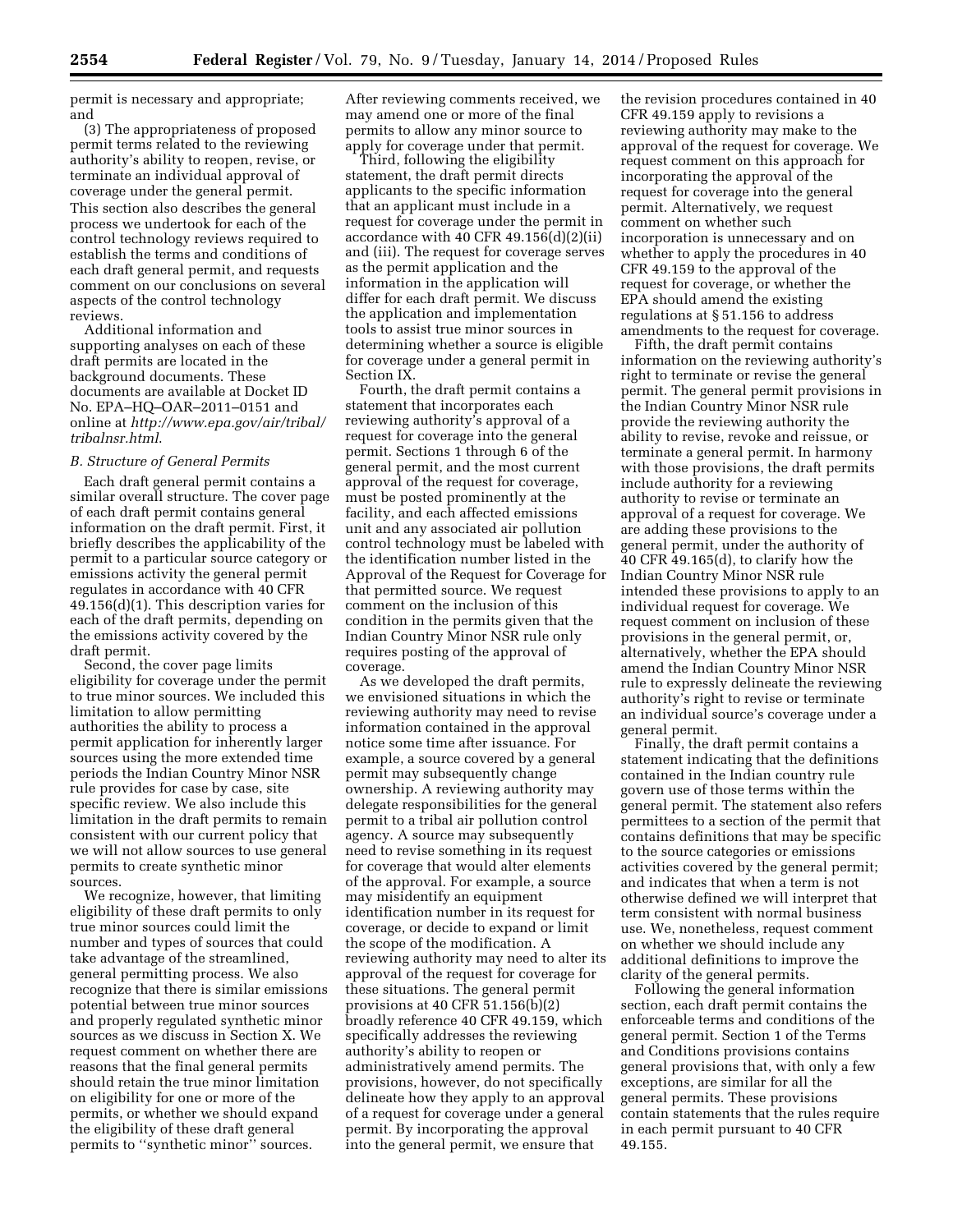In each permit, the general provisions are followed by emission limitations and other operational restrictions or specifications, and monitoring, recordkeeping, and reporting requirements that are unique to each of the permits. The notice and reporting requirements are followed by a section outlining the reviewing authority's ability to change the general permit, including the approval of the request for coverage, a section on requesting coverage under the permit, and attachments with abbreviations and acronyms, a list of definitions referenced on the cover page of the permit and a list of reviewing authorities and areas of coverage. Attachments to the HMA plant and rock crushing permits also contain requirements to minimize fugitive dust emissions. An attachment to the GDF permit contains requirements for vapor balance system design criteria, management practices, and performance testing. Attachments to the auto body repair and miscellaneous surface coating operations general permit provide standards for cold cleaner degreasers and training and certification requirements for spray-applied surface coating personnel. An attachment to the petroleum dry cleaning facilities permit contains requirements specific to serious, severe, or extreme ozone nonattainment areas.

# *C. The EPA's Control Technology Review*

With the exception of the GDF general permit, each permit establishes specific numerical limitations on the quantity, rate or concentration of emissions for each regulated NSR pollutant emitted by each affected emissions unit. (The GDF permit includes equipment requirements.) For each general permit, in a manner similar to what a permitting authority would be expected to do for an individual source, we established these control technology-based requirements by researching both state and local air quality programs to identify control technologies or other emissions reduction measures used by similar sources in surrounding areas, and by reviewing requirements contained in existing 40 CFR parts 60, 61 and 63 emissions standards that apply to these source categories. The draft permits build upon the requirements in the part 60, 61, and 63 emissions standards by including some control technology measures found in state and local agencies' general permits for these source categories.

The background documents for each draft permit explain the state and local programs we reviewed to identify

control technology options in each source category. We believe that, because these control measures are currently used by other similar sources in other areas of the country, that they are technically and economically feasible, and cost effective. We request comment on this conclusion, and invite commenters to submit specific information that would indicate that either: (1) The measures in the draft permits are not economically feasible and/or cost-effective; or (2) additional economically feasible and cost-effective measures are available and appropriate to include in the final general permits.

In determining specific emission limitations and control measures for each permit, we considered the general, local air quality conditions in Indian country. Notably, Indian country contains both attainment and nonattainment areas for different regulated NSR pollutants.15 In some cases, for areas designated as nonattainment for a given pollutant, the draft permits contain more stringent emission limitations for that pollutant (or precursors of that pollutant). These control requirements will help mitigate any further degradation of air quality in those areas. In other cases, however, the draft permits do not include different emission limitations based on the attainment status of the area. In these situations, we determined that the emission limitations are sufficient to protect air quality in both attainment and nonattainment areas.

For HMA plants and SQCS facilities, we also added additional provisions related to the location of the emitting activities and the source property boundary. We call these provisions, which are designed to minimize the impacts of emissions, setback requirements. Under the setback requirement, sources may not locate within a specific distance from the property boundary and nearest residences. In reviewing state and local air agency general permits, we found that permitting authorities in Alaska and Washington include setback provisions to protect local ambient air quality from potential source impacts. We find that these provisions are both reasonable and prudent measures to protect local air quality, and are economically feasible and cost effective.

We, therefore, included similar measures in the draft permits. We discuss the specific setback requirements for each category in Section VI.

We welcome comments identifying other source categories for which a setback requirement should apply. We also welcome comments on the types of buildings from which we should establish setbacks (e.g., schools, nursing homes). We further request comment on whether the setback requirement conflicts with tribal authority over zoning-related matters, and, if so, on how we should resolve that conflict.

To further protect against adverse local air quality impacts, the draft permits assure that no source will cause or contribute to NAAQS or PSD increment violations by prohibiting emissions that would result in such impacts. Thus, reviewing authorities will consider any air quality concerns unique to specific areas that arise after issuance of the general permits in this proposal when determining whether an individual permit applicant is eligible for coverage under the general permit. For example, if a source wants to locate in an area with air quality levels approaching or violating the NAAQS, the reviewing authority may need to request that a source apply for a sitespecific permit so that the potential for greater control than that afforded by the general permit can be evaluated.

In conducting the control technology review, we also considered the anticipated growth rate of the source categories. In general, we do not anticipate significant increases in the growth rates for these five source categories for the foreseeable future, as we identified no information indicating that that is the case.16 Thus, we do not believe that emissions increases from these categories will pose unique or unprecedented impacts on air quality in the near future that might warrant a more stringent approach to controlling emissions than contained in the draft permits. We request comment on our conclusion about anticipated economic growth in these source categories and regions, and the reasonableness of the emission limitations and control measures specified in the draft permits.

 $^{\rm 15}\rm{Maps}$  for those NAAQS for which the EPA has designated nonattainment areas in Indian Country are available online at *[http://www.epa.gov/air/](http://www.epa.gov/air/tribal/tribalnsr.html) [tribal/tribalnsr.html](http://www.epa.gov/air/tribal/tribalnsr.html)* and Docket ID No. EPA–HQ– OAR–2011–0151. NAAQS for which the EPA has designated nonattainment areas are: ozone (2008 NAAQS),  $PM_{10}$  (1987 NAAQS),  $PM_{2.5}$  24-Hour (2006 NAAQS), and PM2.5 Annual (1997 NAAQS). There are no tribal lands in nonattainment for  $SO<sub>2</sub>$ (2010 NAAQS), NO<sub>2</sub>, lead (2008 NAAQS), and CO.

<sup>16</sup>See the following memo online at *[http://](http://www.epa.gov/air/tribal/tribalnsr.html) [www.epa.gov/air/tribal/tribalnsr.html](http://www.epa.gov/air/tribal/tribalnsr.html)* and in the docket (ID No. EPA–HQ–OAR–2011–0151): ''Projected New Minor Sources in Indian Country,'' from Lillian Grace Bradley, Environmental Economist, EPA/OAQPS to Chris Stoneman, Policy Advisor, EPA/OAQPS, July 2, 2013.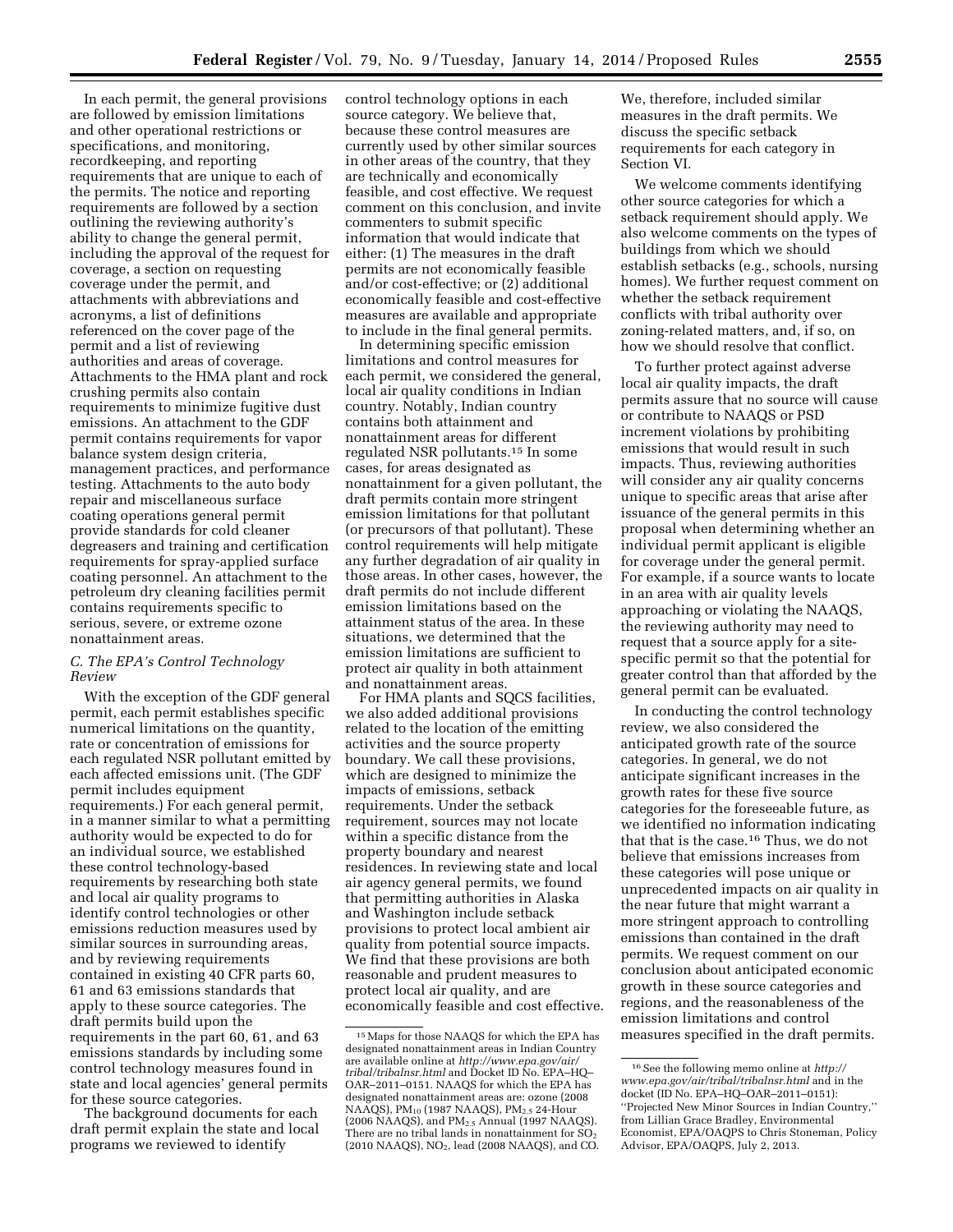# *D. Scope of Coverage Under Each General Permit*

In the Indian Country Minor NSR rule, the EPA stated that it may use the general permit mechanism to issue permits to ''similar'' types of emissions units or minor sources. This limitation on the ability to issue general permits is consistent with the EPA's longstanding interpretation of the CAA as it relates to the ability of a permitting agency and source to use standardized protocols to meet CAA permitting requirements. The general permits we are proposing meet the limitation that general permits apply only to similar sources, because each of the permits covers only affected emission units or emissions generating activities that are: (1) specifically identified by name in the permit; (2) generate the same regulated NSR pollutants in the same manner and magnitude; and (3) are associated only with operations within a defined source category.17 We discuss the specific scope of each draft general permit in more detail in Section VI below and in the background document for each draft general permit.

# *E. Surrogate Annual Allowable Emission Limitations*

The Indian Country Minor NSR rule requires the reviewing authority to establish annual allowable emission limitations for each affected emissions unit and for each NSR regulated pollutant emitted by the unit, if the unit is issued an enforceable limitation lower than the PTE of that unit. *See* 40 CFR 49.155(a)(2). For the five source categories in this proposal, some states (but not all) provide both annual ton per year allowable emission limitations and throughput limits in their general permits. Other state reviewing authorities provide only overall production limits that limit the amount of throughput a facility can process over a period of time. We believe that production limits serve as a reasonable surrogate for ton per year emission limitations, when there is a direct correlation between the amount of material processed and the amount of pollution emitted. We also believe that monitoring throughput rather than actual emissions may provide a more cost-effective method of demonstrating compliance. For example, HMA facilities regularly track a facility's throughput, but do not necessary analyze specific emissions discharges. Thus, reliance on throughput limits

provides a more cost-effective approach to regulate emissions and we believe will enhance the potential for compliance with the draft permit for this and other categories. In Section VI, we request comment on our use of throughput limits as a surrogate for annual ton per year allowable emission limitations. Alternatively, we request comment on whether we should establish annual allowable emission limitations for each pollutant, and use throughput as a surrogate monitoring measure to demonstrate compliance with a ton per year annual allowable emission limitation.

In a related matter, in Section X of this preamble, we indicate that we have granted reconsideration on the issue of allowing reviewing authorities to use general permits to create synthetic minor sources and propose to change the current policy. If the EPA allows otherwise major sources to qualify as synthetic minor sources through use of general permits, we request comment on specific changes that we would need to include in the production limits of each permit to properly regulate synthetic minor sources for these categories. For example, should the EPA establish higher annual tpy allowable emission limitations or surrogate production limits that are just below the major source thresholds for each regulated NSR pollutant, or should the EPA maintain the limitations in the current draft permits to maintain an adequate compliance margin?

# *F. Requirements of the Endangered Species Act (ESA) and the National Historic Preservation Act (NHPA) 18*

The ESA requires federal agencies to ensure, in consultation with the U.S. Fish and Wildlife Service and/or the National Marine Fisheries Service (the Services), that any action they authorize, fund, or carry out will not likely jeopardize the continued existence of any listed threatened or endangered species, or destroy or adversely modify the designated critical habitat of such species. Under relevant ESA implementing regulations, federal agencies consult with the Service(s) on actions that may affect listed species or designated critical habitat. The NHPA requires federal agencies to take into account the effects of their undertakings on historic properties—*i.e.,* properties that are either listed on, or eligible for listing on, the National Register of

Historic Places—and to provide the Advisory Council on Historic Preservation (the Council) a reasonable opportunity to comment on such undertakings. Under relevant NHPA implementing regulations, NHPA consultations are generally conducted with the appropriate Tribal and/or State Historic Preservation Officers in the first instance, with opportunities for direct Council involvement in appropriate circumstances, including, for example, consultations in connection with undertakings affecting multiple tribes or states. The Indian Country Minor NSR program has increased the number of activities for which the EPA is the permitting authority. To meet ESA and NHPA requirements, we have developed a process for compliance with these laws when issuing the general permits. The EPA intends to consult with the Services and the Council on our general permits and the proposed procedures to address potential effects on relevant protected resources.

For purposes of general permits, the EPA intends to adopt a framework that provides appropriate protection for listed species and critical habitat and historic properties. The EPA believes, based on the evaluation of available information, that the sources that are the subject of this proposal are unlikely to present a significant risk to listed species and critical habitat and to historic properties because they are by their nature small, low emitting sources. However, to ensure listed species and critical habitats and historic properties are protected, the EPA has developed a framework in the general permits that requires the source to identify and assess effects before a request for coverage under the general permit is submitted to the EPA. Requiring this assessment should help identify any concerns related to potential impacts on listed species/critical habitat or historic properties early in the process when the greatest opportunities to mitigate or avoid any impacts—including changes to the facility's location or footprint are available. This framework is similar to procedures established by the Office of Water for the National Pollutant Discharge Elimination System General Permit for Stormwater Discharges from Construction Activities.19 The EPA believes that requiring a similar process in both the general permits, and the general stormwater permits, will

<sup>17</sup>These criteria are not the sole manner for demonstrating that a general permit applies only to similar sources, but they serve as examples of the types of characteristics that may be relevant.

<sup>18</sup>These requirements apply to both general permits and permits by rule. Only general permits are mentioned here but the requirements apply identically to both permit types. Section VII.C. is specific to permits by rule and notes that these requirements also apply to permits by rule.

<sup>19</sup> ''Final National Pollutant Discharge Elimination System (NPDES) General Permit for Stormwater Discharges from Construction Activities,'' U.S. Environmental Protection Agency, 77 FR 12286, February 29, 2012, *[http://](http://www.gpo.gov/fdsys/granule/FR-2012-02-29/2012-4822/content-detail.html) [www.gpo.gov/fdsys/granule/FR-2012-02-29/2012-](http://www.gpo.gov/fdsys/granule/FR-2012-02-29/2012-4822/content-detail.html) [4822/content-detail.html](http://www.gpo.gov/fdsys/granule/FR-2012-02-29/2012-4822/content-detail.html)*.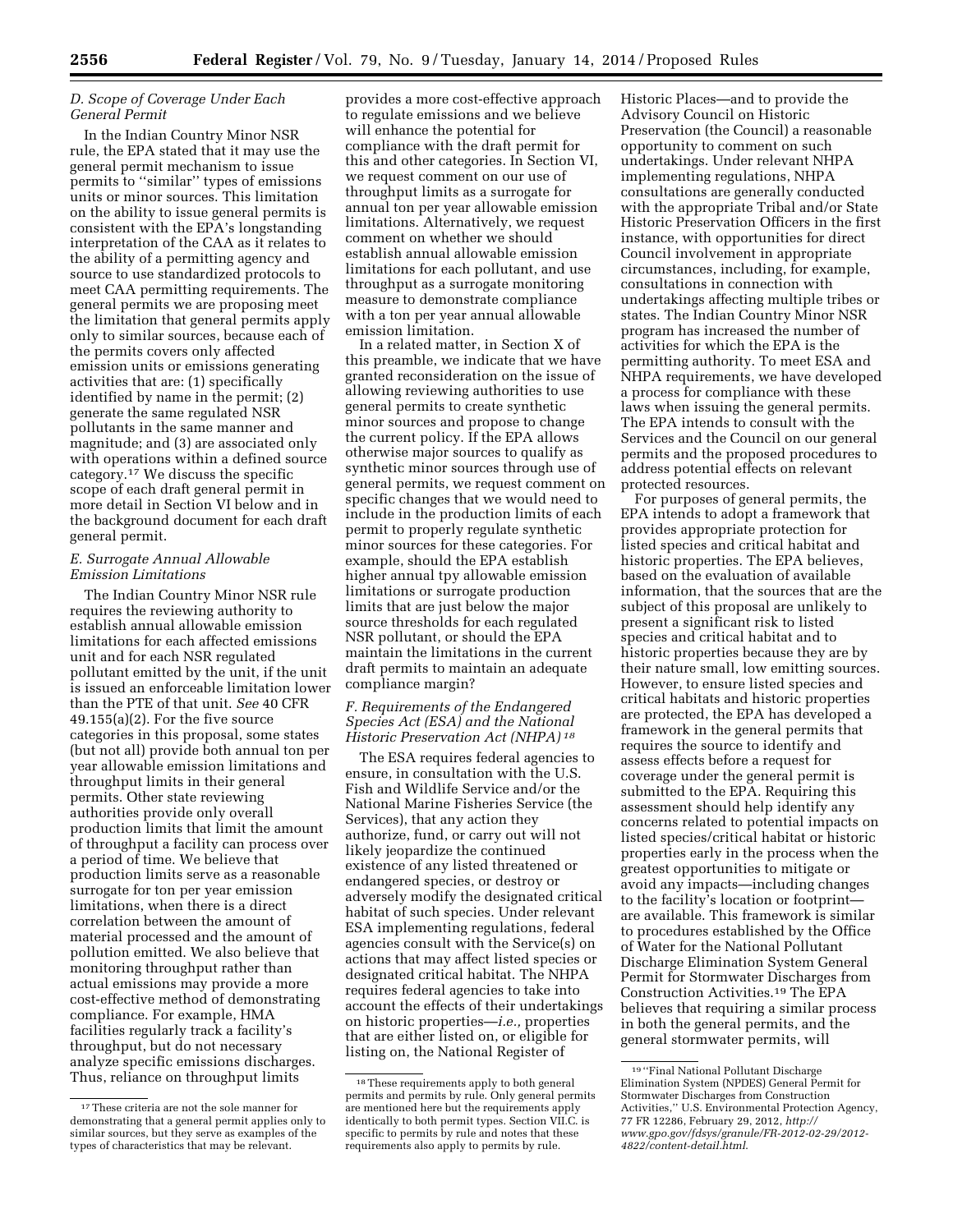streamline the process for all concerned: The applicants, the EPA, the tribes, and the Services.

The screening processes developed in the permits for both the ESA and NHPA require the applicant to develop information about the possible effects of the proposed new or modified facility, which includes appropriate outreach to relevant expert resource agencies. Such information and a certification regarding the outcome of the applicant's screening procedures are submitted to the EPA as part of the request for coverage under the general permit. This information is included as an appendix to the applications for requests for coverage for each of the general permits. The EPA will review this information as part of determining whether a source is eligible for coverage under the general permit. Because we have limited the applicability of the general permits to categories of sources that have low emissions, we do not expect they are likely to adversely affect listed species/ critical habitat, nor should they have potential effects on historic properties. However, if, through the procedures required in the permit, a source is determined to have an adverse effect on listed species/critical habitat or potential effects on a historic property, the EPA retains the authority to deny coverage under the general permit, or permit by rule, and to proceed with source-specific permitting and consultation with the appropriate resource agency(ies).

# **VI. Summary of Specific Terms and Conditions of the General Permits and Request for Comment**

In the following sections, we provide a brief summary of the source category regulated by each general permit and areas of each draft general permit on which we specifically seek public comment. Because the areas upon which we specifically seek comment in the HMA plant and SQCS facility general permits are common among the two permits, we have combined the request for comment section on these permits into one subsection. In this preamble, we are not delineating every aspect of the requirements of the general permits. Instead, we refer readers to the draft permits and associated background information to review all the detailed requirements we include in each general permit. Although we are soliciting comments on specific aspects of the draft permits, we, nonetheless, invite the public to comment on all relevant aspects of the draft permits.

# *A. HMA Plants*

# 1. What is an HMA plant?

An HMA plant manufactures hot mix asphalt by heating and drying aggregate material and then mixing it with asphalt cements. An HMA plant consists of an assembly of mechanical and electronic equipment used to prepare hot aggregate and mineral filler for mixing to make hot mix asphalt. The facility includes any combination of the following activities/equipment: Dryers, liquid asphalt storage tanks, fuel oil storage tanks, auxiliary heaters (including hot oil heaters), material storage handling and transfer systems, generators, storage bins/silos, storage piles, and haul roads. An HMA plant can be constructed as a permanent plant, a skid-mounted (easily relocated) plant, or a portable plant.

HMA paving materials are a mixture of size-graded, high quality aggregate, which can include reclaimed asphalt pavement (RAP), and liquid asphalt cement. The production process involves sorting and drying the aggregate, heating the asphalt binder, and heating and applying the mixture. Aggregate material can be produced from numerous sources, including natural rock, RAP, reclaimed concrete pavement (RCP), glass, fly ash, bottom ash, steel slag, recycled asphalt shingles, and crumb rubber. Aggregate and RAP (if used) constitute over 92 percent by weight of the total mixture. Aside from the amount and grade of asphalt cement used, mix characteristics are determined by the relative amounts and types of aggregate and RAP used. A certain percentage of fine aggregate (less than 74 micrometers in physical diameter) is required for the production of good quality HMA.20

There are four types of HMA plants based on the type of manufacturing process used: (1) Batch mix plants; (2) continuous mix (mix outside dryer drum) plants; (3) parallel flow drum mix plants; and (4) counterflow drum mix plants. Historically, about 85 percent of manufacturing plants have been of the counterflow drum mix design, while batch plants and parallel flow drum mix plants account for 10 percent and 5 percent, respectively.21

The emissions associated with HMA plants are generated by: (1) Raw materials acquisition and manufacturing processes; and (2) transportation of raw materials during manufacture and

transportation to the roadway construction site. The emissions from HMA plants consist of: (1) Combustion emissions from mixer/dryers, auxiliary heaters, and generators; (2) PM emissions from the mixing/drying process and the material handling process; and (3) fugitive PM emissions from haul roads. The CO emissions from the batch mix plants are significantly higher than the CO emissions from drum mix plants due to the incomplete combustion process occurring in the batch mixer/dryers.

2. What is in the proposed HMA general permit?

This proposed general permit would apply to the construction of new true minor source HMA plants or the modification of existing true minor HMA plants, located in Indian country. This general permit does not apply to HMA plants that perform contaminated soil remediation, and does not apply to cold mix asphalt production facilities. The draft permit contains emission limitations requirements for the following affected emission units:

• Dryers:

• Systems for screening, handling, storing, and weighing hot aggregate;

• Systems for mixing hot mix asphalt; • Loading transfer, and storage systems associated with emission

control equipment;

- Fuel storage tanks; and
- Stationary engines.

The permit requires dryers/mixers to be controlled by a baghouse, fugitive emissions controlled by a fugitive dust control plan, and engines to be controlled to appropriate standards. Fuel used in the dryer/mixer and auxiliary heaters must be limited to natural gas, distillate fuel, and biodiesel. The stationary engines are limited to using diesel and biodiesel as fuels. All liquid fuels are limited to no more than 0.0015 percent sulfur by weight.

The proposed general permit includes monitoring that is sufficient to assure compliance with the emission limitations that apply to the source, including ensuring the baghouse is operating properly, taking weekly opacity observations and fugitive emissions surveys and meeting certain other requirements. The proposed general permit includes recordkeeping and reporting sufficient to assure compliance with the emission limitations and monitoring requirements.

3. What geographic restrictions are contained in the HMA general permit?

The general provisions of the HMA plant draft permit restrict sources from

<sup>20</sup>AP 42, Fifth Edition, Compilation of Air Pollutant Emission Factors, Volume 1: Stationary Point and Area Sources; Chapter 11.1—Hot Mix Asphalt Plants; U.S. Environmental Protection Agency; *[http://www.epa.gov/ttn/chief/ap42/](http://www.epa.gov/ttn/chief/ap42/index.html) [index.html](http://www.epa.gov/ttn/chief/ap42/index.html)*. 21 Ibid.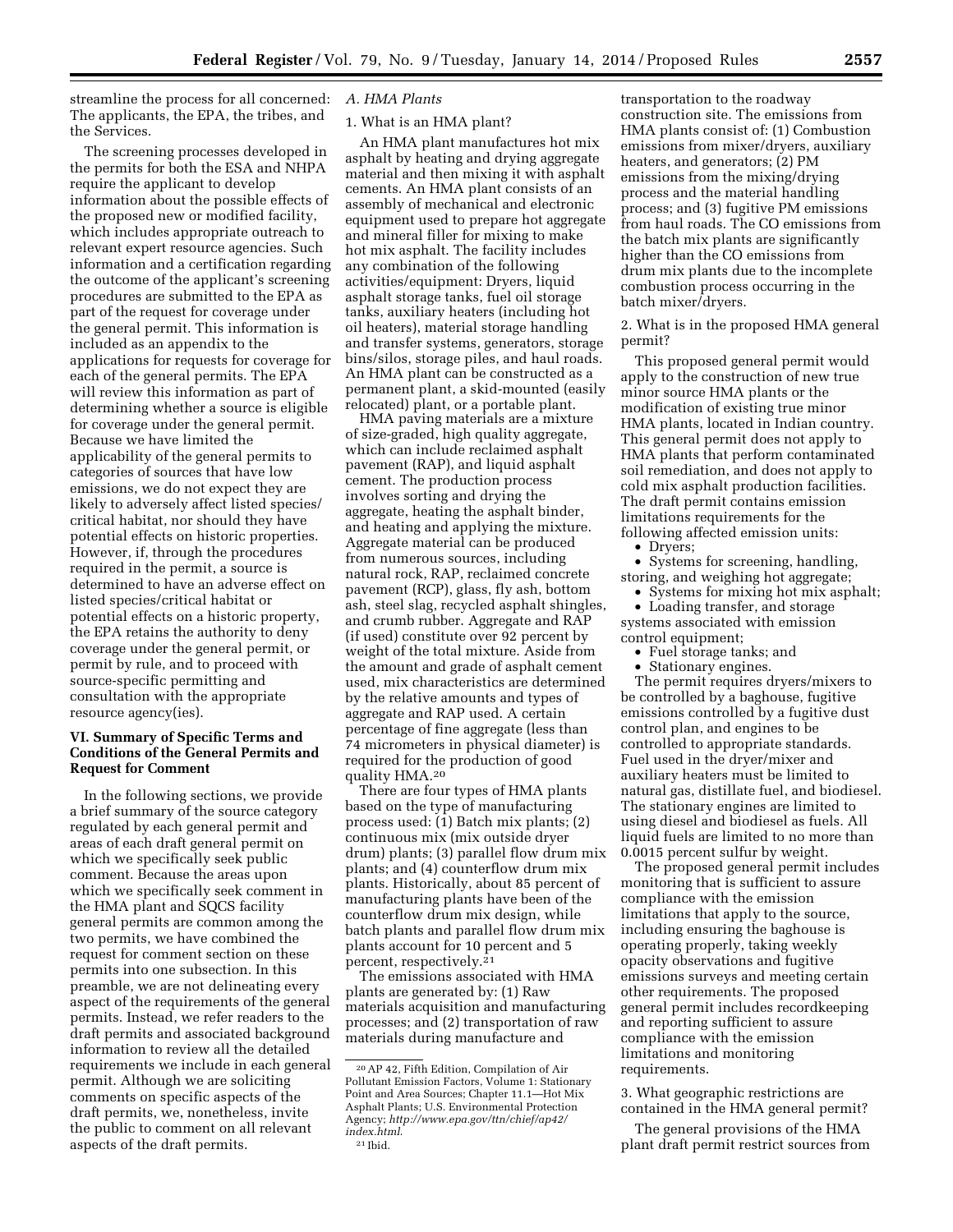locating in severe and extreme ozone nonattainment areas or serious CO nonattainment areas.22 Because the major stationary source thresholds are very low in these types of areas, we do not envision that any minor source HMA plants or SQCS facilities will locate in these areas. Thus, we did not to address this situation in these general permits. We request comment on whether the EPA should limit the geographic scope of eligibility of the general permits in this manner.

# *B. SQCS Facilities*

# 1. What is a SQCS facility?

A SQCS facility is any non-metallic mineral processing facility which uses rock crushers, grinding mills, screening operations, bucket elevators, belt conveyors, bagging operations, storage bins, storage piles, truck loading stations, or railcar loading stations to process sand, gravel, or mineral aggregate.23

The SQCS facilities are part of a larger industrial process where sand, gravel, rock, and minerals are removed from the earth and prepared for industrial, commercial and residential use. In sand and gravel processing, deposits of sand and gravel are mined and processed with screens, washing, and clarifiers to segregate the material into different particle sizes. Sometimes facilities use crushing equipment to reduce particle sizes. In rock crushing operations, drilling and blasting operations loosen rock, and then a front-end loader or power shovel loads the rock into large haul trucks that transport the material to the processing operations. Processing operations may include: Crushing, screening, size classification, material handling and storage operations. Rock is loaded into bins and sent through screens, sorted for size, and conveyed to one or more rock crushers until all of the raw material is reduced to the desired size. Each crusher machine has associated screening and conveying equipment. After crushing, the rock is sorted according to size in screeners and conveyers that move the rock to storage piles. Front end loaders and trucks move finished materials offsite. Rock types processed by the crushed stone industry include: Limestone, granite,

dolomite, traprock, sandstone, quartz, quartzite, and lesser amounts of calcareous marl, marble, shell, and slate. Electricity for the motors running the crushers, screens, and conveyors is provided either by grid electric power or by diesel generators.

Criteria pollutant emissions of concern are primarily PM from crushing and screening, and PM and  $NO<sub>x</sub>$  from diesel generators. For sources with available water, water sprays may be used to control PM emissions. In sand processing, water is typically used in clarifiers to sort the sand by size, and the sand is processed wet. Dry PM control methods (baghouses) may also be used to control PM emissions.24

2. What is in the proposed SQCS facility general permit?

This proposed general permit would apply to the construction of new true minor source SQCS facilities or the modification of existing true minor SQCS facilities, located in Indian country. The proposed general permit is for a facility that processes non-metallic materials only (i.e., sand, rock or stone). A source that processes any of the following is not eligible for coverage under this proposed permit: Metallic materials; radioactive materials; materials that contain asbestos; materials intended to be used as fuel; and minerals for structural clay, clay ceramics, brick, lime manufacturing, phosphate products, Portland cement, or refractory products.

The draft permit covers emissions from the following equipment at HMA facilities:

• Engines;

• Material handling equipment; and • Fuel storage tanks.

The draft permit requires emissions from all crushers, screens, drop points, and other possible release points to be controlled by wet suppression, requires fugitive emissions to be controlled by a fugitive dust control plan, and engines to be controlled to appropriate standards. Stationary engines are limited to using diesel and biodiesel as fuels. All liquid fuels are limited to no more than 0.0015 percent sulfur by weight.

The proposed general permit includes monitoring that is sufficient to assure compliance with the emission limitations that apply to the source, including ensuring the wet suppression system is operating properly, taking weekly opacity observations and fugitive emissions surveys and meeting certain other requirements. The proposed general permit includes

recordkeeping and reporting requirements sufficient to assure compliance with the emission limitations and monitoring requirements.

# *C. Request for Comment on the Proposed HMA Plant and SQCS Facility General Permits*

We request comment on all aspects of the general permits for HMA plants and SQCS facilities. We specifically request comment in the following four areas:

1. Throughput Production Limits as a Surrogate for Annual Ton Per Year Allowable Emission Limitations

The proposed HMA plant and SQCS facility general permits contain throughput-based production limits that serve as surrogates for annual ton per year allowable emission limitations. We discuss the use of surrogate limits in Section V.E. above. For HMA plants, for production of hot mix asphalt the draft permit contains separate production limits:

• 100,000 tons-per-month based on a 12-month rolling average from a drum mix asphalt plant; or

• 33,000 tons-per-month based on a 12-month rolling average from a batch mix asphalt plant.

For SQCS facilities, the draft permit restricts raw material annual throughput to 10,500,000 tons based on any continuous rolling 12-month period. The background information documents for the draft permits contain the approximate ton per year emission thresholds for which the throughput limits act as surrogates. The draft permit does not establish different throughput limits based on the attainment status of the area. We request comment on our use of throughput limits as a surrogate for tpy emission limitations for this source category, and on whether there should be different production throughput limits in attainment and nonattainment areas.

In establishing specific limits for HMA plants and SQCS facilities, we considered whether we should compute the production throughput limits on a ton per year basis, or over a shorter period of time to assure continuous compliance. For HMA plants, where  $NO<sub>x</sub>$  is the limiting pollutant, we elected monthly average production limits to ensure continuous compliance for portable plants that may relocate to ozone nonattainment areas within the same year. For SQCS facilities, where PM is the limiting pollutant, we elected to include an annual limit based on a 12-month rolling total. Nonetheless, we request comment on whether we should instead establish a monthly total

<sup>22</sup>Sources can still locate in these areas but would need to obtain a site-specific NSR permit and may face more stringent control requirements.

<sup>23</sup>The operations and equipment at a typical SQCS facility are described in: AP 42, Fifth Edition, Volume I, Chapter 11: Mineral Products Industry, Chapters 11.19.1, Sand and Gravel Processing, and 11.19.2, Crushed Stone Processing and Pulverized Mineral Processing; U.S. Environmental Protection Agency; *[http://www.epa.gov/ttn/chief/ap42/ch11/](http://www.epa.gov/ttn/chief/ap42/ch11/index.html) [index.html](http://www.epa.gov/ttn/chief/ap42/ch11/index.html).* 24 Ibid.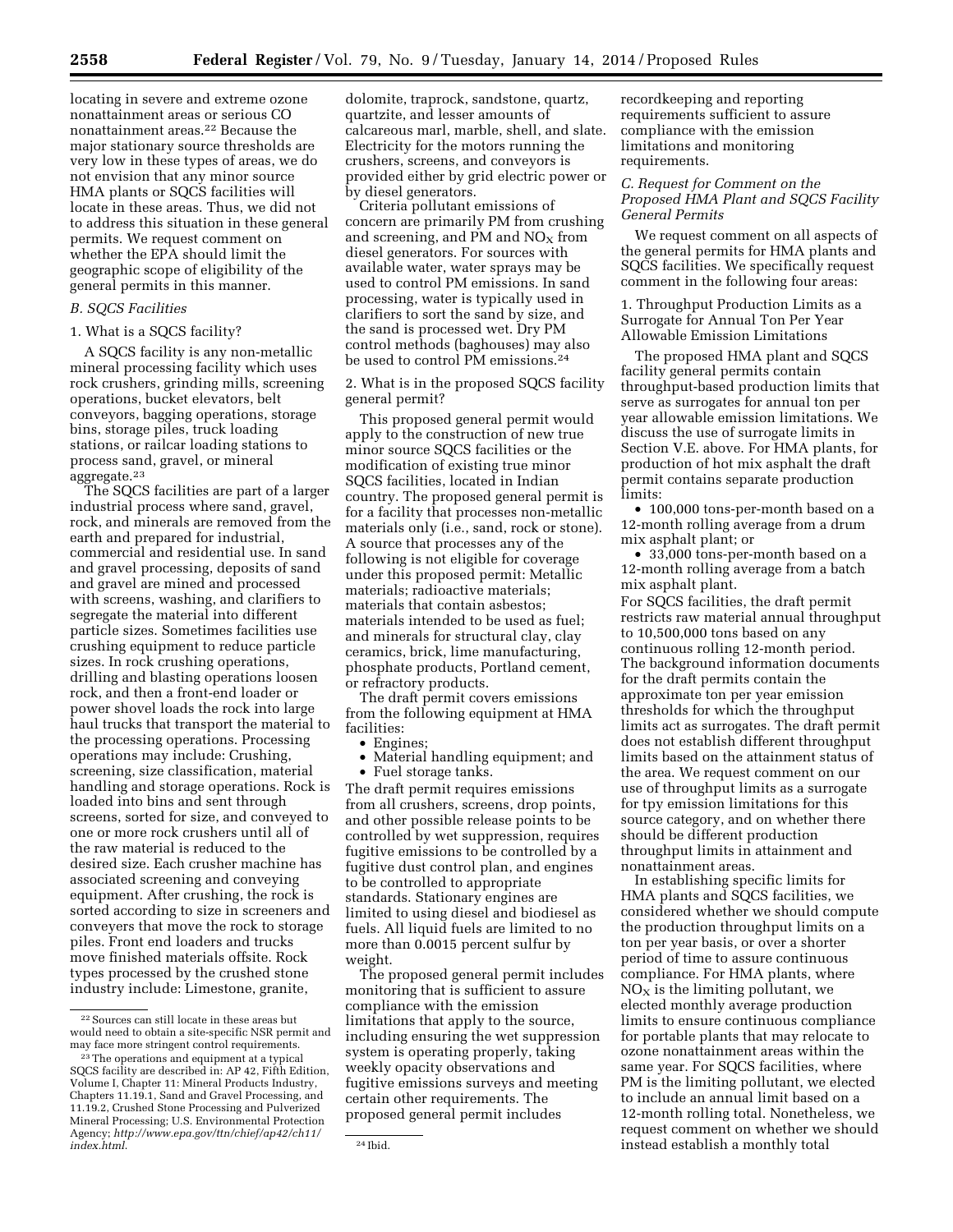emission limitation based on a 30-day rolling total or any other appropriate averaging period.

In addition to the production throughput limits, each of the draft permits contains restrictions on the amount of fuel used. For HMA plants, the combined fuel consumption in all engines and generators, excluding nonroad mobile engines, may not exceed 12,500 gallons-per-calendar month if the source is located in an attainment area for ozone; or 2,500 gallons-per-calendar month if the source is located in an ozone nonattainment area. (In the HMA permit, fuel combustion is limited to natural gas, propane, distillate fuel, and biodiesel in the dryer/mixer and auxiliary heaters and diesel and biodiesel in the stationary engines and generators.) We are proposing monthly limits on production and fuel use at HMA plants because  $NO<sub>x</sub>$  emissions from the dryer and engines are the limiting factor in determining whether a source qualifies for a general permit. The monthly limits allow a source to relocate to an area with a different attainment status and still ensure they are operating as a minor source consistent with their application. We determined that it would be unnecessarily complicated for sources to show compliance with two different annual fuel limits within the same 12-month period (assuming the HMA plant is co-located with a SQCS facility), since during the previous 11 months they could have been at different locations. (Below, we discuss how multiple locations can be handled for the SQCS general permit.) The monthly limit on fuel use makes demonstrating compliance straightforward and maintains operational flexibility (since the same annual production limit applies to attainment and nonattainment areas).

For SQCS facilities, the combined fuel consumption of all engines and generators, excluding nonroad mobile engines, may not exceed a range of between 33,000 gallons and 162,000 gallons annually based on a 12-month rolling total for each month, depending on the ozone attainment status of the area. (In the SQCS permit, fuel combustion in stationary internal combustion engines is limited to diesel and biodiesel.) In the case of SQCS facilities, PM emissions from engines are not a limiting factor in determining whether a facility qualifies for a general permit so we did not find monthly limits necessary. We request comment on whether to distinguish the amount of fuel use based on ozone attainment status, or whether we should set one usage limit within the stated range for

both attainment and nonattainment areas. The simplicity of a single usage limit may outweigh the benefits of the flexibility of offering varying limits.

#### 2. Setback Requirement

The draft general permits require HMA and SQCS facilities to locate at least 150 feet from the nearest property boundary and 1,000 feet from the nearest residence. These requirements are beyond the requirements in the EPA's 40 CFR parts 60, 61, and 63 regulations affecting these source categories. Nonetheless, the states of Washington 25 and Alaska 26 include setback provisions in their general permits for this source category. We believe that these requirements will minimize the impact of emissions from these sources on localized air quality. We request comment on whether we should include these setback requirements in the final permits to provide additional protection against adverse impacts to local air quality. In addition, we request comment on whether there are other neighboring types of buildings from which the setback should apply (e.g., schools, nursing homes) and whether to require these facilities to use physical markers on their property to show compliance with the setback requirements.

#### 3. Authorizing Multiple Locations

HMA facilities and SQCS facilities often operate as portable stationary sources. A facility will locate in a single area for a specified period of time and then disassemble and relocate to another area. We structured both draft general permits to accommodate relocation of a facility. A source may identify multiple sites of operation in its request for coverage. The reviewing authority will consider the request for each location, and will specify approval of one or more of these locations in the approval of the request for coverage. If the reviewing authority does not approve a specific location, then the source will need to reapply for coverage under the general permit or for a site specific permit before relocating to this site. The general permits also require a source to submit a notification to the reviewing authority each time it relocates to a pre-approved site. We request comment on the use of these

general permits to authorize relocation of a facility to pre-approved site locations. In addition, because these two types of facilities can co-locate at the same site, we seek comment on whether we should issue general permits that cover both source categories within one permit, in lieu of two separate permits, or in addition to two separate permits. If we finalize such an approach, we propose to include all the requirements proposed for the separate permits in a single permit, but we seek comment on whether the combined permit should include any additional or different requirements.

## 4. Spark-Ignition Engines

The draft general permits for both HMA and SQCS facilities include control measures for a number of different engine types. We did not include spark-ignition engine control measures in either general permit, because we do not believe that HMA or SQCS facilities commonly use these types of engines, and, as we discuss above, we precluded use of any fuel other than diesel or biodiesel in stationary internal combustion engines. We request comment on this conclusion. If commenters indicate that spark ignition engines should be regulated under the general permits, then we may include emission limitations comparable to the levels established for other type of engines in the final general permits.

#### *D. Auto Body Repair and Miscellaneous Surface Coating Operations*

1. What is an auto body repair and miscellaneous surface coating operation?

An auto body shop repairs, repaints, and/or customizes passenger cars, trucks, vans, motorcycles, and other mobile equipment capable of being driven or drawn on the highway. Auto body refinishing shops involve cleaning the auto body surface to ensure proper adhesion of the coating, priming and sealing the surface, applying a topcoat, and cleaning of the spray equipment. Coating application equipment includes preparation stations, spray booths, spray guns, and spray gun cleaning equipment. Some facilities are equipped with heating units to heat the air in the drying booth or to maintain a constant shop temperature during cold months. The majority of these operations occur at small body shops that repair and refinish automobiles. The activities include sanding, cleaning, sprayapplying coating, and cleaning spray equipment, all of which may release pollutants into the air.

<sup>25</sup>The setback requirement in the Washington's general permit is based on dispersion modeling for rock crushing facilities with a high rock throughput rate. For more information, go to: *[https://](https://fortress.wa.gov/ecy/publications/summarypages/ecy070237.html) [fortress.wa.gov/ecy/publications/summarypages/](https://fortress.wa.gov/ecy/publications/summarypages/ecy070237.html) [ecy070237.html](https://fortress.wa.gov/ecy/publications/summarypages/ecy070237.html)*.

<sup>26</sup>For information on Alaska's setback requirements, go to: *[http://dec.alaska.gov/air/ap/](http://dec.alaska.gov/air/ap/docs/General%20Permit%20Application%20for%20Asphalt%20Plants%2004-12-12.pdf) [docs/General%20Permit%20Application](http://dec.alaska.gov/air/ap/docs/General%20Permit%20Application%20for%20Asphalt%20Plants%2004-12-12.pdf) [%20for%20Asphalt%20Plants%2004-12-12.pdf](http://dec.alaska.gov/air/ap/docs/General%20Permit%20Application%20for%20Asphalt%20Plants%2004-12-12.pdf)*.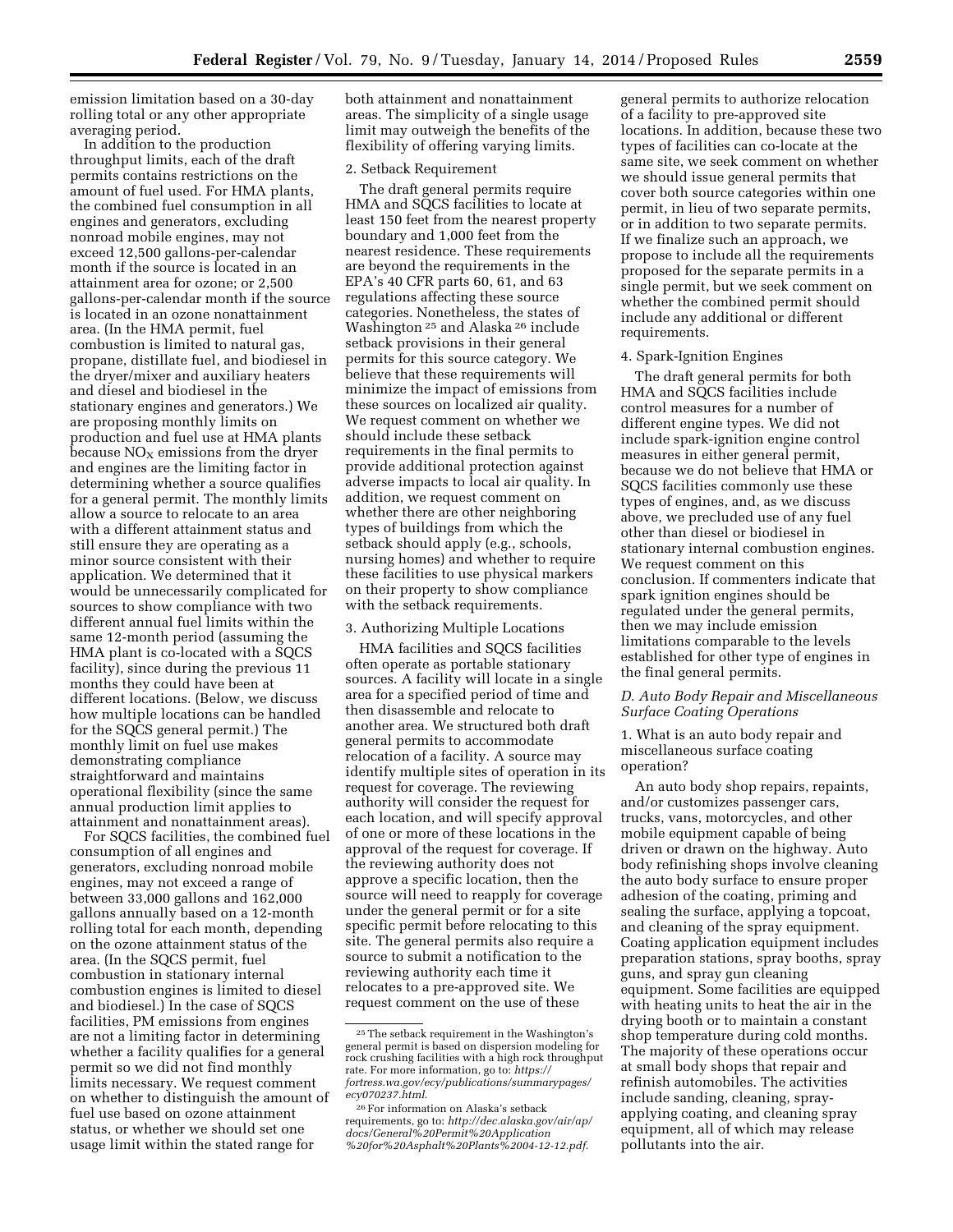Miscellaneous surface coating operations are those that involve the spray application of coatings to miscellaneous parts and/or products made of metal or plastic, or combinations of metal and plastic. These activities include:

• Paint stripping for the removal of dried paint (including, but not limited to, paint, enamel, varnish, shellac, and lacquer) from wood, metal, plastic, and other substrates;

• Spray application of coatings to motor vehicles and mobile equipment including operations that are located in stationary structures at fixed locations, and mobile repair and refinishing operations that travel to the customer's location; and

• Spray application of coatings to a plastic and/or metal substrate on a part or product, except spray coating applications that meet the definition of facility maintenance or space vehicle.

The coating application operations include washes, primers, primer surfacers, primer sealers, and topcoats. Coatings are applied using a hand-held device that creates an atomized mist of coating and deposits the coating on assembled motor vehicles and mobile equipment.

The pollutants of concern for auto body repair and surface coating operations are VOCs and hazardous air pollutants (HAP) from the use of solvents and coatings. Particulate matter emissions are also emitted from spray coating operations. Paints, coatings, and the solvents used for paint gun clean-up are the main sources of VOCs in auto body shops. Emissions are typically controlled through use of lower-VOC coatings, increased transfer efficiency of spray guns, minimizing solvent evaporation during clean-up and other best practices, such as closing all containers of painting materials immediately after use. Particulate matter emissions are also emitted from spray coating operations. Because spray coating operations are normally performed in enclosed spray booths and controlled by dry filters or other equivalent control devices, PM emissions from spray coating operations are not significant if the spray booths and the associated control devices are operated properly. If a facility contains fuel combustion heating units, there are associated combustion emissions from those units.

Coatings processes also include degreasing. Solvent degreasing (or solvent cleaning) is the physical process of using organic solvents to remove grease, fats, oils, wax or soil from various metal, glass, or plastic items. The types of equipment used in this

method are categorized as cold cleaners, open top vapor degreasers, or conveyorized degreasers. The general permit only allows for the use of cold cleaners that are batch loaded and nonboiling solvent degreasers. These processes usually provide the simplest and least expensive method of metal cleaning. Maintenance cold cleaners are smaller, more numerous, and generally use petroleum solvents such as mineral spirits (petroleum distillates and Stoddard solvents). Manufacturing cold cleaners use a wide variety of solvents, which perform more specialized and higher quality cleaning with about twice the average emission rate of maintenance cold cleaners. Some cold cleaners can serve both purposes.

Cold cleaner operations include spraying, brushing, flushing, and immersion. In a typical maintenance cleaner, dirty parts are cleaned manually by spraying and then soaking in the tank. After cleaning, the parts are either suspended over the tank to drain or are placed on an external rack that routes the drained solvent back into the cleaner. The cover is intended to be closed whenever parts are not being processed in the cleaner. Typical manufacturing cold cleaner operations vary widely in design, but there are two basic tank designs: the simple spray sink and the dip tank. Of these, the dip tank provides more thorough cleaning through immersion, and often is made to improve cleaning efficiency by agitation. Small cold cleaning operations may be numerous in urban areas.

2. What is in the proposed auto body repair and miscellaneous surface coating operations general permit?

This proposed general permit would apply to the construction of new, true minor source auto body repair and miscellaneous surface coating facilities or the modification of existing, true minor source facilities, located in Indian country. Surface coating facilities that are major sources under 40 CFR part 63, and are subject to the requirements of certain National Emission Standards for Hazardous Air Pollutants (NESHAP),27

are not eligible for coverage under this general permit.28 The Maximum Achievable Control Technology (MACT) standards in these regulations cover a wide array of surface coating operations, each with a different set of emission standards for the various coatings typically used by the particular source category, some of which may require add-on controls. Creating a general permit that covers all of these surface coating operations—as required by 40 CFR  $49.154(c)(4)$ —would be cumbersome and likely create a general permit that would be confusing to the permittee. We believe auto body repair and miscellaneous surface coating operations are a typical type of true minor surface coating operation such that it is a good candidate for a general permit.

We request comment on limiting eligibility of the general permit to true minor sources that are not major sources of HAP, or whether there are any terms or conditions we could add to the final permit that would ensure both compliance with the general permit and with the MACT standards.

The draft permit requires that all spray applications of coatings must be performed using high efficiency spray guns in a spray booth controlled by exhaust filters. We assumed that only batch-loaded cold cleaning degreasers were used at these types of facilities. The requirements for cold solvent degreasing include several work practice standards to ensure VOC emissions are minimized, including: keeping the degreaser cover closed at all times, except during parts entry and removal; the degreaser should be free of cracks, holes and other defects; all waste solvents must be properly stored and identified in sealed containers; and solvent flow must be directed downward.

The proposed permit includes monitoring that is sufficient to assure compliance with the emission limitations that apply to the source, including requiring monitoring for overspray, assuring that pressure drop

<sup>27</sup>The relevant NESHAPs are: Subpart II— National Emission Standards for Hazardous Air Pollutants: Shipbuilding and Ship Repair; Subpart IIII—National Emission Standards for Hazardous Air Pollutants: Surface Coating of Automobiles and Light-Duty Trucks; Subpart KKKK—National Emission Standards for Hazardous Air Pollutants: Surface Coating of Metal Cans; Subpart MMMM— National Emission Standards for Hazardous Air Pollutants for Surface Coating of Miscellaneous Metal Parts and Products; Subpart NNNN—National Emission Standards for Hazardous Air Pollutants: Surface Coating of Large Appliances; Subpart OOOO—National Emission Standards for

Hazardous Air Pollutants: Printing, Coating, and Dyeing of Fabrics and Other Textiles

Subpart PPPP—National Emission Standards for Hazardous Air Pollutants for Surface Coating of Plastic Parts and Products; Subpart QQQQ— National Emission Standards for Hazardous Air Pollutants: Surface Coating of Wood Building Products; Subpart RRRR—National Emission Standards for Hazardous Air Pollutants: Surface Coating of Metal Furniture; and Subpart SSSS— National Emission Standards for Hazardous Air Pollutants: Surface Coating of Metal Coil.

<sup>28</sup> Due to the surface coating-related requirements in a NESHAP, it is possible that a source could be a major source for HAPs but a minor source for regulated NSR pollutants. However, for simplicity, we are proposing to exclude major HAP sources.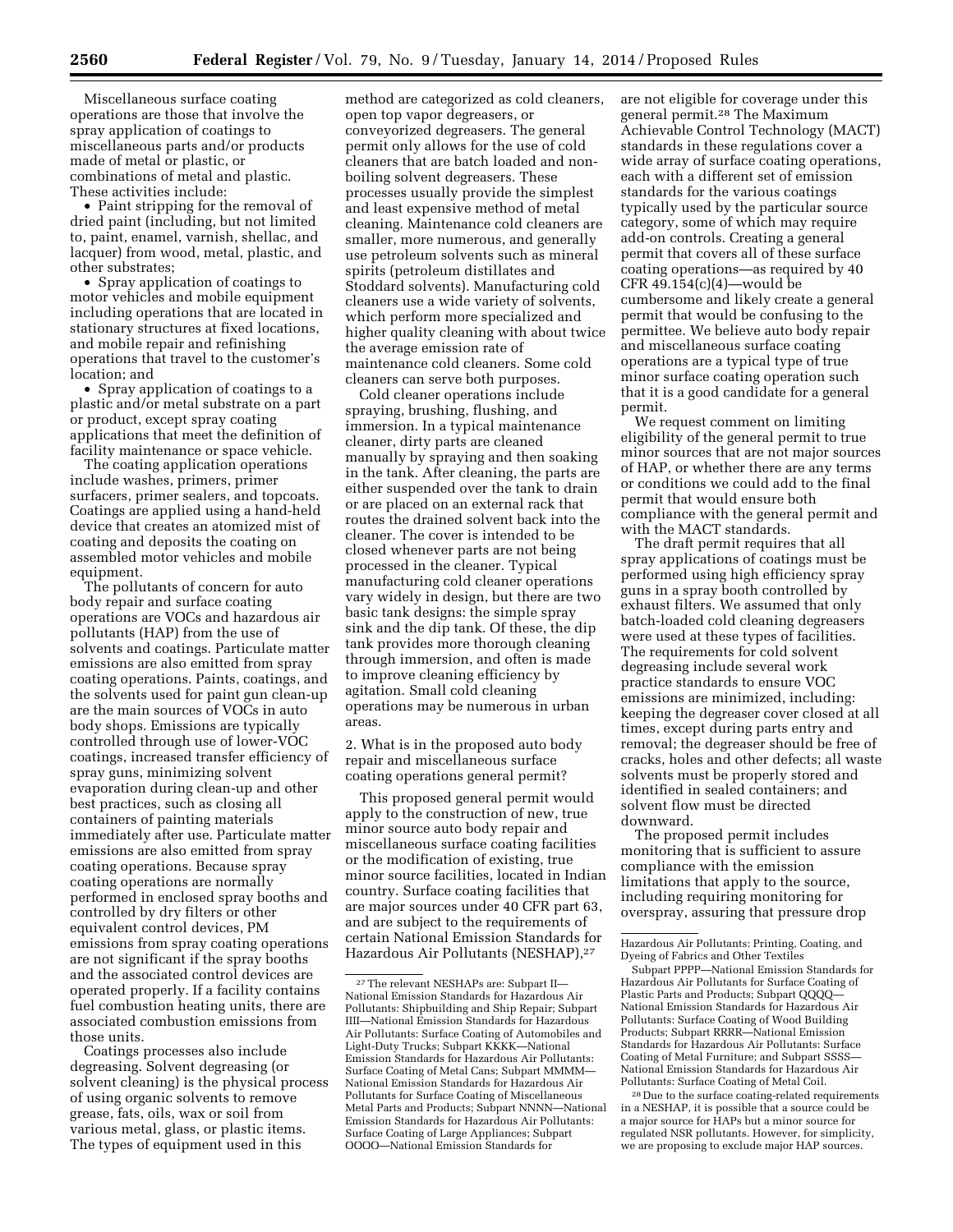across the exhaust filters does not exceed manufacturers' recommendations and inspecting solvent degreasers for leaks and cracks prior to use. The proposed permit includes recordkeeping and reporting sufficient to assure compliance with the emission limitations and monitoring requirements.

3. Request for Comment on the Proposed Auto Body Repair and Miscellaneous Surface Coating Operations General Permit

We request comment on all aspects of the general permit for auto body repair and miscellaneous surface coating operations. We specifically request comment in the following two areas:

(a) Surrogate Annual Allowable Emission Limitations

The EPA is also proposing to include an annual allowable emission limitation for auto body repair and miscellaneous surface coating operations source category. This general permit would apply to the construction of new facilities proposing to locate in Indian country or the modification of existing auto body repair and miscellaneous surface coating operations located in Indian country. In attainment areas of Indian country, the draft general permit includes an upper throughput limit for VOC containing materials (e.g., coatings, thinners, and clean-up solvents) not to exceed 5,000 gallons per year (gpy) based on a 12-month rolling total. This surrogate emission limitation equates to approximately 25 tpy or less of VOCs.29 In ozone nonattainment areas of Indian country, the draft general permit includes an upper throughput limit for VOC containing materials (e.g., coatings, thinners, and clean-up solvents) not to exceed 900 gpy based on a 12-month rolling total. This surrogate emission limitation equates to 7 tpy or less of VOCs.30 Finally, we request comment on the appropriateness of establishing different limitations based on the attainment status of the area and whether the specified limitations should be slightly higher or slightly lower.

(b) Covering Both Auto Body Repair and Miscellaneous Surface Coating **Operations** 

As currently structured, both auto body repair shops and miscellaneous surface coating operations are eligible to apply for coverage under the general permit. We think these types of emissions activities qualify as similar sources because (1) they both use the same type of equipment (such as spray guns) and materials (such as paint) that have similar forms of emissions with a similar overall emissions potential and (2) they use similar approaches to minimizing emissions. We request comment on treating these emissions activities as similar sources and on regulating both activities within the same general permit.

# *E. GDFs*

#### 1. What is a GDF?

A GDF is any stationary facility that dispenses gasoline into the fuel tank of a motor vehicle, nonroad vehicle or equipment, including a nonroad vehicle or nonroad engine used solely for competition.31 It should also be noted that a GDF could also include equipment that dispenses diesel fuel (diesel is discussed further below). Furthermore, a GDF could be an operation supporting other activities at a facility that otherwise requires a permit.<sup>32</sup>

Gasoline is delivered by tank trucks to GDFs and then transferred to highway motor vehicles and nonroad equipment and engines. GDFs include all retail outlets such as traditional gasoline service stations, convenience stores, truck stops, and hypermarkets (e.g., warehouse clubs and big box stores), marinas, as well as private and commercial outlets, such as centrallyfueled fleets, government operations, and private businesses such as farms and landscaping operations. This does not include airports offering aviation gasoline or mobile fueling capabilities.

Gasoline vapors are released during the transfer of gasoline from tank trucks to stationary gasoline storage tanks and during the refueling of vehicles and equipment.33 Gasoline vapors are the major air pollution concern associated with gasoline dispensing and handling

33Some vapors can also be released due to spillage by vehicle operators as vehicles are fueled. facilities because they contain VOCs and HAPs such as aromatic compounds and isooctane.34

The EPA's emissions factor document, AP–42, has traditionally divided VOC emissions from GDFs into two basic segments of operation: Stage I and Stage II.35 Stage I generally refers to the transfer of gasoline from the delivery truck to the aboveground storage tank (AST) or underground storage tank (UST). Fuel storage tanks are generally, but not always, cylindrical in shape, and vary in volume from 250 gallons (approximately 1,000 liters) to 30,000 gallons. Volumes of 250 to 1,000 gallons are most common for ASTs and 6,000 to 12,000 gallons are most common USTs. Stage II refers to gasoline in storage in these tanks and/or its transfer to a vehicle or equipment fuel tank through a pump and dispenser.

VOC emissions control technology exists and is required for Stage I and Stage II operations. Stage I vapor recovery is a control method to capture gasoline vapors that are released when gasoline is delivered by a tank truck to a storage tank located at a GDF. Instead of being released to the air, the gasoline vapors from filling the tank are captured and returned to the tank truck as the storage tank is being filled with fuel. From there, the vapors are transported back to the gasoline terminal vapor processor for recovery or destruction. Because of the GDF NESHAP requirements (found at 40 CFR part 63, Subpart CCCCCC), all GDFs dispensing more than 1,200,000 gpy were required to have Stage I controls in place in January 2011, with lesser requirements in the same timeframe for GDFs with gasoline throughputs between 120,000 gpy and 1,200,000 gpy.36 Stage I controls were commonly in place at many larger throughput GDFs prior to 2000. There are no such requirements for diesel fuel.

Stage II vapor recovery captures gasoline vapor that would otherwise escape into the air when motorists refuel their vehicles. Section 182(b)(3) of the CAA, 42 U.S.C. 7511a(b)(3), required pump-based Stage II vapor recovery for some GDFs located in

<sup>29</sup> Information on the source of these thresholds is available at: Background Document, Minor Source Auto Body Repair and Refinishing Shops General Permit and Permit by Rule, Docket ID No. EPA–HQ–OAR–2011–0151, *[http://www.epa.gov/](http://www.epa.gov/air/tribal/tribalnsr.html) [air/tribal/tribalnsr.html](http://www.epa.gov/air/tribal/tribalnsr.html)*.

<sup>30</sup> Information on the source of these thresholds is available at: Background Document, Minor Source Auto Body Repair and Refinishing Shops General Permit and Permit by Rule, Docket ID No. EPA–HQ–OAR–2011–0151, *[http://www.epa.gov/](http://www.epa.gov/air/tribal/tribalnsr.html) [air/tribal/tribalnsr.html](http://www.epa.gov/air/tribal/tribalnsr.html)*.

 $\ensuremath{^{31}\text{A}}$  more formal regulatory definition of GDF can be found at 40 CFR 63.11132.

<sup>32</sup>Under the general permit and permit by rule programs, such a source would be considered a minor source and potentially eligible for the permit provided the PTE of all existing, new and modified emission units at the stationary source were below the major source thresholds for all regulated NSR pollutants.

<sup>34</sup>For more information, go to: *[http://www.epa.](http://www.epa.gov/ttn/chief/eiip/techreport/volume03/iii11_apr2001.pdf) [gov/ttn/chief/eiip/techreport/volume03/iii11](http://www.epa.gov/ttn/chief/eiip/techreport/volume03/iii11_apr2001.pdf)*\_ *[apr2001.pdf](http://www.epa.gov/ttn/chief/eiip/techreport/volume03/iii11_apr2001.pdf)*.

<sup>35</sup>For more information, go to: AP 42, Fifth Edition, Volume I, Chapter 5: Petroleum Industry; U.S. Environmental Protection Agency; *[http://www.](http://www.epa.gov/ttn/chief/ap42/ch05/index.html) [epa.gov/ttn/chief/ap42/ch05/index.html](http://www.epa.gov/ttn/chief/ap42/ch05/index.html)*.

<sup>36</sup>Certified vapor recovery systems include hoses, nozzles, processors, and other equipment that create a closed system which returns gasoline vapor back to the underground storage tank and then back to the truck that delivers the gasoline to your station. The system and equipment are designed to capture vapor before it is released to the air.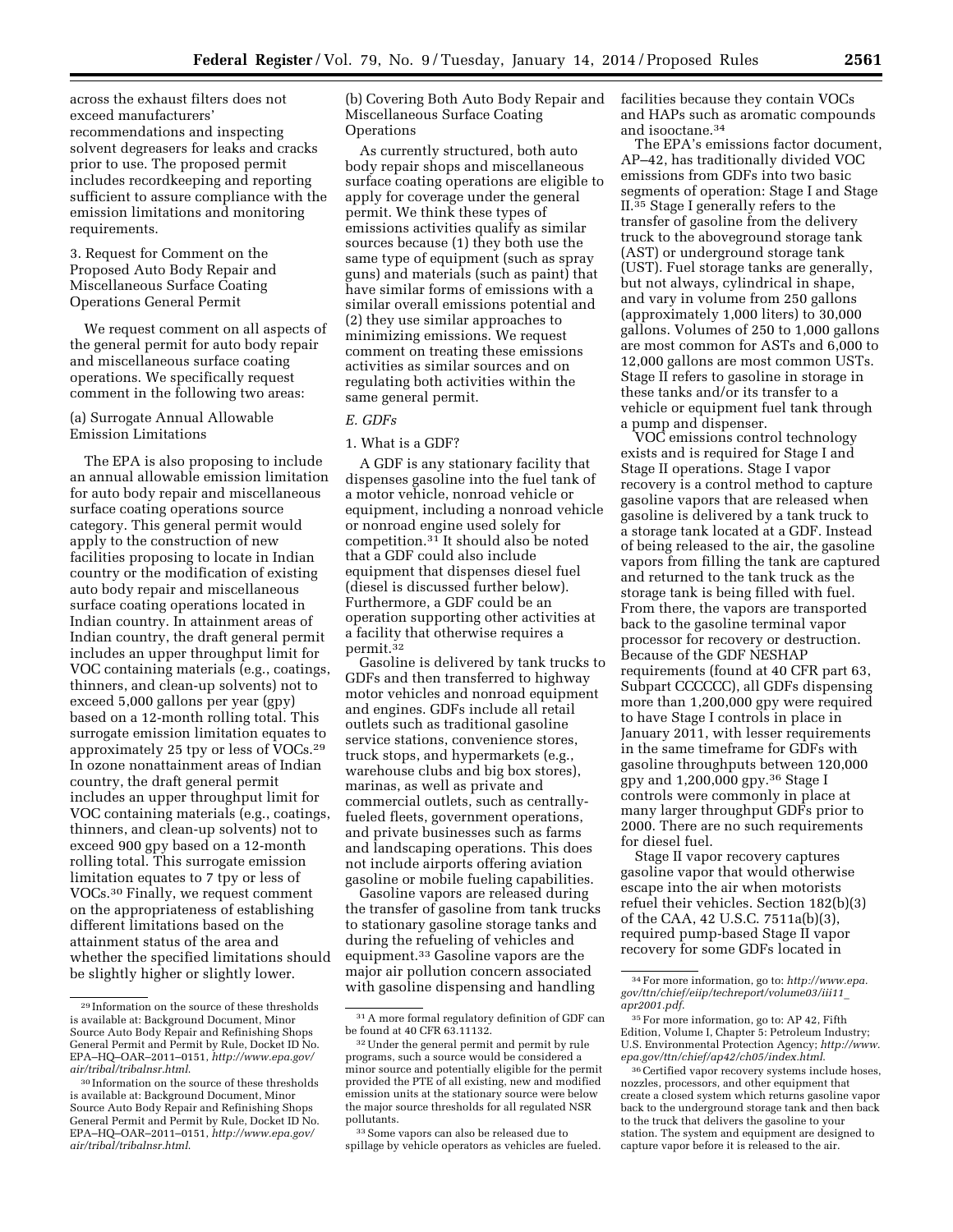''moderate'' or above ozone nonattainment areas. Section 202(a)(6) of the CAA, 42 U.S.C. 7521(a)(6), required the EPA to develop standards for vehicle-based onboard vapor recovery (ORVR) controls on light-duty vehicles to capture these emissions. Section 202(a)(6) of the CAA also states that the section 182(b)(3) pump-based Stage II requirement shall not apply in moderate nonattainment areas after ORVR standards are promulgated, but would be required for serious, severe, or extreme ozone nonattainment areas.37 On April 16, 1994, the EPA published regulations requiring the phase-in of ORVR controls on new passenger cars and light trucks.38 These controls were required on all new gasoline-powered motor vehicles, not just those in ozone nonattainment areas.

In addition, the CAA provides that the EPA may revise or waive the pumpbased Stage II control requirements of section 182(b)(3) for serious or above ozone nonattainment areas after the EPA determines that ORVR control systems are in ''widespread use'' throughout the motor vehicle fleet. The EPA has determined that vehicle-based ORVR refueling emission control systems were in widespread use in the motor vehicle fleet as of May 9, 2012.39 This determination triggered the provision of section 202(a)(6) of the CAA, which waives the section 182(b)(3) Stage II requirement for serious or above ozone nonattainment areas. Under this waiver, states are no longer required to have pump-based Stage II vapor recovery systems for control of vehicle refueling emissions under section 182 (b)(3).40

2. What impact will the GDF National Emissions Standard for Hazardous Air Pollutants and onboard refueling vapor recovery control systems have on emissions from GDFs?

The GDF NESHAP and ORVR controls have a significant impact on lowering the VOC emissions levels from GDFs. GDF NESHAP requirements address Stage I emissions for all but the lowest throughput GDFs. ORVR controls and the gasoline dispensing rate limits which the EPA put in place in 1996 have significantly reduced the VOC emission rates. When fully phased-in, ORVR will reduce Stage II vapor displacement emissions by about 98 percent and fuel spillage by 50 percent.41

Using this information, Table 3 illustrates how the minor source NSR VOC emission permitting thresholds of 2 and 5 tpy translates into the equivalent volumes of gasoline dispensed by a GDF on both a monthly

and yearly basis based on the control efficiencies for the GDF NESHAP and ORVR regulations. The 2 tpy value applies to any area classified as ozone nonattainment (marginal, moderate, serious, severe, or extreme) at the time the permit is being submitted and the 5 tpy applies to areas meeting the ozone NAAQS at that time. It includes the basic Stage I and Stage II emission sources plus the impacts that the GDF NESHAP and the increasing percentage of vehicles with ORVR controls will have on refueling emissions from GDFs (assuming pump-based Stage II vapor recovery is not in place). In this table, the displacement VOC emission rate in pounds/1,000 gallons depends on the gasoline Reid Vapor Pressure (RVP), the dispensed fuel temperature, and the difference between the temperature of the fuel in the tank and the dispensed fuel. For these purposes, the EPA has used 7 pounds per square inch (psi) RVP and temperatures representative of the summertime western U.S. for ozone non-attainment areas and 10 psi RVP and national average summertime temperatures for all other areas in calculating the uncontrolled displacement VOC emission rate in pounds/1,000 gallons. This yields values of about 7.5 and 10.8 pounds/ 1,000 gallons, respectively.42

# TABLE 3—EMISSIONS FROM GDFS WITH ORVR CONSIDERATION

| <b>NSR CATEGORY</b> |                | End of<br>calendar<br>year | % ORVR       | Disp.<br>3 lb/10<br>gallons | <b>Breathing</b><br>losses<br>3 lb/10<br>gallons | Stage I<br>3 lb/10<br>gallons | Total<br>3 lb/10<br>gallons | Gpy<br>equivalent | Gallons per<br>month (gpm)<br>equivalent |                    |
|---------------------|----------------|----------------------------|--------------|-----------------------------|--------------------------------------------------|-------------------------------|-----------------------------|-------------------|------------------------------------------|--------------------|
| 1a<br>$1b$          | 2 tpy<br>2 tpy | Ozone NA<br>Ozone NA       | 2011<br>2014 | 72<br>82                    | 2.1<br>1.35                                      | 0.25<br>0.25                  | 0.3<br>0.3                  | 2.65<br>1.9       | 1,509,434<br>2,105,263                   | 125,786<br>175,439 |
| 10                  | 2 tpy          | Ozone NA                   | 2020         | 92                          | 0.6                                              | 0.25                          | 0.3                         | 1.15              | 3,478,261                                | 289,855            |
| 1d                  | 2 tpy  '       | Ozone NA                   | 2025         | 96                          | 0.3                                              | 0.25                          | 0.3                         | 0.85              | 4.705.882                                | 392,157            |
|                     | 2a  5 tpy      | Ozone at-<br>tain.         | 2011         | 72                          | 3.02                                             | 0.25                          | 0.3                         | 3.57              | 2,801,112                                | 233,427            |
|                     |                | Ozone at-<br>tain.         | 2014         | 82                          | 1.94                                             | 0.25                          | 0.3                         | 2.49              | 4,016,064                                | 334,673            |
| 2c !                | 5 tpy  '       | Ozone at-<br>tain.         | 2020         | 92                          | 0.86                                             | 0.25                          | 0.3                         | 1.41              | 7,142,857                                | 595,238            |
|                     |                | Ozone at-<br>tain.         | 2025         | 96                          | 0.43                                             | 0.25                          | 0.3                         | 0.98              | 10,204,082                               | 850,340            |

As shown in row 1b, the EPA estimates that ORVR will control 82 percent of motor vehicle gasoline refueling emissions in 2014. A GDF in an ozone nonattainment area could dispense approximately 2.1 million gpy before reaching the 2 tpy emissions threshold. As seen in row 1c, however,

that same GDF could dispense approximately 3.5 million gpy in 2020 because 92 percent of refueling

<sup>37</sup>For more information, see: ''Widespread Use for Onboard Refueling Vapor Recovery and Stage II Waiver,'' U.S. Environmental Protection Agency, 77 FR 28772, May 16, 2012, *[http://www.gpo.gov/fdsys/](http://www.gpo.gov/fdsys/pkg/FR-2011-07-15/html/2011-17888.htm) [pkg/FR-2011-07-15/html/2011-17888.htm](http://www.gpo.gov/fdsys/pkg/FR-2011-07-15/html/2011-17888.htm)*. The rulemaking documents and supporting analyses are available at EPA public docket EPA–HQ–OAR– 2010–1076.

<sup>38</sup>These requirements were ultimately extended to all complete heavy-duty gasoline-powered vehicles (HDGVs) with a gross vehicle weight rating (GVWR) less than 10,000 pounds and have recently

been proposed to extend to all complete HDGVs with a GVWR up to 14,000 pounds.

<sup>39</sup> ''Widespread Use for Onboard Refueling Vapor Recovery and Stage II Waiver,'' U.S. Environmental Protection Agency, 77 FR 28772, May 16, 2012, *[http://www.gpo.gov/fdsys/pkg/FR-2012-05-16/html/](http://www.gpo.gov/fdsys/pkg/FR-2012-05-16/html/2012-11846.htm) [2012-11846.htm](http://www.gpo.gov/fdsys/pkg/FR-2012-05-16/html/2012-11846.htm)*.

<sup>40</sup> If a state submits a State Implementation Plan (SIP) revision to remove Stage II requirements from a previously approved SIP, it would need to demonstrate that the revision meets the requirements of sections 110(l) of the CAA as well as sections 193 and 184(b)(2), if applicable.

<sup>41</sup>These values are discussed more fully in EPA memoranda, ''Updated Data for ORVR Widespread Use Assessment,'' February 29, 2012 and ''Onboard Refueling Vapor Recovery Widespread Use Assessment,'' June 9, 2011. Both are available in: Docket EPA–HQ–OAR–2010–1076.

<sup>42</sup>For information on how these values were determined, see ''Calculation of Emissions from GDFs,'' Memorandum from Glenn W. Passavant to Public Docket EPA–HQ–OAR–2011–0151, September 24, 2012, *[http://www.epa.gov/air/tribal/](http://www.epa.gov/air/tribal/tribalnsr.html)  [tribalnsr.html](http://www.epa.gov/air/tribal/tribalnsr.html)*.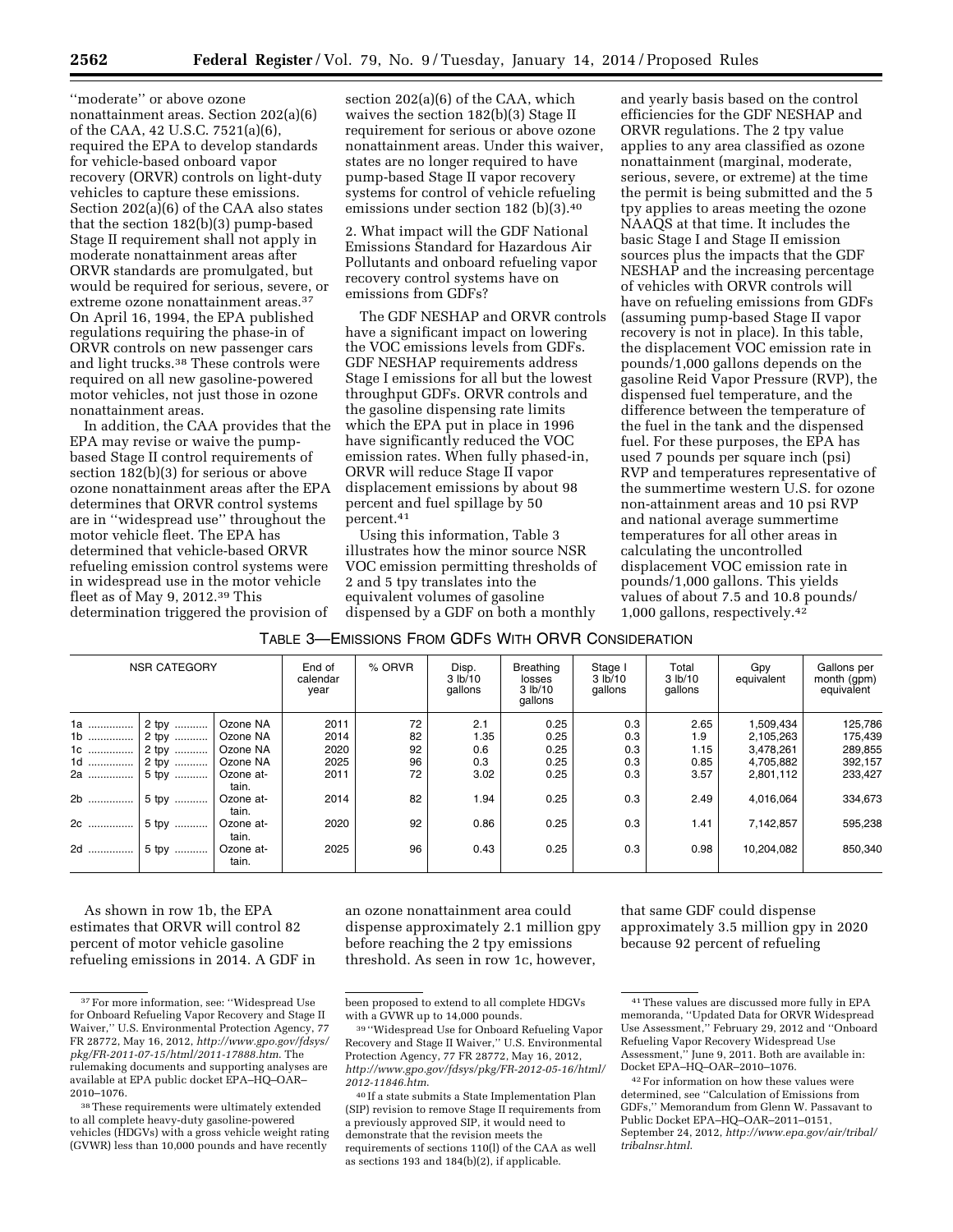emissions will be controlled by vehicles equipped with ORVR.

In row 2b, the EPA estimates that a GDF in an ozone attainment area could dispense approximately 4 million gpy in 2014 before reaching the 5 tpy emissions threshold for ozone in a PSD area. As seen in row 2c, however, a GDF in an attainment area could dispense about 7.1 million gpy in 2020 because 92 percent of gasoline refueling emissions are expected to be controlled by ORVR. The calculations in Table 3 are snapshots for the various calendar years. Based on the PTE calculator, the gpy or gpm values for any given permit depend on the geographic location (attainment or non-attainment area) and the year in which coverage under the permit is requested.

The average GDF has a throughput of 1.5 million gpy; thus, many GDFs have throughputs below the 2014 gpy values listed in Table 3. If a GDF has projected emissions below the 2 tpy and 5 tpy minor NSR emissions thresholds for ozone nonattainment and attainment areas specified in the Indian Country Minor NSR rule, it does not need to obtain a pre-construction permit but may still be required to meet the GDF NESHAP requirements of 40 CFR part 63, Subpart CCCCCC and those proposed below for ASTs. While it is possible that a large and very active GDF could exceed the minor NSR emissions thresholds for ozone nonattainment and attainment areas (2 and 5 tpy, respectively) and, thus, be subject to the Minor NSR rule permit requirements, it is very unlikely that a single GDF could dispense enough fuel to exceed a 10 tpy level, which is the strictest VOC emissions threshold for a major source in a nonattainment area. The average refueling event is 10 to 11 gallons. If, for example, one simply multiplies the gpy entries in the Table 3 rows (1b) by a value of 5 tpy and divides by 11 gallons per minute, the result is over approximately 950,000 refueling events per year at one GDF. There are practical limitations on GDF acreage, as well as vehicle transit and tanker truck deliveries, which serve as a practical cap on the number of refueling events per year. Exceeding the 10 tpy limit in ozone nonattainment areas in 2014 would require over 2,600 gasoline refueling events per day, which is practically unlikely at even the largest and busiest GDFs.

Thus, considering the physical limitations on GDFs and the emissions impact of ORVR, we propose that for most areas there is no need for numerical limits on the quantity (throughput) or rate (tpy) of emissions for GDFs as it is practically not possible to become a major source. However, to provide extra air quality protection, we are proposing to have a surrogate emission limitation for serious, severe or extreme ozone nonattainment areas. For these areas, the draft permit requires the source to limit annual gasoline surrogate throughput to 10 million gallons or less based on a 12-month rolling total for each month. This surrogate throughput limit is set at a level intended to ensure that GDFs under this general permit and permit by rule remain minor sources and below the lowest major source threshold for extreme ozone nonattainment areas of 10 tpy.

#### 3. Treatment of Diesel Fuel

It is common for facilities with gasoline dispensing operations to also dispense diesel fuel to autos, light trucks, heavy-trucks, and nonroad equipment. However, the true vapor pressure of diesel fuel is only about 0.2 percent of the 7 psi RVP gasoline at 70 °F. Thus, while Stage I and Stage II type emissions occur with diesel fuel dispensing operations, they are very low in comparison and no Stage I or Stage II controls are required. For completeness, the PTE calculator provided as part of this NPRM includes diesel emissions but these in total would be very small in comparison to gasoline vapor emissions. This PTE could also help to inform calculations of total VOC emissions from a facility where a GDF is only part of the overall VOC emissions from the source used in assessing the permit application.

4. What are the requirements for the proposed general permit for GDFs in serious, severe, and extreme ozone nonattainment areas?

We are proposing the following additional requirements, as discussed below, for GDFs in Indian country that are located in serious, severe, and extreme ozone nonattainment areas. Currently, all of the areas of Indian country located in serious, severe, and extreme ozone nonattainment areas are located in California, but that situation could change in the future.<sup>43</sup> We examined the GDF requirements of the California Air Resources Board (ARB) and the six California air quality management and air pollution control districts (collectively AQMDs) that are designated serious, severe, or extreme for ozone nonattainment and have areas of Indian country within their boundaries.44

California ARB adopted regulations for control of standing loss control (SLC) VOC emissions from ASTs.45 Emissions of this type are not included in the GDF NESHAP requirements. The test procedures and SLC emission standard (0.57 lbs/1,000 gallons ullage/day) for these requirements potentially cover all ASTs regardless of volume.46 Systems can be certified to the SLC emission standards either by design or performance as discussed in ARB CP– 206.47 Responding to these requirements generally involves the use of one of several techniques to treat the tank in such a way as to reduce the diurnal temperature changes in the fuel in the AST and to add a pressure vacuum (p/v) valve to address AST venting. These requirements became applicable to existing ASTs in California in April 2009, and to new ASTs (including major modifications) in April 2013. They apply to ASTs in the individual air districts in California if the ARB rule is adopted by that air district.48 All of the AQMDs in serious, severe, and extreme ozone nonattainment areas in California have adopted the SLC requirements, but have granted exemptions for tanks of 250 gallons capacity or less. Thus, to address ozone air quality and as a matter of equity, the EPA is requesting comment on whether the final permits should include these SLC requirements. If we include these requirements, then

45Standing losses are gasoline vapor emissions that occur whenever the gasoline evaporates during periods of no gasoline transfer. These evaporative emissions escape through open vent pipes and leaks in the AST. They occur when internal tank pressure increases as a result of diurnal temperature changes. Standing losses from ASTs vary based on the different tank configurations, fill levels, and volumes.

46For more information on test procedures and standards, see: *[http://www.arb.ca.gov/regact/2007/](http://www.arb.ca.gov/regact/2007/ast07/ast07.htm) [ast07/ast07.htm](http://www.arb.ca.gov/regact/2007/ast07/ast07.htm)*. Most notably, refer to the ISOR and TP–206.1, TP–206.2, and CP–206.

47See *[http://www.arb.ca.gov/testmeth/vol2/cp-](http://www.arb.ca.gov/testmeth/vol2/cp-206.pdf)[206.pdf,](http://www.arb.ca.gov/testmeth/vol2/cp-206.pdf)* Certification Procedure for Vapor Recovery Systems at Gasoline Dispensing Facilities Using Aboveground Storage Tanks, CP—206, California Air Resources Board, Adopted: May 2, 2008.

48The EPA has approved requirements for aboveground storage tanks with capacity greater than 250 gallons for Sacramento Metropolitan AQMD (Revisions to the California State Implementation Plan, San Diego APCD,

Northern Sierra AQMD, and Sacramento Metropolitan AQMD; January 7, 2013; 78 FR 897) and San Joaquin Valley Unified APCD (Revisions to the California State Implementation Plan, Northern Sierra Air Quality Management District and San Joaquin Valley Unified Air Pollution Control District; October 30, 2009; 74 FR 56120).

<sup>43</sup>For more information, see: ''Air Quality Designations for the 2008 Ozone National Ambient Air Quality Standards,'' 77 FR 30088, May 21, 2012, *[http://www.epa.gov/airquality/ozonepollution/](http://www.epa.gov/airquality/ozonepollution/designations/2008standards/final/tribalf.htm) [designations/2008standards/final/tribalf.htm](http://www.epa.gov/airquality/ozonepollution/designations/2008standards/final/tribalf.htm)*.

<sup>44</sup>These include El Dorado County AQMD, San Joaquin Valley Unified APCD, Placer County APCD, South Coast AQMD, Mojave Desert AQMD, and Yolo-Solano AQMD.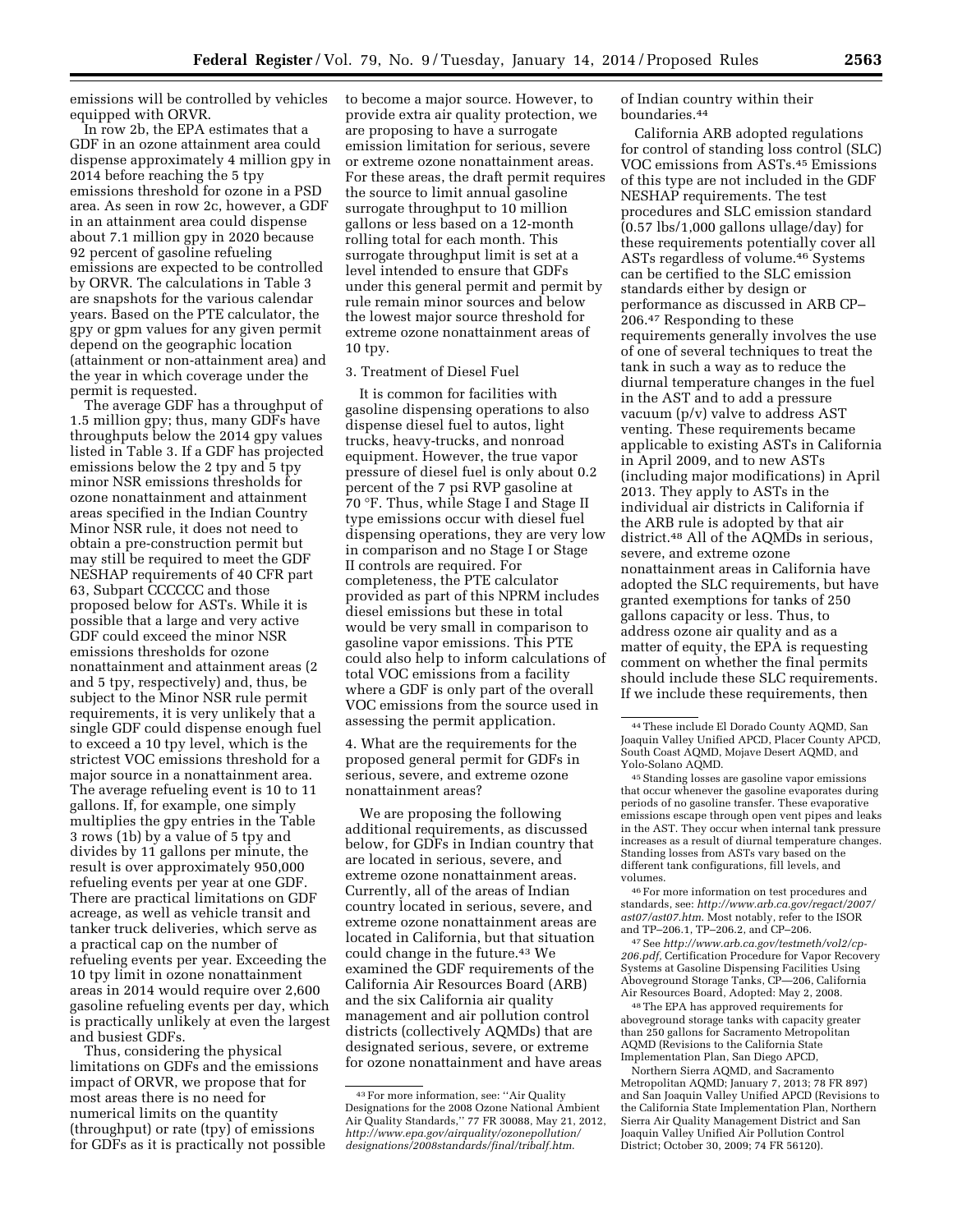we would delay the effective date of compliance until January 1, 2014.

We would, though, propose to exempt any AST with a volume equal to or less than 250 gallons. This is consistent with the current NESHAP and California air district rules. Tanks not qualifying for this exemption would need to meet the proposed applicable NESHAP requirements, as well as the SLC requirements as discussed above, including the reporting requirements.

Since these ASTs are all expected to be in California, we seek comment as to whether the EPA should simply adopt the SLC and ARB Phase I requirements for ASTs for new or reconstructed ASTs with a volume greater than 250 gallons 49 in lieu of SLC and the EPA Stage I requirements as prescribed in 40 CFR part 63, subpart CCCCCC. This approach could be more efficient and offer wider availability of ASTs that meet California emissions requirements. Furthermore, the EPA is asking for comment on whether the exemption threshold should be set at 250 gallons or less or at 1,000 liters or less. An AST with 1,000 liter volume is the equivalent of about 265 gallons. An uncontrolled 250 gallon AST which is splash refilled monthly would emit about 62 pounds per year. A 265 gallon AST would emit 6 percent more.

Finally, we note that many of the California Air Districts allow exemptions for ASTs when 50 percent or more of the throughput is involved in supporting husbandry activities (e.g., ranching and farming). Since we are not proposing such a provision, this creates a question as to whether new SLC controlled tanks would be available in some tank sizes such as 250 gallons and what would be the control costs if they are required only in areas of Indian country. We request comment on these two points.

5. What type of source may apply for coverage under the proposed GDF general permit?

This proposed general permit covers construction of new true minor source GDFs to be located in Indian country, or the modification of existing true minor source GDFs in Indian country. The general permit is available to any facility that qualifies as a GDF. There are no limitations on the eligibility of GDFs to apply for this general permit. The permit contains requirements for proper design, construction, installation and operation of vapor balance systems

for the loading of gasoline into storage tanks and daily storage therein. It applies to GDFs with USTs and/or ASTs. It potentially includes facilities dispensing gasoline, gasoline and diesel fuel, or diesel fuel only.

6. Request for Comment on the Proposed GDF General Permit

We request comment on all aspects of the general permit for GDFs. We specifically request comment in the following two areas:

a. Should the EPA establish an annual allowable emission limitation?

The draft permit does not contain an annual ton per year allowable emission limitation or a surrogate emission limitation, unless a source locates in a serious, severe or extreme ozone nonattainment area. Because of the effectiveness of ORVR and other practical constraints on emissions from GDF operations, for most areas we do not believe that it is necessary to establish an annual allowable emission limitation to properly regulate the construction or modification and then operation of true minor GDF sources. We request comment on this conclusion. If the EPA were to include a throughput emission limitation, we would establish this limit just below the major source threshold for VOC. The throughput emission limitation would be calculated as the product of emissions factors and the volume of annual gasoline throughput that corresponds to the ton per year of the major source threshold. As the implementation of ORVR continues, in the future there would be little need to adjust throughput emission limitation because of the practical limitations on how much gasoline a GDF can process.

However, if a source locates in an extreme ozone nonattainment area, then the draft permit requires the source to limit annual gasoline throughput to 8 million gallons or less based on a 12 month rolling total for each month. This throughput limit is set at a level intended to ensure that GDFs under this general permit or permit by rule remain minor sources and below the major source threshold for extreme ozone nonattainment areas of 10 tpy. We request comment on the need for this additional requirement in serious and above ozone nonattainment areas.

b. Should proposed standing loss control requirements apply to GDFs in Indian country in potential future serious, severe, and extreme ozone nonattainment areas outside of California?

The EPA is proposing that new and modified ASTs greater than 250 gallons to be located in Indian country in California meet proposed SLC emission control requirements. This is consistent with air quality needs and is the same as required for ASTs outside of Indian country in California. As discussed above, compliant ASTs are expected to be readily available in California. This may not necessarily be the case outside of California, however, as no other state has adopted SLC requirements. Given this potential disparity in technology availability, the EPA asks for comment on applying SLC requirements in areas outside of California. The EPA also asks if this requirement should be linked to whether the GDF would exceed the minor NSR thresholds (2 and 5 tpy) for ozone attainment and nonattainment areas, respectively, if SLC emissions were not included.50

#### *F. Petroleum Dry Cleaning Facilities*

1. What is a petroleum dry cleaning facility?

A petroleum dry cleaning facility can consist of dry cleaning dryers, washers, filters, stills, settling tanks, and boilers. The dry cleaning industry is a service industry involved in the cleaning of articles ranging from personal clothing to mops and mats. Dry cleaning involves the cleaning of fabrics with nonaqueous organic solvents. The dry cleaning process includes three steps: (1) Washing the fabric in solvent; (2) spinning to extract excess solvent; and (3) drying by tumbling in a hot air stream. There are two general types of cleaning fluids used in the industry: petroleum solvents and synthetic solvents. Petroleum solvents, such as Stoddard or 140–F, are combustible hydrocarbon mixtures similar to kerosene. Synthetic solvents or halogenated hydrocarbons, such as perchloroethylene (''perc'' or PCE), are nonflammable.

Petroleum dry cleaning operations are similar to detergent and water wash operations. There are two basic types of dry cleaning machines, transfer and dryto-dry machines. Transfer machines accomplish washing and drying in separate machines. Dry cleaning as a

<sup>49</sup>See California ARB certification requirement (CP–206) and test procedures (TP–206.1. TP–206.2. and TP–206.3) for more detail on these requirements. These are available at *[http://](http://www.arb.ca.gov/vapor/vapor.htm) [www.arb.ca.gov/vapor/vapor.htm](http://www.arb.ca.gov/vapor/vapor.htm)*.

<sup>50</sup>Uncontrolled SLC emissions = 5.7 pounds/ 1,000 gallons of ullage per day. Normally, an AST would have ullage of 45 percent of capacity on average, assuming it is filled to capacity each time it drops to 10 percent of capacity.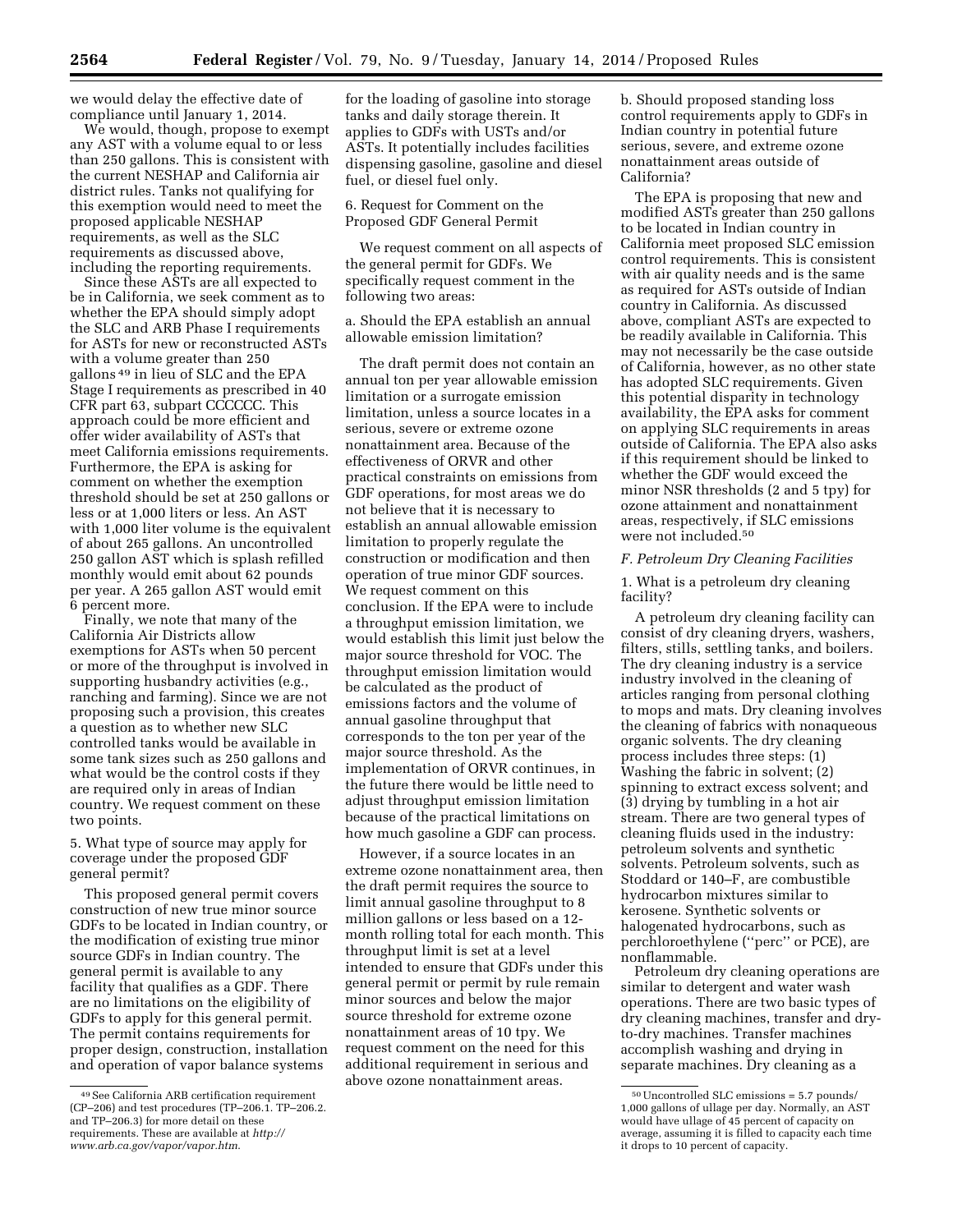batch process in transfer machines can result in a large amount of VOC or HAP emissions due to vaporization of solvent during the transfer process. Dry-to-dry machines are single units that perform all of the washing, extraction, and drying operations. Since cleaning and drying take place in the same compartment of dry-to-dry machines, significant amounts of VOC and HAP emissions are eliminated from dry-todry machines.51 Most petroleum dry cleaning machines in operation today are dry-to-dry machines.52 Dryers, solvent filtration and distillation systems, and miscellaneous (fugitive) sources are the major contributors of VOC emissions in a dry cleaning plant. Most petroleum dry cleaning facilities have one or two small natural gas fired steam boilers. VOC emissions from combustion are typically not a significant concern at petroleum dry cleaning facilities. The EPA has issued a New Source Performance Standard (NSPS) for petroleum dry cleaning facilities <sup>53</sup> and a NESHAP for perc.<sup>54 55</sup>

2. What is in the proposed petroleum dry cleaning facilities general permit?

This proposed general permit would apply to the construction of new (or modification of existing) true minor source petroleum dry cleaning facilities located in Indian country. The sources in question only use petroleum solvent in dry cleaning dryers, washers, filters, stills and settling tanks. The draft permit requires that all petroleum dry cleaning dryers must be solvent recovery dryers and that care must be

53 40 CFR part 60, subpart JJJ—Standards of Performance for Petroleum Dry Cleaners, *[http://](http://ecfr.gpoaccess.gov/cgi/t/text/text-idx?c=ecfr&sid=a4ffb0a8d823382f497b95a61ef26817&rgn=div6&view=text&node=40:6.0.1.1.1.75&idno=40) [ecfr.gpoaccess.gov/cgi/t/text/text](http://ecfr.gpoaccess.gov/cgi/t/text/text-idx?c=ecfr&sid=a4ffb0a8d823382f497b95a61ef26817&rgn=div6&view=text&node=40:6.0.1.1.1.75&idno=40)[idx?c=ecfr&sid=a4ffb0a8d823382f497b95a6](http://ecfr.gpoaccess.gov/cgi/t/text/text-idx?c=ecfr&sid=a4ffb0a8d823382f497b95a61ef26817&rgn=div6&view=text&node=40:6.0.1.1.1.75&idno=40) [1ef26817&rgn=div6&view=text&node=](http://ecfr.gpoaccess.gov/cgi/t/text/text-idx?c=ecfr&sid=a4ffb0a8d823382f497b95a61ef26817&rgn=div6&view=text&node=40:6.0.1.1.1.75&idno=40) [40:6.0.1.1.1.75&idno=40](http://ecfr.gpoaccess.gov/cgi/t/text/text-idx?c=ecfr&sid=a4ffb0a8d823382f497b95a61ef26817&rgn=div6&view=text&node=40:6.0.1.1.1.75&idno=40)*.

54 40 CFR part 63, subpart M—National Emission Standards for Perchloroethylene Dry Cleaning Facilities, *[http://www.epa.gov/ttn/atw/dryperc/](http://www.epa.gov/ttn/atw/dryperc/dryclpg.html) [dryclpg.html](http://www.epa.gov/ttn/atw/dryperc/dryclpg.html)*.

55The petroleum dry cleaner NSPS requires each solvent dry cleaning dryer to be a solvent recovery dryer, petroleum solvent filters to be drained for 8 hours prior to removal, and the manufacturer to put a specific label on dryers requiring leak inspections and repairs. The general permit includes the requirement to use a solvent recovery dry. The general permit does not include the work practice standard for petroleum solvent filters as it is EPA's more recent experience that solvent filters are an antiquated practice and no longer is use. The general permit also does not include the labeling requirement for manufacturers, but does include the same monitoring requirements that must be included on the label.

taken to ensure equipment is operated properly and solvents are properly stored. Facilities that use synthetic solvents are not eligible for coverage under this general permit. The permit contains requirements for:

- Material use;
- Dryers;
- Solvent storage;
- Solvent recovery;
- Button, washer and line traps;

• Access doors and other equipment; and

• Used material storage.

The proposed permit includes monitoring that is sufficient to assure compliance with the emission limitations that apply to the source, including requiring each petroleum solvent dry cleaning dryer to be inspected every 15 calendar days for evidence of leaks and all vapor or liquid leaks to be repaired within the subsequent 15 calendar day period. The proposed permit includes recordkeeping and reporting sufficient to assure compliance with the emission limitations and monitoring requirements.

For sources located in severe or extreme ozone nonattainment areas, the permit also requires that, no less frequently than monthly, the owner or operator shall inspect the dry cleaning system for liquid and vapor leaks, including, but not limited to, the following:

• Hose connections, unions,

couplings, valves, and flanges; • Machine door gasket and seating of

- the machine cylinder;
	- Filter head gasket and seating;
	- Pumps;
	- Base tanks and storage containers;
	- Water separators;
	- Filter sludge recovery;

• Seals and gaskets of distillation unit(s);

- Diverter valves;
- Saturated lint from lint trap basket;
- Button trap lid;

• Seals, gaskets and the diverter valve of the refrigerated condenser;

- Exhaust stream ducts;
- Lint trap ducts; and

• Gaskets and ducts of the carbon adsorber.

3. Request for Comment on the Proposed Petroleum Dry Cleaning Facilities General Permit

We request comment on all aspects of the general permit for petroleum dry cleaning facilities. We specifically request comment in the following two areas:

a. Surrogate Annual Allowable Emission Limitations

The petroleum dry cleaning general permit contains material use limits that serve as surrogate annual ton per year allowable emission limitations. We discuss the use of surrogate limits in Section V.E. above. If a source locates in an ozone attainment or unclassifiable area of Indian country, the draft permit requires the source to limit material use to 5,600 gallons or less of cleaning solvent per year. This is roughly equivalent to 25 tpy of VOCs. If a source locates in an ozone nonattainment area, the draft permit requires the source to limit material use to 1,300 gallons or less of cleaning solvent per year. This is roughly equivalent to 7 tpy of VOC. Both annual material use limits are based on a 12-month rolling total calculated each month. We request comment on the use of these surrogate limits. In lieu of establishing surrogate limits, we request comment on whether the final permits should contain ton per year emission limitations and the use of monitoring of material use as a compliance method. Finally, we request comment on the appropriateness of establishing different limitations based on the attainment status of the area and whether the specified limitations should be slightly higher or slightly lower.

b. Should we establish additional requirements for serious, severe, and/or extreme ozone nonattainment areas?

The draft permits contain additional requirements for sources that locate in serious, severe, and extreme ozone nonattainment areas. These requirements include requirements for changing paper or carbon cartridge filters; wastewater evaporators; additional specifications for closed-loop machines (e.g., proper exhausting and locking); leak check and repair requirements; and enhanced recordkeeping and reporting requirements. We adopted these practices from the South Coast Air Quality Management District's rule for Dry Cleaners Using Solvent Other Than Perchloroethylene 56 for facilities located in ozone nonattainment areas. We request comment on the need for these enhanced requirements in serious, severe and/or extreme nonattainment areas.

<sup>51</sup>AP 42, Fifth Edition, Volume I, Chapter 4.1: Dry Cleaning; U.S. Environmental Protection Agency; *[http://www.epa.gov/ttn/chief/ap42/ch04/](http://www.epa.gov/ttn/chief/ap42/ch04/index.html) [index.html](http://www.epa.gov/ttn/chief/ap42/ch04/index.html)*.

<sup>52</sup>U.S. Environmental Protection Agency, DRAFT, ''Petroleum Solvent Dry Cleaning Industry Profile,'' Graham Gibson and Colin Hayes, ERG; August 4, 2010.

<sup>56</sup>South Coast Air Quality Rule 1102—Dry Cleaners Using Solvent Other Than Perchloroethylene; *[http://www.aqmd.gov/rules/reg/](http://www.aqmd.gov/rules/reg/reg11/r1102.pdf) [reg11/r1102.pdf.](http://www.aqmd.gov/rules/reg/reg11/r1102.pdf)*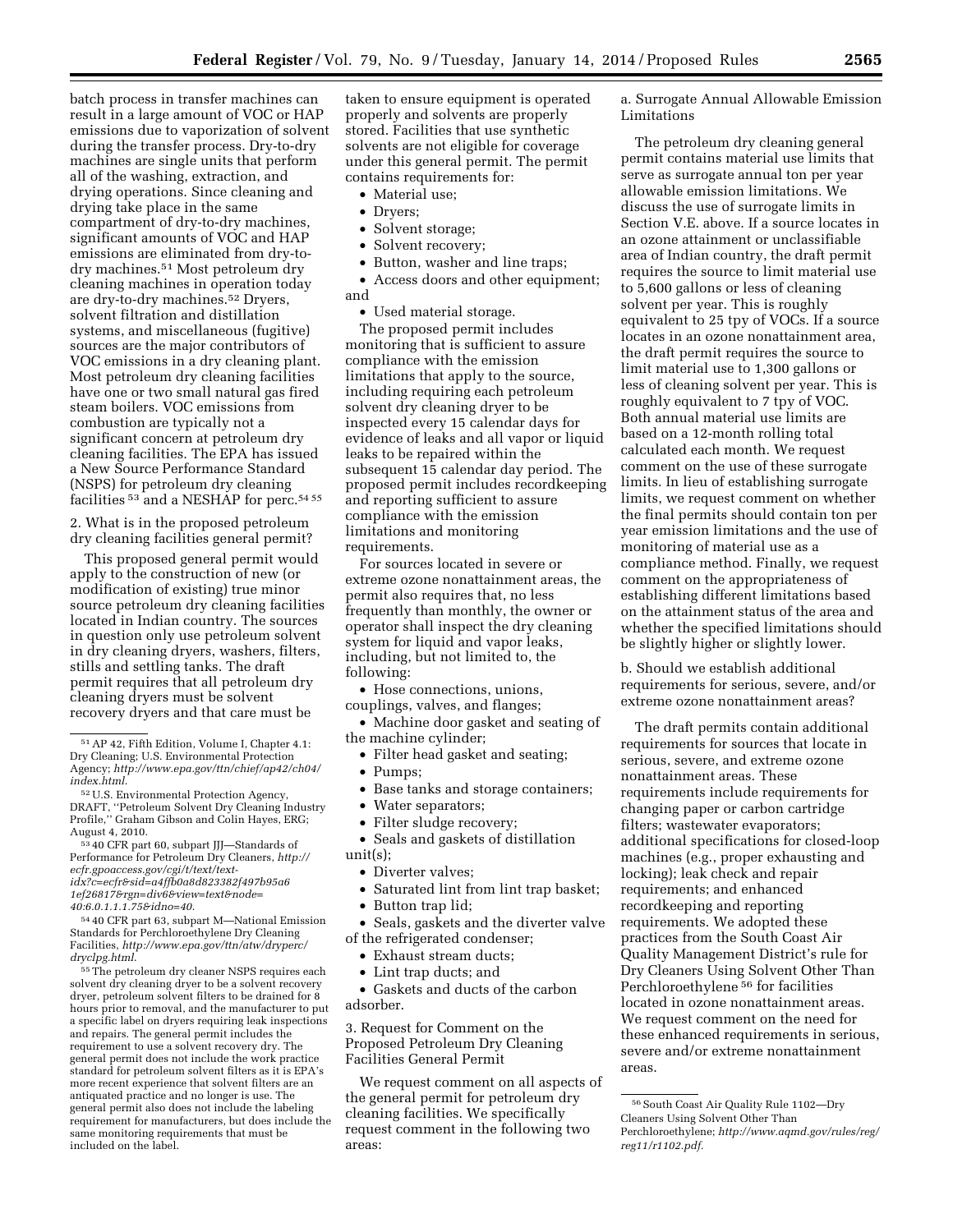# **VII. Description of the EPA's Proposed Permit by Rule Program in Indian Country**

#### *A. What is a permit by rule?*

For purposes of this proposal, a permit by rule is a standard set of requirements that can apply to multiple sources with similar emissions and other characteristics. This is similar to a general permit. Unlike a general permit, however, we codify the permit by rule requirements into regulation using a rulemaking process, rather than establish the requirements through a general permit document that undergoes notice and comment.

For purposes of this proposal, the permit by rule mechanism is a permit streamlining approach that reduces the time permitting authorities must devote to reviewing permit applications and issuing permits for source categories or emissions generating activities that pose a lower environmental concern. We believe that permits by rule offer another cost-effective means of issuing permits, and provide a quicker and simpler alternative mechanism for permitting true minor sources than the site-specific permit or standard general permit process.

State and local reviewing authorities use the permit by rule mechanism to authorize construction of less complex sources, and sources that emit at specified levels below the major stationary source thresholds. The EPA has approved several state or local permits by rule programs into SIPs.57 By this proposal, we would provide similar opportunities for permitting efficiency in Indian country, while also providing a comparable level of protection of air quality.

## *B. How would a permit by rule program operate in Indian Country?*

As proposed in this notice, once the EPA identifies a source category or emissions generating activity for which the permit by rule mechanism would offer permit streamlining benefits, while at the same time protecting air quality, the EPA will codify a nationally applicable permit by rule for those similar sources into a new section of the Indian Country Minor NSR FIP. If the permit by rule will apply only at a regional level, then the EPA regional reviewing authority will conduct the rulemaking process, and appropriately limit the applicability of the permit by rule to a specified geographic area.

As proposed, permits by rule would be used to address source categories of true minor sources, where the reviewing authority does not need to conduct an in-depth review to evaluate whether an individual source meets requirements in the permit. A source category would be covered by a permit by rule if the reviewing authority needs to take no further action other than receiving confirmation from an individual source that it meets all appropriate criteria to be eligible for coverage under the permit by rule. Under a permit by rule, an individual source would be subject to the operational, monitoring and recordkeeping requirements specified in this rule.

In this action, we propose to amend the Indian Country Minor NSR rule general permit provisions at 40 CFR 49.156 to set forth the unique elements of the permits by rule process discussed below. We also propose permits by rule for several specific source categories. The proposed permits by rule program would follow a more streamlined application process that would allow an individual applicant to notify the reviewing authority that it meets the eligibility criteria for the permit and the permit conditions. The applicant would need to complete an application, but would keep it on file to be available upon request. The source would simply need to send a notification letter signed by an authorized official representing the source who certifies that the source is eligible for the permit and is complying or will comply with all of the permit's conditions. This streamlined application process would serve as a ''notification'' and would streamline permitting for eligible sources, and make it easier for the reviewing authority to implement the permit by rule program compared to traditional site-specific permits and standard general permits.

We request comment on this streamlined permit by rule approach. Specifically, while it would streamline the permitting process for the applicant, it would not allow the public the opportunity (as that available under the general permit program) to object, except by judicial challenge, to a particular source receiving coverage under a specific permit by rule. We specifically request comment on whether this tradeoff of allowing more streamlining while reducing the public's ability to object to the granting of permit coverage in specific instances represents sound policy and is appropriately protective of air quality.

Like general permits, the EPA is proposing that true minor sources may use the permit by rule mechanism to gain authorization to construct or modify, and then operate a source. We are also proposing to allow the use of the permits by rule mechanism to create synthetic minor sources. We are proposing this approach to remain consistent with our current policies on the use of general permits in Indian country. As discussed in Section X, we propose to change this policy (and request comment) to allow general permits to create synthetic minor sources both to regulate construction, modification and then operation, and to obtain minor source status. Similarly, we propose to allow reviewing authorities to use the permit by rule mechanism for these same purposes and

<sup>57</sup>The EPA has approved the following permits by rule: (1) Connecticut for automotive refinishing (''Approval and Promulgation of Air Quality Implementation Plans; Connecticut; VOC Regulations and One-Hour Ozone Attainment Demonstration Shortfall;'' U.S. Environmental Protection Agency; 71 FR 51761; August 31, 2006; *[http://www.gpo.gov/fdsys/granule/FR-2006-08-31/](http://www.gpo.gov/fdsys/granule/FR-2006-08-31/06-7314/content-detail.html) [06-7314/content-detail.html](http://www.gpo.gov/fdsys/granule/FR-2006-08-31/06-7314/content-detail.html)*); (2) Iowa for spray booths (''Approval and Promulgation of Implementation Plans; State of Iowa;'' U.S. Environmental Protection Agency; 75 FR 10182; March 5, 2010; *[https://www.federalregister.gov/](https://www.federalregister.gov/articles/2013/08/27/2013-20750/approval-and-promulgation-of-implementation-plans-state-of-iowa) [articles/2013/08/27/2013-20750/approval-and](https://www.federalregister.gov/articles/2013/08/27/2013-20750/approval-and-promulgation-of-implementation-plans-state-of-iowa)[promulgation-of-implementation-plans-state-of](https://www.federalregister.gov/articles/2013/08/27/2013-20750/approval-and-promulgation-of-implementation-plans-state-of-iowa)[iowa](https://www.federalregister.gov/articles/2013/08/27/2013-20750/approval-and-promulgation-of-implementation-plans-state-of-iowa)*); (3) Operating PBR for small sources (''Approval and Promulgation of State Implementation Plans and Operating Permits Program; State of Iowa;'' U.S. Environmental Protection Agency; 72 **Federal Register** 58535; March 5, 2010); (4) Kansas Class II operating permits for reciprocating engines, evaporative sources, and hot mix asphalt facilities (''Approval and Promulgation of Implementation Plans and Section 112(l) Program for the Issuance of Federally Enforceable State Operating Permits; State of Kansas;'' U.S. Environmental Protection Agency; 60 FR 36361; July 17, 1995; *[http://www.gpo.gov/fdsys/](http://www.gpo.gov/fdsys/pkg/FR-1995-07-17/html/95-17214.htm) [pkg/FR-1995-07-17/html/95-17214.htm](http://www.gpo.gov/fdsys/pkg/FR-1995-07-17/html/95-17214.htm)*); (5) Massachusetts for paint spray booths (''Approval and Promulgation of Air Quality Implementation Plans; Massachusetts; Volatile Organic Compound Regulations;'' U.S. Environmental Protection Agency; 64 FR 48297; September 3, 1999); (6)

Missouri for construction (''Approval and Promulgation of Implementation Plans and Operating Permits Program; State of Missouri;'' U.S. Environmental Protection Agency; 71 FR 38997; July 11, 2006; *[http://www.gpo.gov/fdsys/pkg/FR-](http://www.gpo.gov/fdsys/pkg/FR-2006-07-11/html/06-6092.htm)[2006-07-11/html/06-6092.htm](http://www.gpo.gov/fdsys/pkg/FR-2006-07-11/html/06-6092.htm)*); (7) Nebraska for HMA facilities and small animal incinerators (''Approval and Promulgation of Implementation Plans and Operating Permits Program; State of Nebraska;" U.S. Environmental Protection Agency; 71 FR 38776; July 10, 2006; *[http://www.gpo.gov/](http://www.gpo.gov/fdsys/granule/FR-2006-07-10/E6-10730/content-detail.html) [fdsys/granule/FR-2006-07-10/E6-10730/content](http://www.gpo.gov/fdsys/granule/FR-2006-07-10/E6-10730/content-detail.html)[detail.html](http://www.gpo.gov/fdsys/granule/FR-2006-07-10/E6-10730/content-detail.html)*); (8) Auto body refinishing facilities; gasoline dispensing facilities; boilers and heaters; small printing facilities; and mid-size printing facilities (''Approval and Promulgation of Air Quality Implementation Plans; Ohio; PBR and PTIO;" U.S. Environmental Protection Agency; 78 FR 11748; February 20, 2013; *[http://www.gpo.gov/](http://www.gpo.gov/fdsys/pkg/FR-2013-02-20/html/2013-03761.htm)  [fdsys/pkg/FR-2013-02-20/html/2013-03761.htm](http://www.gpo.gov/fdsys/pkg/FR-2013-02-20/html/2013-03761.htm)*); and (9) multiple source categories, such as: batch mixers; comfort heating; rock crushers; saw mills; vacuum cleaning systems (47 FR 35194; August 13, 1982) and (''Approval and Promulgation of Implementation Plans; Texas; Revisions to Regulations for Permits by Rule, Control of Air Pollution by Permits for New Construction or Modification, and Federal Operating Permits;'' U.S. Environmental Protection Agency; 68 FR 64543; November 14, 2003; *[http://www.gpo.gov/fdsys/pkg/](http://www.gpo.gov/fdsys/pkg/FR-2003-11-14/pdf/03-28416.pdf)  [FR-2003-11-14/pdf/03-28416.pdf](http://www.gpo.gov/fdsys/pkg/FR-2003-11-14/pdf/03-28416.pdf)*).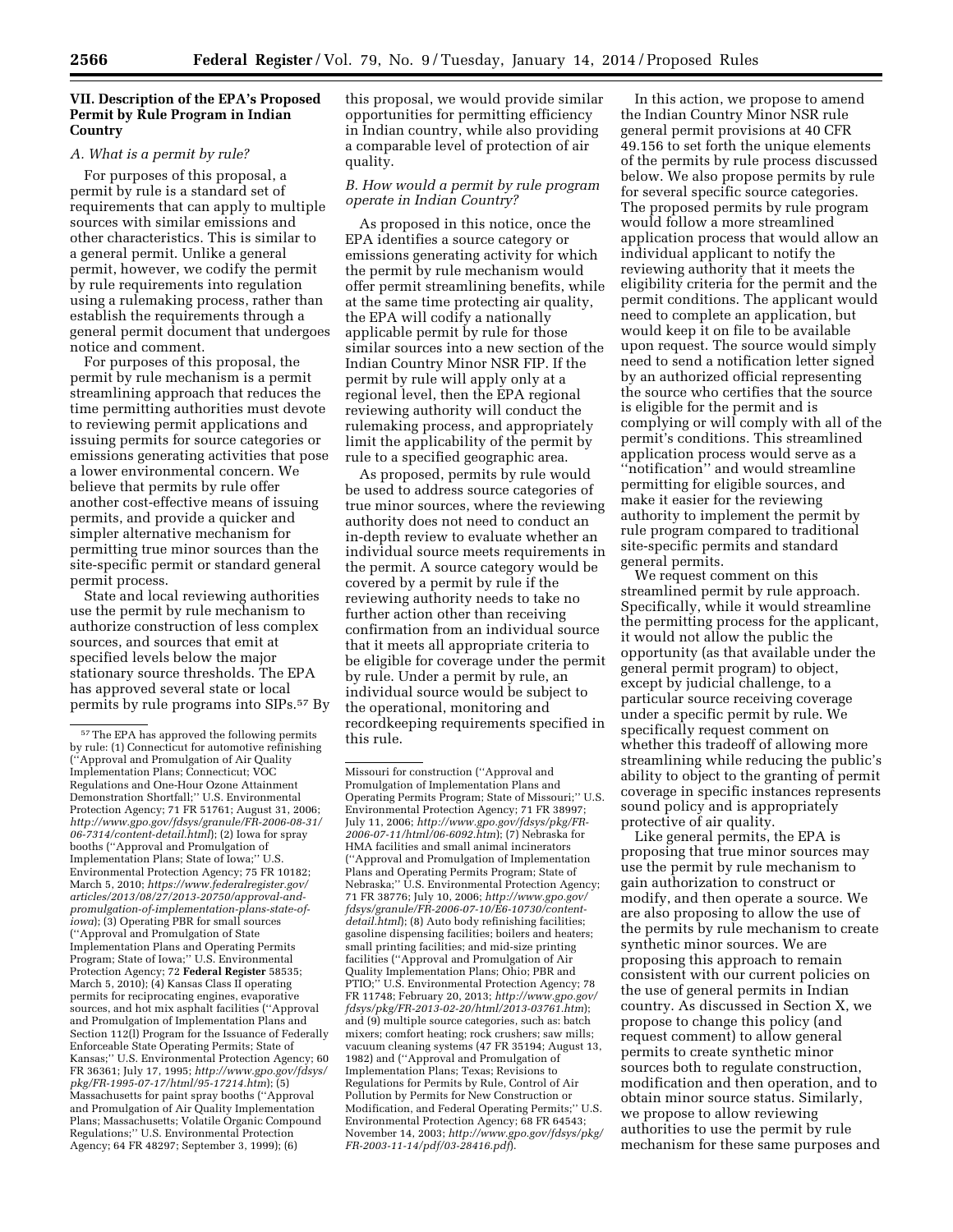request comment on the proposed change.

Like general permits, a reviewing authority's receipt of a source notification requesting coverage under a permit by rule qualifies as a final action for purposes of judicial review (see 40 CFR 49.159). Any such review is limited to the issue of whether a source meets the eligibility requirements for coverage under the permit by rule. If a reviewing authority accepts a source's notification of coverage under a permit by rule, the source must post, prominently, a copy of the written confirmation granting such request at the location of the source. Also, like general permits, any source subject to a permit by rule is subject to enforcement action for failure to obtain a permit to construct and then operate if the source constructs the affected emissions unit(s) under coverage of a permit by rule, and we later determine that the source was not eligible for coverage under the permit by rule.

# *C. Requirements of the ESA and NHPA*

Similar to general permits, prior to seeking coverage under a permit by rule, a source must satisfactorily address the permit requirements related to the ESA and the NHPA. Attached to the notification the source sends to the reviewing authority, the EPA provides guidance to assist sources in complying with these requirements. Section V.F. above describes the process for complying with a permit by rule in more detail.

#### **VIII. Proposed Permits by Rule**

As an alternative to general permits, we are proposing to establish permits by rule, for three source categories: GDFs, auto body repair and miscellaneous surface coating operations, and petroleum dry cleaning facilities. We are proposing these source categories for permits by rule because they are the most straightforward, have the least variation in pieces of equipment and the simplest compliance requirements.

We are not providing specific regulatory language for any of the proposed permits by rule but rather are proposing to codify the requirements of the proposal general permits of the specified source category. If we decide to finalize a permit by rule for any of the three source categories, then we will codify the requirements as contained in the proposed draft general permit for that source category, with consideration of any changes that may be appropriate after we review public comments on the general permits. In other words, whether we use the permits by rule or the standard general permit mechanism,

we propose to apply identical requirements to regulate construction and modification activities of affected emission units in the specified source category. We believe that the proposed general permits provide the public with a sufficient understanding of the contents of any final rule, and, therefore, satisfy our obligations under section 301(a) of the CAA.

The EPA welcomes comments on all aspects of the proposed general permits and permits by rule approaches, mechanisms, and categories covered by this proposed notice. In particular, we request that commenters focus on the differences between notification procedures for general permits and permits by rule. Commenters should inform the EPA if the process laid out for permits by rule is appropriate. We request comments on whether the permit by rule terms and conditions should be identical to the general permits terms and conditions, or whether they should differ.

# **IX. Implementation Documents and Tools**

We are providing several tools and documents to assist sources with obtaining coverage under the general permits and permits by rule for the five source categories that are the subject of today's proposal. The tools are drafted based on our preferred approach of general permits. If we decide to issue permits by rule for one or more of the three categories we are proposing in the alternative today, then we will need to adjust the wording in the documents to reflect that tool being made available for a permit by rule and not a general permit. The background documents support both our general permit proposal (and permit by rule proposal, in the alternative); therefore, those documents cite both general permits and permits by rule as the permit types they support.

The tools consist of the following six types of documents:

*Request for Coverage:* This form is for sources seeking to use general permits and is essentially an application to request coverage under a general permit. The application asks for contact and location information, as well as more indepth operational and source-specific information. The application will also guide sources through processes to comply with permit requirements related to the ESA and the NHPA.

The general permit applications for certain source categories in today's proposal (i.e., auto body repair and miscellaneous surface coating operations; GDFs; and petroleum dry cleaning facilities) are more streamlined because sources in those categories represent more straightforward operations, largely involve one air pollutant (i.e., VOCs) and, therefore, necessitate less intensive review for approval. The general permit application forms for the three categories primarily ask whether you have or will comply with relevant requirements. For example, for the auto body repair and miscellaneous surface coating operations permits, the general permit application asks questions concerning whether you have or comply with certain requirements such as throughput limits, but does not require details on affected units. By contrast, the general permit applications for HMA and SQCS facilities request more detailed technical information about the proposed facility in question because these facilities are more complex and involve multiple operations and pollutants.

For auto body repair and miscellaneous surface coating operations; GDFs; and petroleum dry cleaning facilities, this form also serves as an application for sources seeking coverage under a permit by rule should the EPA decide to issue one or more for these categories. The source would need to complete the shortened applications and keep a record on file. Successfully completing the application will enable the source to determine if it can certify to the reviewing that it meets the permit's eligibility terms and conditions, which the source would need to do via a letter in order to begin its construction or modification.

*Questionnaire:* This tool is tailored to each source category and guides sources through a series of questions to determine whether or not it is eligible for coverage under a general permit. It is not required to be completed or submitted. First, the source needs to determine whether it is a true minor source and, therefore, subject to the requirements of the minor NSR rule for Indian country. To do this, a source needs to perform a PTE analysis (see PTE calculator below). If the source determines that it is a true minor, the questionnaire asks the source to consider a series of questions to determine if it qualifies for the general permit or permit by rule. If the source does not qualify for coverage, then it must seek a site-specific permit under the minor source program (or a major source permit, if appropriate).

*Instructions:* The document assists sources with information that may be useful in completing the request for coverage application.

*Permit Terms and Conditions:* The permit is a specific document for each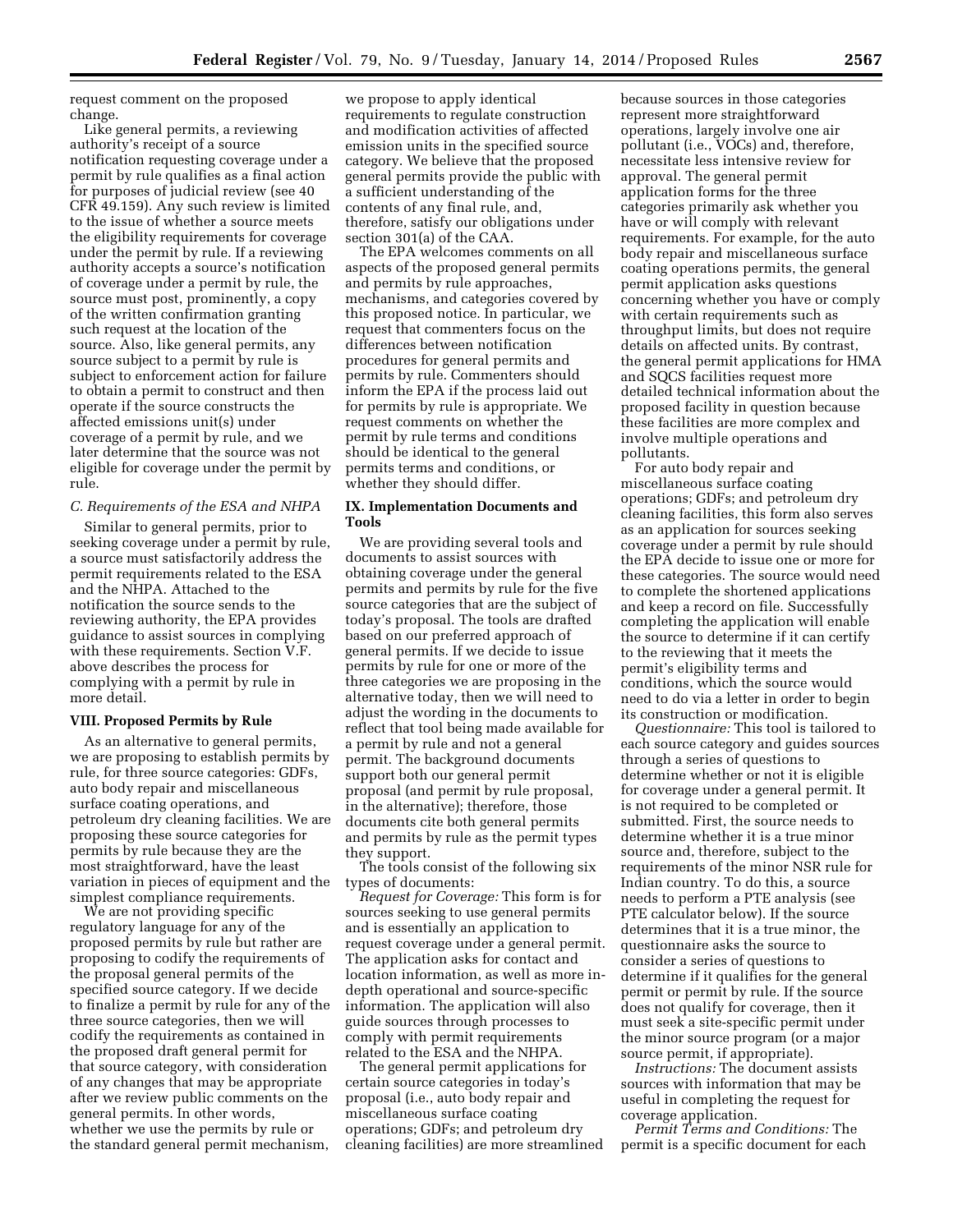source category that lays out the general and specific terms and conditions of the permit, including the specific emission limitations and standards and monitoring, recordkeeping, reporting and notification requirements.

*PTE Calculator:* This spreadsheetbased tool helps sources in specific source categories calculate the PTE of its affected emissions units, using data the source is expected to have on hand, such as equipment specifications.

*Background Document:* These documents are provided as a reference and contain important information:

• Source category definition and characterization;

• State minor source permit programs for that category used for comparison;

• Requirements for general permits and permits by rule for that category; and

• Threshold (emission limitations) development and rationale for that category.

All of these documents are available online at *[http://www.epa.gov/air/tribal/](http://www.epa.gov/air/tribal/tribalnsr.html) [tribalnsr.html](http://www.epa.gov/air/tribal/tribalnsr.html)* and Docket ID No. EPA– HQ–OAR–2011–0151.

# **X. Reconsideration of the Use of General Permits To Create Synthetic Minor Sources**

On August 30, 2011, and November 4, 2011, the American Petroleum Institute, the American Natural Gas Alliance and the Independent Petroleum Association of America submitted a petition (and supplemental petition) for reconsideration on the Indian Country Minor NSR rule to the Administrator, under section 307(d)(7) of the CAA. Among other issues, the petition asks the Administrator to reconsider our position of not allowing reviewing authorities to issue general permits to create synthetic minor sources.58

Section 49.158 of the Indian Country Minor NSR rule provides a reviewing agency with the authority to issue synthetic minor permits. Under the Indian Country Minor NSR rule, a synthetic minor permit creates federally enforceable emission limitations that restrict a source's ability to emit regulated NSR pollutants in an amount that exceeds major source threshold(s).

The Indian Country minor NSR regulatory provisions, however, do not expressly address whether a reviewing authority could use the general permit issuance process in 40 CFR 49.156 to satisfy the requirements for issuing synthetic minor permits allowed by 40 CFR 49.158. Nonetheless, we received a comment on the proposed rule requesting that we clarify that a reviewing authority could issue general permits to create synthetic minor permits.

In response to this comment, we indicated that the final rule would not allow a reviewing authority to use a general permit to create a synthetic minor source, because we believed that the size and amount of emissions from these sources warranted a case-by-case review of the source and its proposed emission limitations.59 We did not, however, add specific regulatory language to the final rule to restrict the use of general permits in this manner.

The petitioners believe that a reviewing authority can establish effective limits on PTE through general permits, and that there is no need for case-by-case determinations for source types where equipment and operations do not significantly vary from source to source (e.g., oil and gas facilities). The petitioners request that reviewing authorities not preclude sources from obtaining synthetic minor limitations through use of a general permit. In a letter to the petitioners, dated December 19, 2012, the Administrator expressed her intent to grant reconsideration of several aspects of the Indian Country Minor NSR rule, including the use of general permits to create synthetic minor sources.<sup>60</sup>

In this proposal, in response to the Administrator's decision to grant reconsideration on this issue, we propose to allow a reviewing authority to use general permits, including the permits by rule mechanism, to create federally enforceable emission limitations that can restrict operations of an otherwise major source, such that the source qualifies as a synthetic minor source. The fact that a source's PTE is above the major source threshold does not mean that standardized permit

conditions are necessarily inappropriate. Nor does it necessarily mean that compliance determinations are more complex than can be handled through a general permit. State and local permitting agencies often successfully use these mechanisms to reduce permit workload and to provide sources with regulatory certainty, and, a number of streamlining and environmental benefits can result for reviewing authorities, sources and the environment if we allow these mechanisms. Accordingly, we believe we should reconsider our position in light of the benefits of these approaches. While we continue to have some concerns about the potential emissions impacts from sources that otherwise would qualify as major sources, we believe that we can address these concerns in the process of developing the synthetic minor general permit or permit by rule for a given category.

While sources that would qualify as synthetic minor sources would have the potential to emit pollutants above the major source thresholds in the absence of enforceable restrictions, in many cases, the sources' actual emissions remain well below these thresholds even without the restrictions. This may arise, for example, when the source only operates a limited number of shifts in a day, when the source operates seasonally, or when the source sporadically uses a raw material with higher emissions potential. Thus, these sources do not have, in actual operation, the same potential for environmental impacts as facilities operating at consistently higher emissions levels.

For example, we analyzed actual emissions from the 2008 National Emissions Inventory (NEI) 61 for HMA plants and SQCS facilities. In that database, average emissions for several regulated NSR pollutants for HMA plants are well below major source levels.62 This is consistent with our understanding of how such facilities operate. Typically, they operate seasonally and not each day of the year. The average actual emissions for several regulated NSR pollutants for SQCS facilities also were well below major source levels.<sup>63</sup>

63See Background Document, Minor Source Stone Quarrying, Crushing and Screening General

<sup>58</sup> ''Request for Reconsideration of Effective Date of Tribal New Source Review Rule as it Relates to Synthetic Minor Sources and Request for Administrative Stay of Effective Date of the Rule as it Relates to Synthetic Minor Sources,'' Letter from Matt Todd, Senior Policy Advisor, American Petroleum Institute et al to Lisa Jackson, EPA Administrator, August 30, 2011 and ''Supplemental Request for Reconsideration of the Tribal NSR Rule,'' Letter from Matt Todd, Senior Policy Advisor, American Petroleum Institute et al to Lisa Jackson, EPA Administrator, November 4, 2011. Docket ID No. EPA–HQ–OAR–2003–0076.

<sup>59</sup> ''Review of New Sources and Modifications in Indian Country,'' U.S. Environmental Protection Agency, 76 FR 38770, July 1, 2011, *[https://](https://www.federalregister.gov/articles/2011/07/01/2011-14981/review-of-new-sources-and-modifications-in-indian-country) [www.federalregister.gov/articles/2011/07/01/2011-](https://www.federalregister.gov/articles/2011/07/01/2011-14981/review-of-new-sources-and-modifications-in-indian-country) [14981/review-of-new-sources-and-modifications-in](https://www.federalregister.gov/articles/2011/07/01/2011-14981/review-of-new-sources-and-modifications-in-indian-country)[indian-country.](https://www.federalregister.gov/articles/2011/07/01/2011-14981/review-of-new-sources-and-modifications-in-indian-country)* 

<sup>60</sup> ''Review of New Sources and Modifications in Indian Country: Notice of Action Partially Granting Petition for Reconsideration and Denying Request for Administrative Stay,'' U.S. Environmental Protection Agency, 78 FR 2210, January 10, 2013, *[http://www.gpo.gov/fdsys/pkg/FR-2013-01-10/html/](http://www.gpo.gov/fdsys/pkg/FR-2013-01-10/html/2012-31742.htm) [2012-31742.htm.](http://www.gpo.gov/fdsys/pkg/FR-2013-01-10/html/2012-31742.htm)* 

 $^{61}\mathrm{The}$  results of the NEI analysis are available to consult at Docket ID No. EPA–HQ–OAR–2011–0151 and online at *[http://www.epa.gov/air/tribal/](http://www.epa.gov/air/tribal/tribalnsr.html) [tribalnsr.html.](http://www.epa.gov/air/tribal/tribalnsr.html)* 

<sup>62</sup>The EPA analyzed emissions for multiple pollutants emitted from point sources. The pollutants are:  $PM_{10}$ ,  $PM_{2.5}$ ,  $NO_X$ ,  $SO_2$ , CO and VOC. See Background Document, Minor Source Hot Mix Asphalt Plants General Permit, Docket ID No. EPA– HQ–OAR–2011–0151, *[http://www.epa.gov/air/](http://www.epa.gov/air/tribal/tribalnsr.html) [tribal/tribalnsr.html.](http://www.epa.gov/air/tribal/tribalnsr.html)*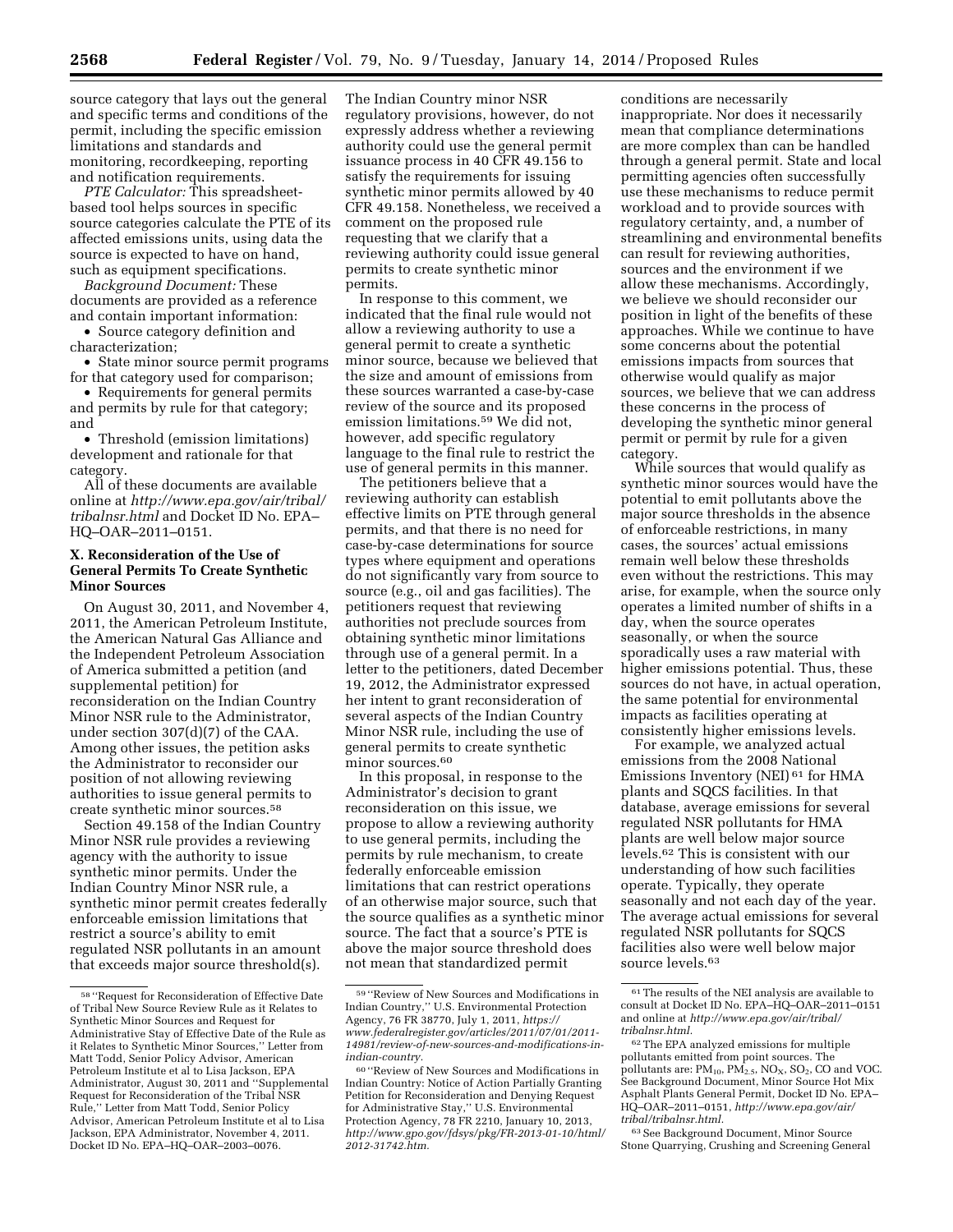For sources that currently emit above major source threshold(s), the availability of a pre-defined synthetic minor permit may provide such facilities with a degree of regulatory certainty and create an incentive to voluntarily reduce emissions to qualify for minor source status. Such reductions in emissions benefit the environment and provide another reason for us to reconsider our previous position on this matter.

Moreover, irrespective of a source's emissions before qualifying for a synthetic minor permit, that source must operate at levels below the major source thresholds after qualifying for the permit, which is also the case for true minor sources. If the synthetic minor permit contains sufficient monitoring, recordkeeping and reporting provisions to assure continuous compliance, then there may be little reason to distinguish these sources for purposes of further regulation, because their emissions potential is now essentially equivalent to that of a true minor source. We request comment on this conclusion.

Finally, a synthetic minor permit being sought by a facility that is also undergoing a modification that triggers NSR may provide the public with more information and greater certainty as to the emissions potential of the source. Absent the permit, for the part of the source not being permitted as part of the modification, the source would be under no obligation to report emissions on a continuous basis, and the source could also, without a modification, increase emissions. A synthetic minor permit would provide a limit on the total emissions the facility would generate, and provide advance notice to the public of the expected level of emissions from the facility. Synthetic minor permitting also saves reviewing authority resources by potentially: (1) Reducing the number of sources that need to obtain permits under the title V and PSD/nonattainment NSR permitting programs; and (2) avoiding a repetitive administrative process for each source that seeks a synthetic minor permit with the same terms and conditions.

We request comment on all aspects of using general permits and permits by rule to create synthetic minor sources generally and with respect to the five source categories in this proposal. We request specific comment on whether any regulatory changes in the permits being proposed are necessary to implement this change in policy, given

that the current regulations do not expressly preclude the EPA from issuing general permits to create synthetic minor sources. We also request comment on whether, as a policy matter, the EPA should use general permits and permits by rule to separate construction and modification requirements from requirements for qualifying as a synthetic minor source, even if the general permits/permits by rule would regulate the same source category; or, whether the EPA can effectively achieve both regulatory purposes in a single general permit/ permit by rule. In addition, we request comment on whether permits by rule as proposed in this action are an appropriate type of permit for creating synthetic minor sources, given that the permit notification does not provide an opportunity for public input on the coverage of a particular source by a permit by rule.

If the EPA allows otherwise major sources to qualify as synthetic minor sources through use of general permits (or permits by rule), we request comment on any specific changes we should make to the general permits to include provisions for creating synthetic minor permits for these source categories. For example, would the EPA need to require more stringent monitoring, recordkeeping and reporting for synthetic minor sources than currently contained in the draft general permits for true minor sources? Should the EPA scale up the surrogate annual allowable emission limitations to reflect a value closer to the major source threshold, or should the EPA only issue synthetic minor permits to sources with actual emissions at some margin below the major source thresholds (e.g., 25–50 percent below the major source threshold)? If the EPA includes synthetic minor limits in the final general permits, these limits would be proportional to the limits currently contained in the draft permit, as revised to reflect public comments.

We also request comment on whether, irrespective of our proposed policy of not allowing a facility to qualify for more than one general permit, which is discussed later in this document, we should, nonetheless, allow a source to qualify to use a general permit or permit by rule to become a synthetic minor source, and then subsequently use a general permit or permit by rule to authorize construction or modification activities. As stated in Section XI.B., we are concerned that allowing a source to qualify for more than one general permit or permit by rule may allow incremental increases in emissions that could adversely impact air quality, or allow a

source to evade major source requirements. The use of multiple general permit mechanisms for the purposes described here might not lead to incremental emissions increases. Accordingly, we request comment on allowing multiple general permits for these distinct purposes.

#### **XI. Additional Areas Where Comment Is Being Sought**

# *A. Should general permits and permits by rule be made available for sources in the same source category?*

The EPA requests comments on whether, for certain source categories, the EPA should structure the permits so that eligible true minor sources can receive coverage under permits by rule and synthetic minor sources receive coverage under general permits. In addition, just as we are proposing that general permits are more appropriate for more complex source categories, we request comments on whether general permits (and not permits by rule) are more appropriate for major sources that seek to become ''synthetic'' minor sources. And, as we are proposing that permits by rule are more appropriate for less complex source categories, we request comments on whether permits by rule (and not general permits) are more appropriate for true minor sources. We request comment on whether this concept should be applied differently or the same for different source categories.

For example, in some cases actual emissions for HMA plants and for SQCS facilities for some regulated NSR pollutants may be above major source levels. Perhaps these sources could be candidates for coverage under synthetic minor general permits, while the smaller, true minor sources could be candidates for coverage under permits by rule. We request comments on this issue. In the docket, a background document is provided for each of the categories in this proposal, which includes a summary of NEI data for that category.

# *B. Can sources have more than one general permit or permit by rule at a single location?*

We request comment on whether we should allow a single stationary source to gain coverage under more than one general permit and/or permit by rule. In the questionnaires provided to assist applicants with completing the applications and notifications of coverage, the EPA asks applicants to provide PTE emissions for existing, new and modified emission units to determine whether or not it qualifies for a true minor source permit. The intent

Permit and Permit by Rule, available online at *<http://www.epa.gov/air/tribal/tribalnsr.html>*and in the Docket ID No. EPA–HQ–OAR–2011–0151, *[http://www.epa.gov/air/tribal/tribalnsr.html.](http://www.epa.gov/air/tribal/tribalnsr.html)*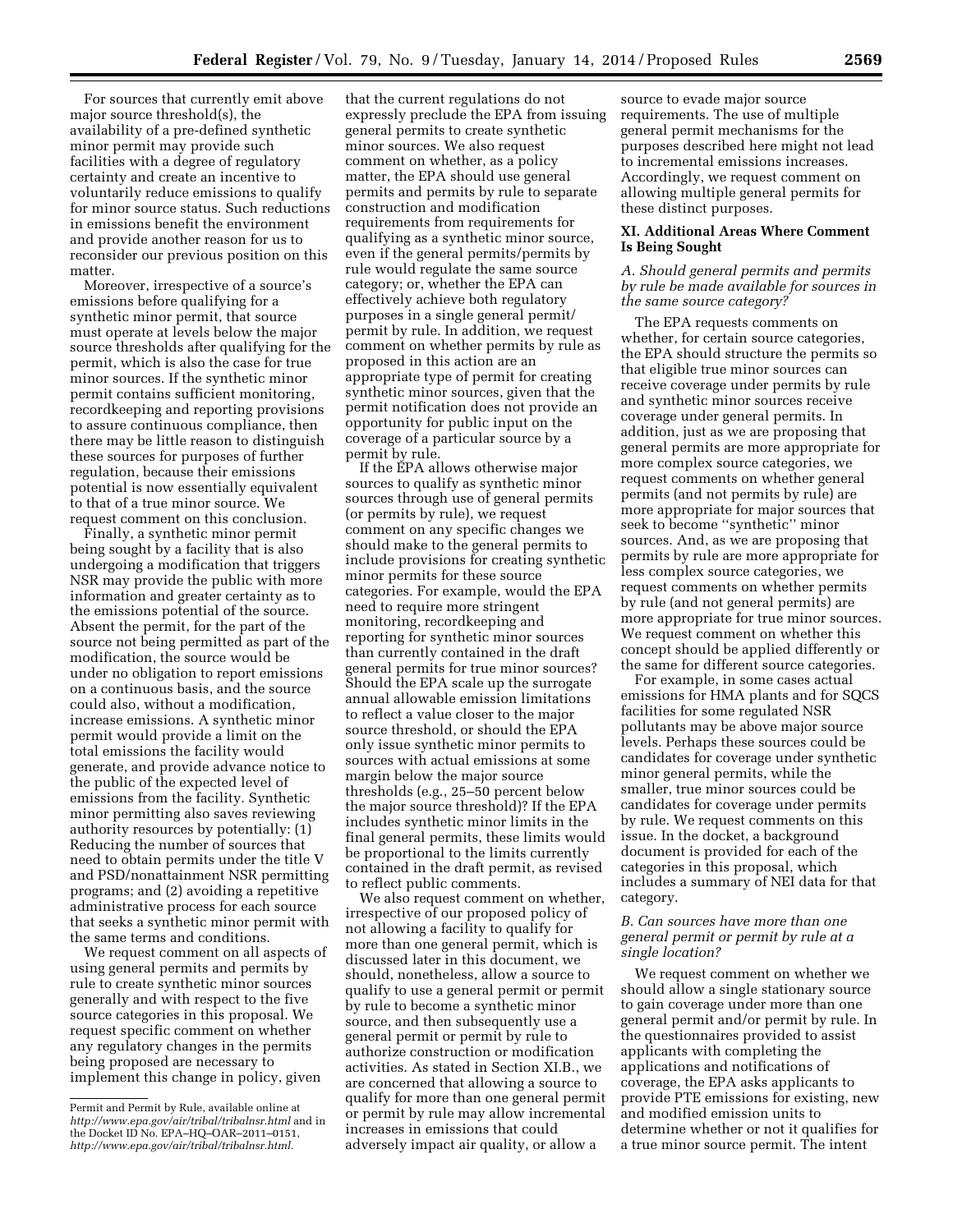is to ensure that a single stationary source does not gain coverage under a general permit or permit by rule if its PTE emissions are above major source levels. If multiple general permits or permits by rule are an effective and efficient approach, what provisions are needed to ensure sources do not become major and to ensure that the public has adequate information about the source?

The need for multiple preconstruction permits could arise if the stationary source proposes to modify equipment that could be regulated by more than one general permit. For example, this could occur if a new SQCS facility colocates with a new HMA plant. This could also occur if a source has some equipment covered by an existing general permit, and then proposes to modify different equipment at a later date after we have updated the general permit with new requirements. The source would need to apply for coverage under and meet the requirements of the updated permit for the proposed modification but would remain regulated by the old general permit for the previous modifications. We are concerned that if a single stationary source may construct or modify through the use of multiple general permits, then that source may inadvertently circumvent the major source NSR construction requirements by failing to properly compute or track the stationary-source-wide PTE. The EPA seeks comment on whether there are special recordkeeping conditions that could be added to the general permits and/or permits by rule to address this concern.

On the other hand, we also recognize that unless there are unique air quality concerns, the site-specific permit terms and conditions for each emission generating activity may not vary from those already in the relevant general permits. As such, there may be little benefit from engaging in a site-specific permitting action, other than to verify the continued minor source eligibility of the stationary source. We request comment on whether we should decline to issue more than one general permit or permit by rule for stationary sources, or whether the application/notification materials offer the EPA an adequate opportunity to verify that source-wide PTE for a stationary source is below major source levels.

# **XII. Additional Source Categories for Which the EPA Is Planning To Propose General Permits and/or Permits by Rule**

The EPA solicited input from tribal governments and the EPA Regional Offices on which source categories should be covered by streamlined

permitting in Indian country. The tribes and the EPA Regional Offices identified the source categories covered in this proposal because they are thought to be common in Indian country and good potential candidates for streamlined permitting. The input included the following source categories that are also under consideration for future action:

• Printing operations (including solvent cleaning/degreasing);

• Engines (spark and compression ignition);

- Concrete batch plants;
- Saw mills;
- Landfill operations;
- Boilers; and
- Oil and gas production and operations.

As a first step, we are requesting comment on whether these source categories should receive coverage by general permits or permits by rule, including comments as to what categories are appropriate for each type of rule. We are not, however, proposing general permits or permits by rule for these categories at this time. Rather, some or all of these categories will be addressed in a subsequent action.

We have also consulted the best available (but incomplete) data we have available to confirm the presence of these source categories in Indian country. The number of sources in Indian country was determined as part of the process to assess if general permits and/or permits by rule are warranted for each sector. The NEI is the EPA's default database on the location and type of emission sources in the U.S. The NEI, however, is not complete with regards to sources in Indian country. The EPA Regions 5 and 10 have also compiled lists of existing sources in Indian country. We have culled the lists for Regions 5 and 10 and the NEI for the other eight regions (Regions 1 to 4 and 6 to 9) to compile a source count by source type for sources located in Indian country that fall into the categories listed above.<sup>64</sup>

With respect to landfill operations, the EPA specifically requests comment on whether enough landfill activity is occurring in Indian country to warrant the development of a general permit or permit by rule. In connection with the EPA's Municipal Solid Waste Landfills New Source Performance Standard (40 CFR 60.750, Subpart WWW), the EPA created a database of active landfills across the U.S. from EPA's Greenhouse Gas Reporting Program, Landfill Methane Outreach Program, and

Information Collection Request Center. The database indicates a very small number of landfills in Indian country. These results were compared to the source culling that we did with the NEI and the lists of sources from Regions 5 and 10, which also showed few landfills in Indian country. Based on this information, we are not convinced that the resources necessary to develop a general permit and/or permit by rule would be justified and welcome comment on the issue.65

For the remaining sectors under consideration for the use of a general permit and/or permit by rule, we evaluated the number of facilities by sector using the culled source lists. For all but two of these other sectors, the results of our analysis found sufficient facilities in each sector listed above to warrant the development of general permits and/or permits by rule for these categories.66 Two source categories engines and oil and gas sources—did not appear in significant numbers in the NEI because, as mentioned, it is an incomplete data source in Indian country. However, discussions with tribes have confirmed that both of these source types are prevalent enough in Indian country to more than justify the resources necessary to develop general permits. In addition, registrations of oil and gas sources to the EPA's registration data base (required pursuant to the Indian Country NSR rule) have been significant, further confirming the presence of this source category in Indian country.

# **XIII. Rule Changes to the Indian Country Minor NSR Rule, Including Extension of Deadline for the Indian Country Minor NSR Rule**

We are proposing five changes to three separate provisions in the existing Indian country minor NSR rule to ensure the smooth functioning of the general permit program.

#### *A. Amending § 49.151(c)(1)(iii)(B)*

The first provision we propose to amend is  $§ 49.151(c)(1)(iii)(B)$ addressing the timing for when a true minor source must obtain a preconstruction permit. The provision currently requires the owner/operator of a new true minor source, or an existing true minor source undertaking a minor modification, to obtain a permit prior to commencing construction by the earlier

<sup>64</sup>The lists are available to consult at Docket ID No. EPA–HQ–OAR–2011–0151 and online at *[http://](http://www.epa.gov/air/tribal/tribalnsr.html) [www.epa.gov/air/tribal/tribalnsr.html](http://www.epa.gov/air/tribal/tribalnsr.html)*.

 $\rm ^{65}$  The results of this analysis can be found in Docket ID No. EPA–HQ–OAR–2011–0151 and online at *[http://www.epa.gov/air/tribal/](http://www.epa.gov/air/tribal/tribalnsr.html) [tribalnsr.html](http://www.epa.gov/air/tribal/tribalnsr.html)*.

<sup>66</sup>The lists can be found in Docket ID No. EPA– HQ–OAR–2011–0151 and online at *[http://](http://www.epa.gov/air/tribal/tribalnsr.html) [www.epa.gov/air/tribal/tribalnsr.html](http://www.epa.gov/air/tribal/tribalnsr.html)*.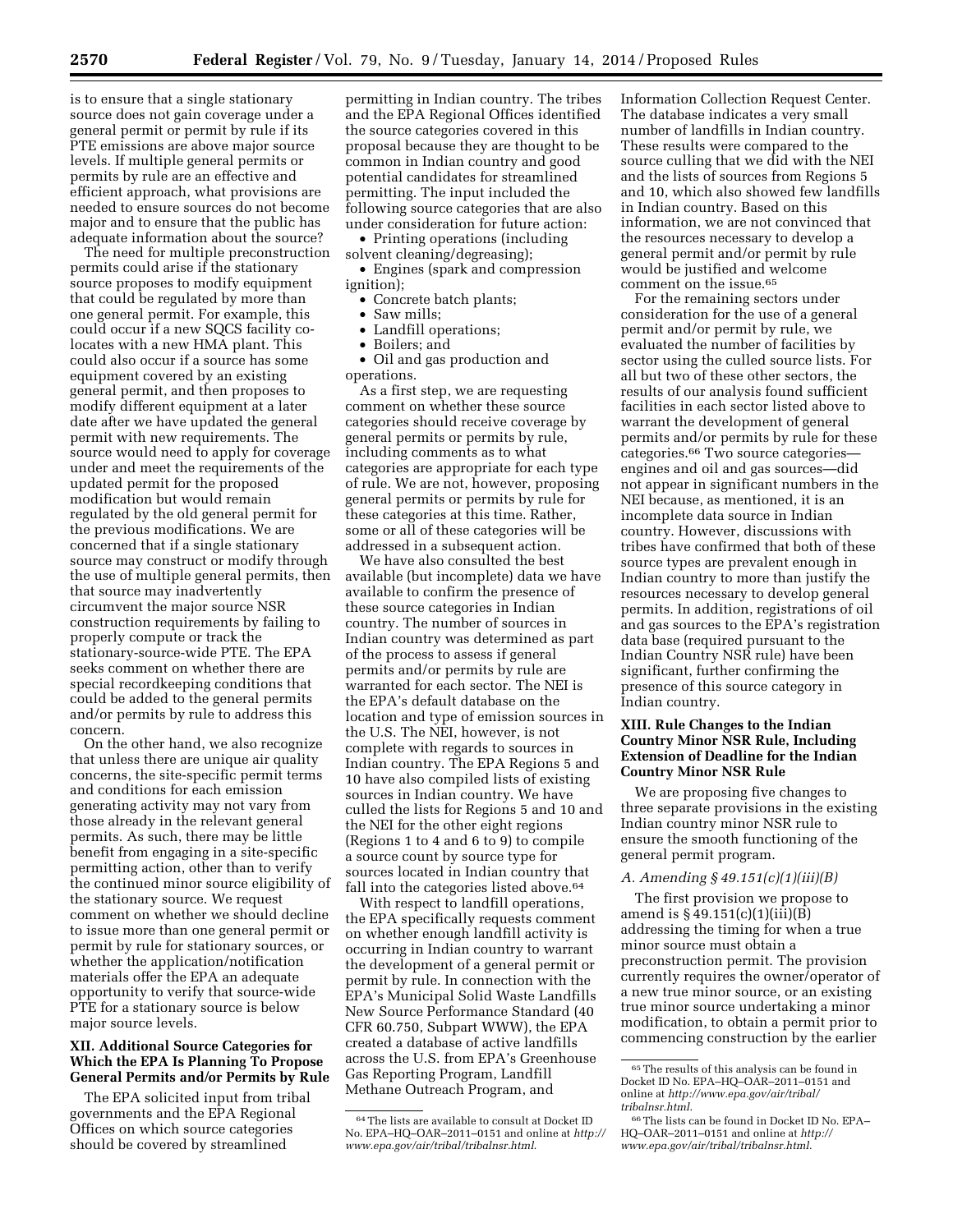of 6 months after the general permit for a source category is published in the **Federal Register** or September 2, 2014.

We are proposing to amend this provision in two ways. First, we propose to eliminate the requirement to obtain a permit beginning 6 months after the general permit for a source category is published in the **Federal Register** if that date is before September 2, 2014. The original intent of this provision was to ensure that sources in a particular source category obtain preconstruction permits as soon as practicable after we issue a general permit, rather than wait until September 2, 2014. Because we currently do not anticipate that we will complete the rulemakings to establish general permits to carry out the minor NSR program in Indian country any earlier than 6 months prior to September 2, 2014, we do not believe the clause is necessary. Moreover, we received informal feedback that this clause is confusing. Therefore, we propose to remove the clause to provide a clear date by which true minor sources must obtain preconstruction permits. Except as explained below, all true minor sources must obtain a preconstruction permit, using the general permit mechanism or an alternative mechanism, before constructing or modifying a true minor source on or after September 2, 2014.

Second, we propose to extend the permitting deadline for true minor sources within the oil and gas source category by adding language to provide an exception for true minor sources included in certain NAICS codes related to the oil and gas operations and production source category.67 For true minor sources within these NAICS codes, we propose that sources must obtain a permit pursuant to §§ 49.154 and 49.155 prior to commencing construction beginning on a fixed date after September 2, 2014. We have begun work on a general permit for true minor sources in the oil and gas production industry, which we intend to discuss in a separate rulemaking action. We believe that an extension of the permitting deadline for this industry is necessary because of the additional time required to appropriately address issues associated with this sector. We are requesting comment on extending the September 2, 2014 deadline to a date within a range between September 2, 2015 to March 2, 2016.

#### *B. Amending § 49.156(e)*

We propose to amend § 49.156(e)(1) addressing the timing for when a source that qualifies for a general permit may request coverage under that permit. The provision currently specifies that a source qualifying for a particular general permit may request coverage under that general permit beginning 4 months after the effective date of the general permit. We propose to remove this provision to make clear that sources may seek coverage under a general permit as soon as it is effective and need not wait an additional 4 months.

In addition, we propose to amend § 49.156(e)(4) to shorten the application review process for general permits from 90 to 45 days for three source categories in today's proposal:

• Auto body repair and miscellaneous surface coating operations;

• GDFs; and

• Petroleum dry cleaning facilities.

Allowing this streamlining (combined with shorter applications for these same three categories) will allow for reduced processing time for general permits coverage requests for these categories and a reduction in information required to be included in requests for coverage. Specifically, a reviewing authority must either determine whether a request for coverage is complete within 15-days from receiving a source's request for coverage under the permit by rule or request any additional information necessary to process the request. If a reviewing authority requests additional information, an applicant must submit the requested information within 15 days from the date of the reviewing authority's request, or the reviewing authority may automatically deny a source's request for coverage under the permit by rule. If the reviewing authority receives all the requested information, then the reviewing authority will grant or deny coverage under a permit by rule no later than 45 days after the date the reviewing authority received the request. We propose the shortened timeframe for a reviewing authority's completeness review of a permit by rule, compared to general permits, because the abbreviated and standardized request for coverage 68 process should allow the reviewing authority to readily determine whether

the source submitted all of the necessary information.

We propose to provide the reviewing authority the option of automatically denying a source's request for coverage if the source fails to submit any additional requested information within 15 days to remain consistent with our intent to provide a streamlined notification and review process. The streamlined nature of the general permits for these three source categories is inconsistent with lengthy and potentially open-ended ongoing exchanges with applicants to obtain necessary information and not the best use of limited resources. If a reviewing authority denies a request for coverage because a source fails to submit requested information by the deadline, then the source may re-apply at a later date to re-initiate the request for coverage.

# *C. Amending § 49.160(c)(1)(ii) and (iii)*

We propose to amend  $§$  49.160(c)(1)(ii) and (iii) that addresses the timeframes for when true minor sources must register. The provisions indicate that, if a true minor source commences construction in the time period between the effective date of the rule and September 2, 2014, then the source must register with its reviewing authority within 90 days after the source begins operation. If construction or modification of a source commenced any time on or after September 2, 2014 and the source is subject to this rule, the source must report its actual emissions (if available) as part of its permit application and its permit application information will be used to fulfill the registration requirements.

The EPA is proposing to amend these two provisions to reflect the proposed extension for oil and gas sources discussed above in this section. We are requesting comment on changing the September 2, 2014 deadline in these two paragraphs to a date within a range between September 2, 2015 to March 2, 2016. For § 49.160(c)(1)(ii), this proposed change is necessary to ensure that oil and gas sources continue to register past the September 2, 2014 date. For  $§$  49.160(c)(1)(iii), this proposed change is necessary to reflect that the EPA is proposing to move the minor source permitting deadline for oil and gas sources. If the EPA does take final action to do so, then minor oil and gas sources will not be in a position to report their actual emissions as part of a permit application and permit application information because it will not be required at that point to obtain a minor source permit. Hence, the need to propose to change the September 2,

<sup>67</sup> 21111 oil and gas production/operations; 211111 Crude petroleum and natural gas extraction; 211112 natural gas liquid extraction; and 221210 Natural gas distribution.

<sup>68</sup> 40 CFR 49.156 of the Indian Country NSR rule sets forth the requirements for general permits, suggesting that the EPA may develop standard application forms for general permits. In this proposal, we have developed applications for general permits. We have also developed the ''notification'' forms for permits by rule, which satisfy all of the requirements applicants need to address but do so in a more streamlined manner.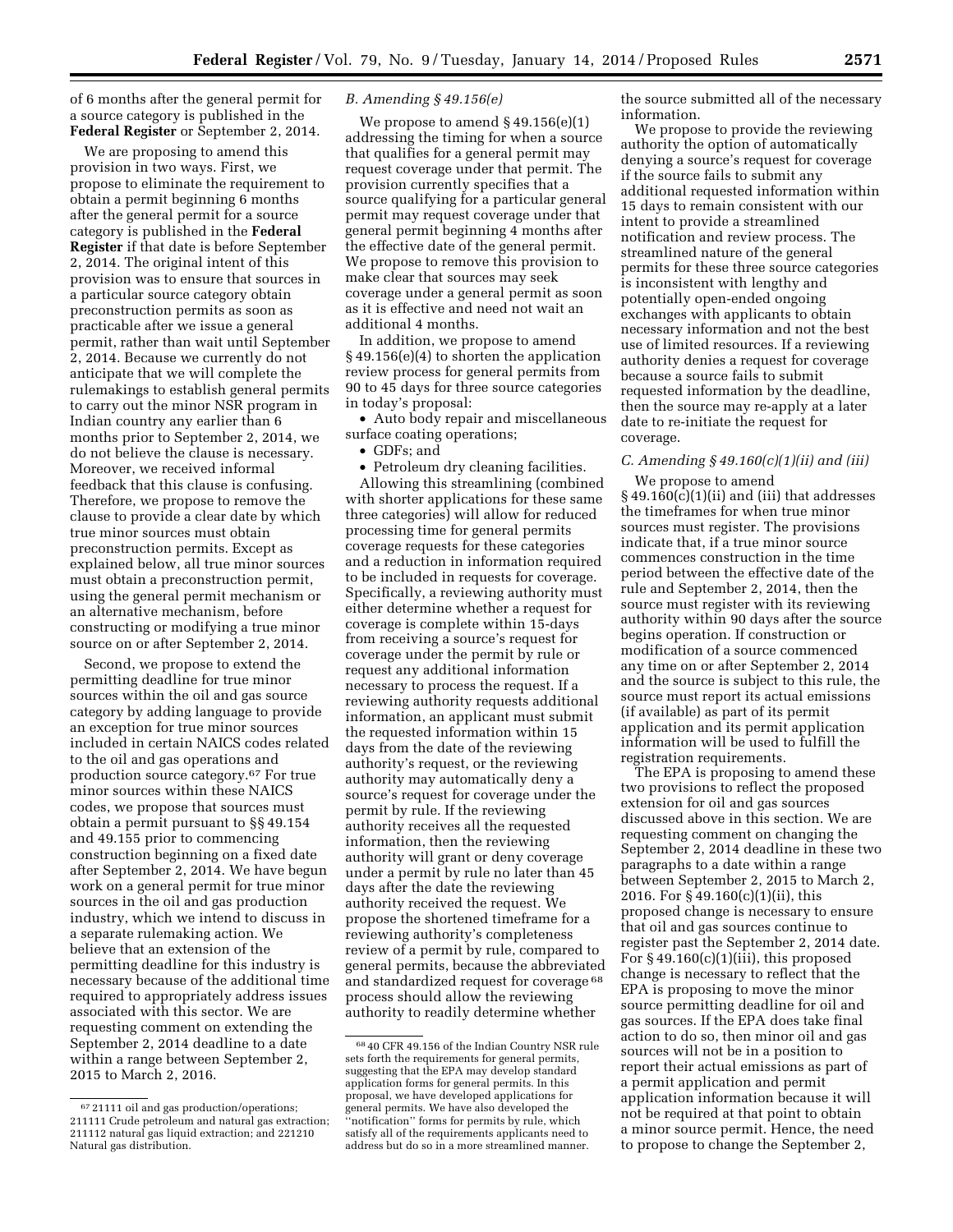2014 date to reflect the oil and gas minor source permitting deadline extension.

# **XIV. Statutory and Executive Order Reviews**

# *A. Executive Order 12866: Regulatory Planning and Review and Executive Order 13563: Improving Regulation and Regulatory Review*

This action is not a ''significant regulatory action'' under the terms of EO 12866 (58 FR 51735, October 4, 1993) and is, therefore, not subject to review under EOs 12866 and 13563 (76 FR 3821, January 21, 2011).

#### *B. Paperwork Reduction Act*

This action does not impose an information collection burden under the provisions of the Paperwork Reduction Act, 44 U.S.C. 3501 *et seq.* Burden is defined at 5 CFR 1320.3(b). This action merely proposes to establish general permits and/or permits by rule to satisfy the requirements of the Minor NSR rule. Such permits are already available in many states. It does not impose any new obligations or enforceable duties on any state, local or tribal government or the private sector. Therefore, this action does not impose an information collection burden.

#### *C. Regulatory Flexibility Act*

The Regulatory Flexibility Act (RFA) generally requires an agency to prepare a regulatory flexibility analysis of any rule subject to notice and comment rulemaking requirements under the Administrative Procedure Act or any other statute unless the agency certifies that the rule will not have a significant economic impact on a substantial number of small entities. Small entities include small businesses, small organizations, and small governmental jurisdictions.

For purposes of assessing the impacts of today's rule on small entities, small entity is defined as: (1) A small business as defined by the Small Business Administration's (SBA) regulations at 13 CFR 121.201; (2) a small governmental jurisdiction that is a government of a city, county, town, school district or special district with a population of less than 50,000; and (3) a small organization that is any not-for-profit enterprise which is independently owned and operated and is not dominant in its field.

The EPA analyzed the impact of streamlined permitting on small entities in the Review of New Sources and Modifications in Indian Country (76 FR 38748, July 1, 2011). The EPA determined that that action would not

have a significant economic impact on a substantial number of small entities. Today's action merely implements a particular aspect of the Review of New Sources and Modifications in Indian country. As such, this proposed action will not have a significant economic impact on a substantial number of small entities.

## *D. Unfunded Mandates Reform Act*

This action contains no federal mandates under the provisions of Title II of the Unfunded Mandates Reform Act of 1995 (UMRA), 2 U.S.C. 1531– 1538 for state, local, or tribal governments or the private sector. This action imposes no enforceable duty on any state, local or tribal government or the private sector. Therefore, this action is not subject to the requirements of sections 202 and 205 of the UMRA. This action is also not subject to the requirements of section 203 of UMRA because it contains no regulatory requirements that might significantly or uniquely affect small governments. This rule has no requirements applicable to small governments and, as such, does not impose obligations upon them.

#### *E. Executive Order 13132: Federalism*

This action does not have federalism implications. It will not have substantial direct effects on the states, on the relationship between the national government and the states, or on the distribution of power and responsibilities among the various levels of government, as specified in EO 13132. This action merely proposes to provide sources in Indian country with streamlined permitting opportunities that are generally available in states outside of Indian country. It does not impose any new obligations or enforceable duties on any state, local or tribal government or the private sector. Thus, EO 13132 does not apply to this rule.

In the spirit of EO 13132, and consistent with the EPA policy to promote communications between the EPA and state and local governments, the EPA specifically solicits comment on this proposed action from state and local officials.

#### *F. Executive Order 13175: Consultation and Coordination With Indian Tribal Governments*

Pursuant to the EO 13175 (65 FR 67249, November 9, 2000), the EPA may not issue a regulation that has tribal implications, that imposes substantial direct compliance costs, and that is not required by statute, unless the federal government provides the funds necessary to pay the direct compliance

costs incurred by tribal governments, or the EPA consults with tribal officials early in the process of developing the proposed regulation and develops a tribal summary impact statement.

The EPA has concluded that this action will not impose duties or responsibilities on tribes, although it will have tribal implications. The EPA has conducted outreach via on-going monthly meetings with tribal environmental professionals in the development of this proposed action. This proposal reflects priorities for developing permits, comments on the general permits and suggestions for developing permits by rules developed as a result of that outreach. The EPA will offer consultation to elected tribal officials immediately after proposal to provide an opportunity for meaningful and timely input into the development of this regulation.

The EPA specifically solicits additional comment on this proposed action from tribal officials.

# *G. Executive Order 13045: Protection of Children From Environmental Health Risks and Safety Risks*

The EPA interprets EO 13045 (62 FR 19885, April 23, 1997) as applying only to those regulatory actions that concern health or safety risks, such that the analysis required under section 5–501 of the EO has the potential to influence the regulation. This action is not subject to EO 13045 because it does not establish an environmental standard intended to mitigate health or safety risks.

# *H. Executive Order 13211: Actions That Significantly Affect Energy Supply, Distribution, or Use*

This action is not subject to EO 13211 (66 FR 28355 (May 22, 2001)), because it is not a significant regulatory action under EO 12866.

# *I. National Technology Transfer and Advancement Act*

Section 12(d) of the National Technology Transfer and Advancement Act of 1995 (''NTTAA''), Public Law 104–113, 12(d) (15 U.S.C. 272 note) directs the EPA to use voluntary consensus standards in its regulatory activities unless to do so would be inconsistent with applicable law or otherwise impractical. Voluntary consensus standards are technical standards (e.g., materials specifications, test methods, sampling procedures, and business practices) that are developed or adopted by voluntary consensus standards bodies. The NTTAA directs the EPA to provide Congress, through OMB, explanations when the agency decides not to use available and